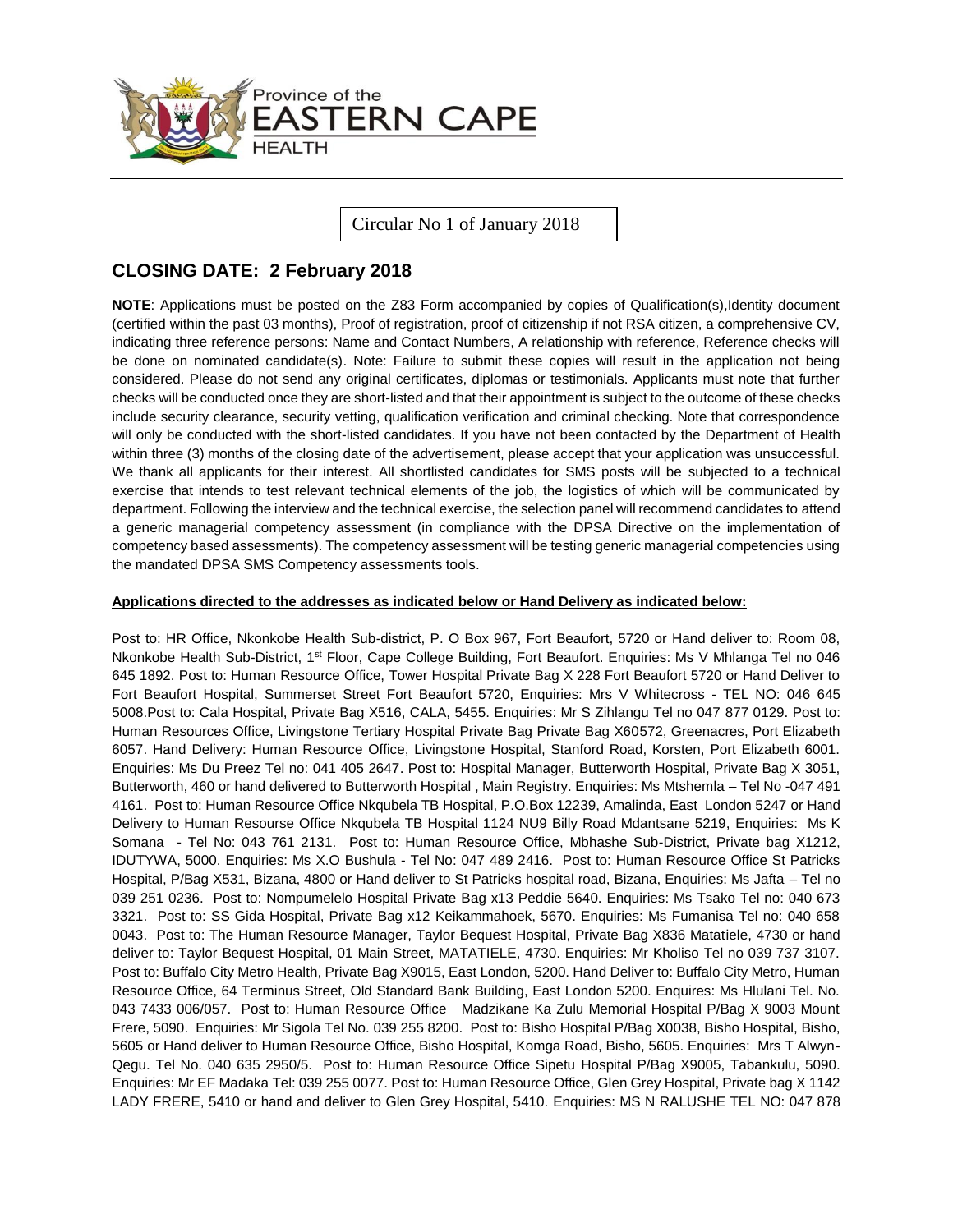2800. Post to: Human Resource Office, St Elizabeth Hospital, Private Bag x1007, LUSIKISIK, 4820. Enquiries: Mr M Nozaza - TEL NO: 039 253 5012. Post to: Human Resource Office, All Saints Hospital, Private Bag X 215 All Engcobo, 5605 or Hand Delivered to All Saints Hospital, Engcobo. Enquiries: Ms N. Matala Tel No: 047 5480022. Post to: Human Resource Office Wilhelm Stal Hospital, Private Bag X518, Middleburg, Eastern Cape, 5900. Enquiries: Mr B Mbalula Tel: 0498421111, Post to: Human Resource Office, St Patricks Hospital Private Bag X 531, Bizana 4800 or Hand Delivery to St Patricks Hospital Bizana. Enquiries: Ms Jafta Tel No. 039 251 0236, Post: Human Resource Office, Umzimvubu Sub District, Private Bag X 531, BIZANA 4800 Enquiries: Ms D.N Mdanyana - TEL NO: 039 727 2090. Post to: Human Resources Office Amahlathi Sub-District Private Bag X 7425 King Williamstown 5600 or Hand Delivery Amahlathi Sub District 01 Bridge Street West Bank King Williamstown 5600 Enquires: Ms B Mngxe Tel: 043 6434775/6. Post to: Human Resource Office, Grey Hospital, Private Bag X 7443, KING WILLIAMS TOWN 5600. Enquiries: Ms Phillip Tel no: 043 643 3304. . Post to: Human Resource, Recruitment Office, Intsika Yethu Sub-District, Private bag X 1250, COFIMVABA, 5380. Enquiries: Ms A Mabentsela - TEL NO: 047 874 0079. Post to: HR Office Settlers Hospital, Private Bag x1007 Grahamstown 6140 or hand delivery to: HR Office, Settlers Hospital Milner Street, Cradock Heights Grahamstown 6140 Enquires Ms S Diva Tel no 046 602 5046. Human Resource Winterberg TB Hospital PO Box 69 Fort Beaufort 5720 or Hand Delivery Winterberg TB Hospital No 36 Alice Road Fort Beaufort 5720. . Enquiries Mr Z Maneli 046 645 1142. Post to: Human Resources Office, Livingstone Tertiary Hospital Private Bag Private Bag X60572, Greenacres, Port Elizabeth 6057. Hand Delivery: Human Resource Office, Livingstone Hospital, Stanford Road, Korsten, Port Elizabeth 6001. Enquiries: Ms Du Preez Tel no: 041 405 2647. Post to: Victoria Hospital, Private Bag x1300 Alice 5700. Enquiries: Ms L Mangesi Tel no: 040 653 1141. Post to: Uitenhage Provincial Hospital Private Bag x36 Uitenhage 6320 or Hand deliver to: HR Office, Uitenhage Provincial Hospital 162 Channer Street Leyvale Uitenhage. Enquiries: Mr P Oosthuizen Tel no: 041 995 1129. Post to: Aliwal North Hospital, Private Bag x1004 Aliwal North 9757 or hand deliver to: Aliwal North Hospital, Parklane Street Ailwal North 9757. Enquires: Mr JS Nzinde Tel no: 051 633 9629. Post to: Human Resource Office, Frere Hospital, Private bag X 9047, East London, 5200 or hand Deliver: Human Resource Office, Frere Hospital, Amalinda Main Road, East London, 5200. Enquiries: Ms N Mthitshana Tel No 043 709 2487/2532. Post to: Human Resource Office, All Saints Hospital, Private Bag x215, Engcobo, 5605 or hand deliver All Saints Hospital, Engcobo 5605, Enquiries: Ms NP Gcaza Tel no : 047 548 4104. Post to: Human Resources Office, Madwaleni Hospital Private Bag x519, Elliotdale, 5079. Enquiries: Mr Fenguza Tel no: 047 573 8900/1/2. Post to: The Hospital Manager, Butterworth Hospital, Private Bag x3051, Butterworth 4960 or hand delivery to: Butterworth Hospital, Main Registry. Enquires: Ms P Mtshemla Tel no: 047 401 9000. Post to: Human Resource Office, Cradock Hospital, Private Bag X55, CRADOCK, 5880, Enquiries: Danster Tel no: 048 881 2123. Post to: Human Resource Office, Dr Malizo Mpehle Memorial Hospital, Private Bag X1400, TSOLO, 5170, Enquiries: Ms NM Makalima Tel no: 047-542-6000/300. Post to: Human Resource Office St Patricks Hospital, P/Bag X531, Bizana, 4800 or Hand deliver to St Patricks Hospital Road, Bizana, Enquiries: Ms Jafta – [Tel no 039](Tel:039) 251 0236. Post to: The Human Resource Manager, Taylor Bequest Hospital, Private Bag X836 Matatiele, 4730 or hand deliver to: Taylor Bequest Hospital, 01 Main Street, MATATIELE, 4730. Enquiries: Mr Kholiso Tel no 039 737 3107. Post to: HR Office, Dora Nginza Hospital, Private Bag X11951 Algoa Park 6005 or hand deliver to: Room DG71, Admin Buildling 1st Floor, Dora Nginza, Spondo Street Zwide Port Elizabeth 6201. Enquiries: Mr J Johaar Tel no 041 406 4435. Post to: The Human Resource Office, St Elizabeth Hospital, Private Bag x1007, Lusikisiki 4820. Enquiries: Mr M Nozaza Tel no 039 253 5012. Post and Hand delivery to: St Barnabas Hospital, P.O. Box 15, LIBODE, 5160. Enquiries: Ms U Toni – Tel no: 047 555 5300. Post to: Nelson Mandela Academic Hospital, Private Bag x5014 Mthatha 5099. Hand Deliver to: Human Resource Office, Nelson Mandela Academic Hospital, Nelson Mandela Drive, Mthatha 5099. Enquiries: Tel no: Ms Calaza Tel no 047 502 4320. Post to: Humansdorp Hospital Private Bag x536 Humansdorp, 6300 or hand delivery to: HR Office (Admin Block)1 Du Plessis Street Humansdorp Hospital Next to Nico Malan High School Humansdorp Enquires: Ms Barnard Tel no 042 200 4279/282. Post to: HR Office Settlers Hospital, Private Bag x1007 Grahamstown 6140 or hand delivery to: HR Office, Settlers Hospital Milner Street, Cradock Heights Grahamstown 6140 Enquires Ms S Diva Tel no 046 602 5046. Post to: HR Office Zitulele Hospital Private Bag x504 Mqanduli 5080 or hand deliver to HR Office Zitulele Hospital A/A Mqanduli 5080 Enquiries Ms Tengile 047 857 8936. Post to: HR Office Holy Cross Hospital Private Bag x1001 Flagstaff 4810 or Hand deliver to HR Office Holy Cross Hospital Taweni Location Flagstaff 4810 Enquires . Post to: HR Office, Bhisho Hospital Private Bag or hand deliver to: HR Office Bhisho Hospital Komga Road Bhisho 5605 Enquiries: Tel no 040 635 2958 . Post to: HR Office Madzikane ka Zulu Hospital Private Bag x9003 Mt Frere 5900 Enquiries Mr Sigola Tel no 039 255 8200/11/12. Post to: HR Office Mthatha Regional Hospital Private Bag x 5014 Mthatha 5099 or hand deliver to: HR Office, Mthatha Regional Hospital 71 Nelson Mandela Hospital Enquiries: Ms Mkhosi Tel no 047 502 4143/4008. Post to: Human Resource Office, P/Bag X0038,Bhisho Hospital, Bhisho 5605 or Hand delivery Human Resource Office, Bhisho Hospital, Komga road, Enquiries: Mrs T. Awlyn – Qegu Tel No 040 635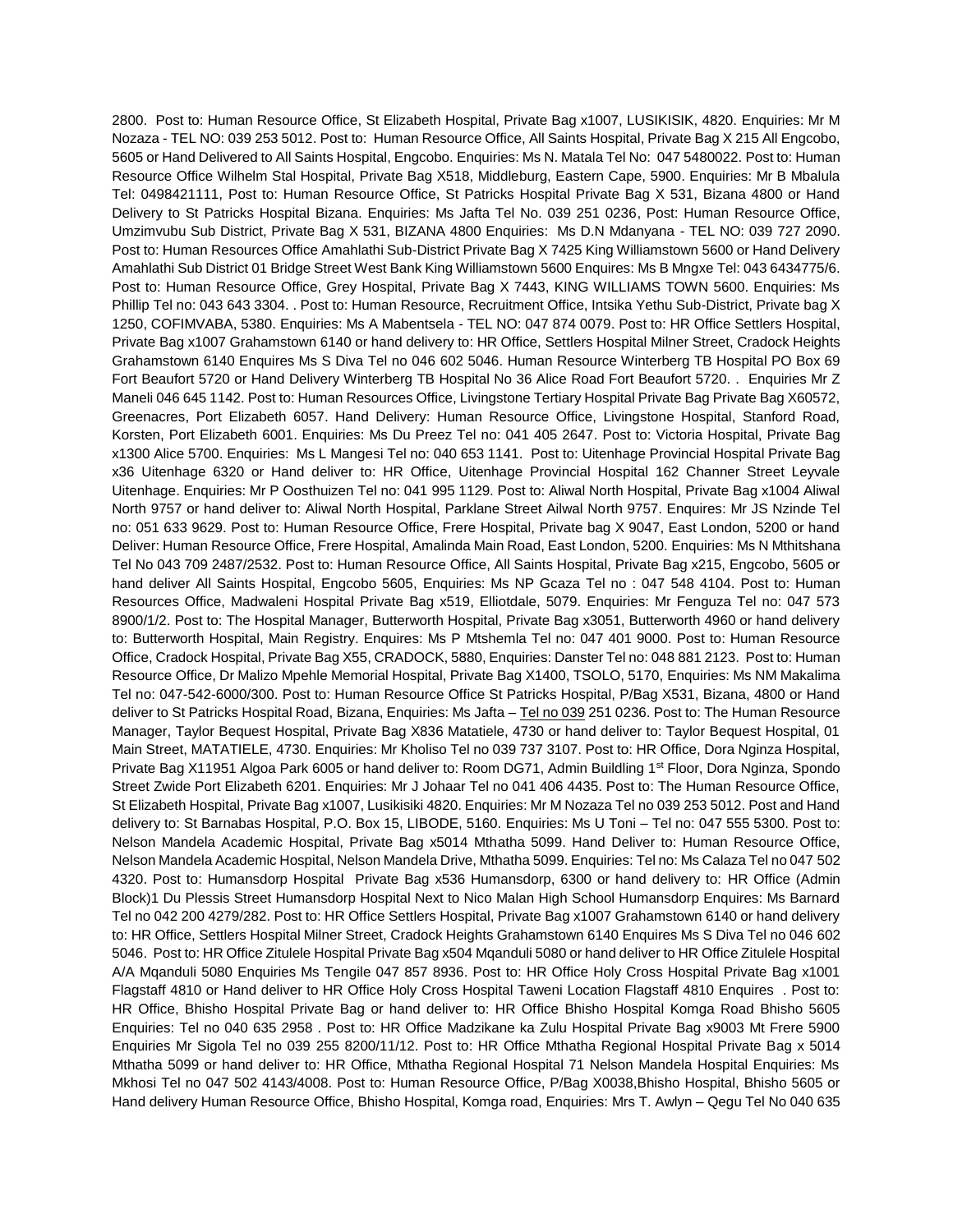2950/5. Post to: Human Resource Office, Holy Cross Hospital, Private Bag X1001, FLAGSTAFF, 4810 Enquiries: Ms Z Nompandana - TEL NO:039 252 2026/8. Post to: HR Office, Malizo Mphele Hospital, Main Road Tsolo 5170 or hand deliver to: HR Office, Dr Malizo Mphele Hospital Private Bag x1004 Tsolo 5170 Enquiries: Ms Makalima Tel no: 047 542 6300. Post to: HR Office, Zitulele Hospital Private Bag x504 Mqanduli 5080 Enquires: Mr Sobethwa Tel no: 047 573 8953/6/7. Post to: Human Resource Office, Frontier Hospital, Private bag X 7063, QUEENSTOWN, 5320 or hand delivery to Frontier Hospital, 5320.Enquiries: Ms Tywabe - TEL NO: 0833780777. Post to: HR Office, Private Bag X9047 Cambridge 5200 or hand deliver to: HR Office, Cecilla Makiwane Hospital 4 Billie Road, Mdantsane, East London, 5219 Enquiries: Ms P Mncotso Tel no 040 708 2121.

# **POST: HEAD CLINICAL UNIT (PULMONOLOGY) GRADE 1 –REF NO. ECHEALTH/HCU-PUL/01/01/2018 SALARY:** R 1 550 331 – R1 645 464 per annum (OSD)

**CENTRE:** Nelson Mandela Metro, Livingstone Hospital

Other Benefits: Commuted overtime (subject to signing of relevant contract)

**REQUIREMENTS:** An appropriate medical qualification that allows registration with HPCSA in Pulmonology. HPCSA registration certificate as a Medical Specialist in Internal Medicine and Subspecialist in Pulmonology. A minimum of 3 years 'experience as a Medical Specialist in Internal Medicine after registration with HPCSA. Current registration with HPCSA as a Medical Specialist in Internal Medicine and Subspecialist in Pulmonology. A valid driver's license. Managerial Skills. Strong leadership abilities. Research capacity building knowledge. Experience in project and people management. Good communication, facilitation and team building skills. Expertise in assessment, diagnosis and management of patients within the field of work. Managerial and financial management skills. Computer skills. Stress tolerance skills and innovation and drive. Special interest sub-specialization area, healthcare systems development, support and outreach. Ability to design, study and write protocols as well as conduct and supervise research. Knowledge of current Health and Public Service legislation, regulations and policies. Sound knowledge of Human Resource Management, budgeting, programme planning, implementation and evaluation, information management and quality assurance programmes.

**DUTIES:** Provide strategic leadership in the respective clinical unit .Render medical services and specialist duties. Participate in outreach activities and / or support of Regional and District Hospitals. Participate in the on-going provision of undergraduate and post graduate training/teaching. Manage staff in the department. Allocate duties, cost effectively utilize human resources, supervise medical staff, compile medical reports and give evidence at trials, when required. Participate in the delivery of a 24 hour service. Manage Performance and Development (PMDS) and perform quarterly reviews of sub-ordinates. Participate in the ongoing provision of under-graduate and post-graduate teaching. Provide leadership for and participate in Departmental research activities. Successful candidate will undergo competency assessment.

Enquiries: Ms Du Preez Tel no: 041 405 2647

# **POST: MEDICAL SPECIALIST REF NO.ECHEALTH/MS/HPTD/01/01/2018**

**SALARY:** R 1 151 088 - R1 645 464 per annum (OSD) **CENTRE:** Chris Hani District, Frontier Hospital

**REQUIREMENTS:** An appropriate qualification that allows registration with HPCSA as a Medical Specialist in Internal Medicine. Registration with the HPCSA as a Medical Specialist in Internal Medicine/General Surgery/ Anesthetics/ Obstetric & Gynae. Current registration with the HPCSA as a Medical Specialist in Internal Medicine. Applicants in possession of a foreign qualification must attach an evaluation certificate from the South African Qualifications Authority (SAQA) to their applications. Grade 1: None after registration with the HPCSA as Medical Specialist in Internal Medicine/General Surgery/ Anesthetics/ Obstetric & Gynae. Grade 2: Minimum of 5 years appropriate experience as Medical Specialist after registration with the HPCSA as Medical Specialist in Internal Medicine /General Surgery/ Anesthetics/ Obstetric & Gynae. Grade 3: Minimum of 10 years' experience after registration with the HPCSA as a Medical Specialist in Internal Medicine/General Surgery/ Anesthetics/ Obstetric & Gynae. Knowledge, Skills and Experience required: Sound knowledge of clinical concepts within the specific domain. Good verbal and written communication skills and interpersonal skills. Ability to work in a multi-disciplinary team. Teaching and supervisory skills. Awareness of cross-cultural differences. Knowledge of all Public Service Legislation, Policies and Procedures.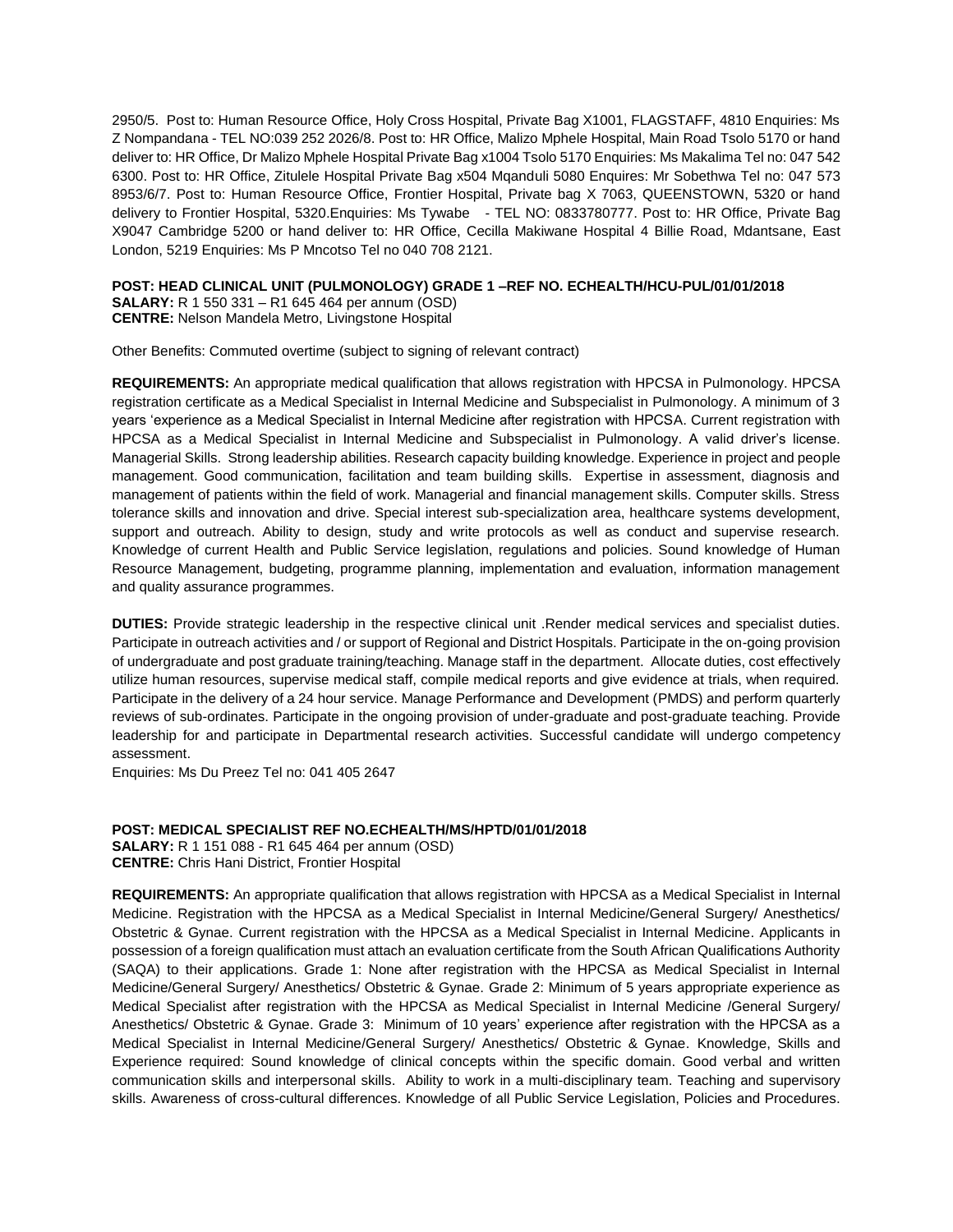Medical Ethics, epidemiology and statistics. Conflict management skills. Innovation, drive and stress tolerance. Middle Management skills. Concern for excellence.

**DUTIES:** Provide specialist care to patients requiring services within your specific domain. Provide specialist care in the outpatient clinics. Provide after-hours coverage in Internal Medicine /General Surgery/ Anesthetics/ Obstetric & Gynae/General Surgery/ Anesthetics/ Obstetric & Gynae and ensure continuous clinical support to junior staff. Undertake training of undergraduate and post graduate medical students and also support relevant clinical research, clinical trials and CPD activities. Conduct specialist regular ward rounds and administer expert interventions that will expedite the management of patient care. Provide expert advice and clinical support to district level hospitals. Provide outreach. Active participation in quality improvement programmes including clinical audits and continuous professional development activities. Assist with the setting of protocols for management of patients, equipment and other relevant procedures. Ensure equipment is maintained and functional at all times. Attend to administrative matters as pertains to the unit. Manage/supervise allocated human resources. Attend to meetings and workshops as directed. Comply with all legal prescript Acts, Legislatives, Policies, Circular, Procedure, Guidelines and code of conduct for public service. Adhere to correct channels of communication as per the hospital organogram. Maintain clinical, professional and ethical standards.

Enquiries: Mr SI Khoabane Tel no 043 611 0411

### **POST: CLINICAL MANAGER GRADE 1-2 REF NO. ECHEALTH/CM/FEH/01/01/2018**

**SALARY:** R1 052 712 – R1 316 136 per annum (OSD) **CENTRE:** Buffalo City Metro**,** Cecilia Makiwane Hospital

**REQUIREMENTS:** Appropriate qualification that allows registration with the HPCSA as an independent Medical Practitioner. Registration with HPCSA as Medical Practitioner and proof of current registration. A minimum of 4 years appropriate experience as a medical officer after registration with the HPCSA as Medical Practitioner of which two (2) years must be at management level. A valid work permit (if not South African resident). A valid driver's license. Computer skills. Knowledge of the applicable acts and regulations, including the Mental Health Care Act. Knowledge of patient's rights charter and national core standards. A thorough understanding of the PFMA and Treasury regulations. Must be able to function in a multi-disciplinary team. Good communication and interpersonal skills.

**DUTIES:** Provide and support Clinical services in the institution. Supporting the integration and extension of Clinical services in the Health System. Manage all clinical and clinical support/auxiliary services in the institution. Must do quality audits and assist with the improvement of health services. Clinical risk management. Provide leadership, support and guidance regarding safe and appropriate medical practices. Facilitation of clinical governance processes within the institution. Unpack, disseminate, implement and enforce departmental policies. Implementation of institutional strategic and operational plans for clinical serviced. Represent clinical division at administrative and managerial committees, meetings, events and other a pertinent to clinical governance. Enquiries: Ms P Mncotso Tel no 040 708 2121

### **POST**: **CLINICAL MANAGER GRADE 1-2 REF NO. ECHEALTH/CM/SH/01/01/2018**

**SALARY**: R1 052 712 – R1 168 350 per annum (OSD) **CENTRE**: Sarah Baartman District, Settlers Hospital

**REQUIREMENTS**: Appropriate qualification that allows registration with the HPCSA as an independent Medical Practitioner. Registration with HPCSA as Medical Practitioner and proof of current registration. A minimum of 4 years appropriate experience as a medical officer after registration with the HPCSA as Medical Practitioner of which two (2) years must be at management level. A valid work permit (if not South African resident). A valid driver's license. Computer skills. Knowledge of the applicable acts and regulations, including the Mental Health Care Act. Knowledge of patient's rights charter and national core standards. A thorough understanding of the PFMA and Treasury regulations. Must be able to function in a multi-disciplinary team. Good communication and interpersonal skills.

**DUTIES**: Provide and support Clinical services in the institution. Supporting the integration and extension of Clinical services in the Health System. Manage all clinical and clinical support/auxiliary services in the institution. Must do quality audits and assist with the improvement of health services. Clinical risk management. Provide leadership, support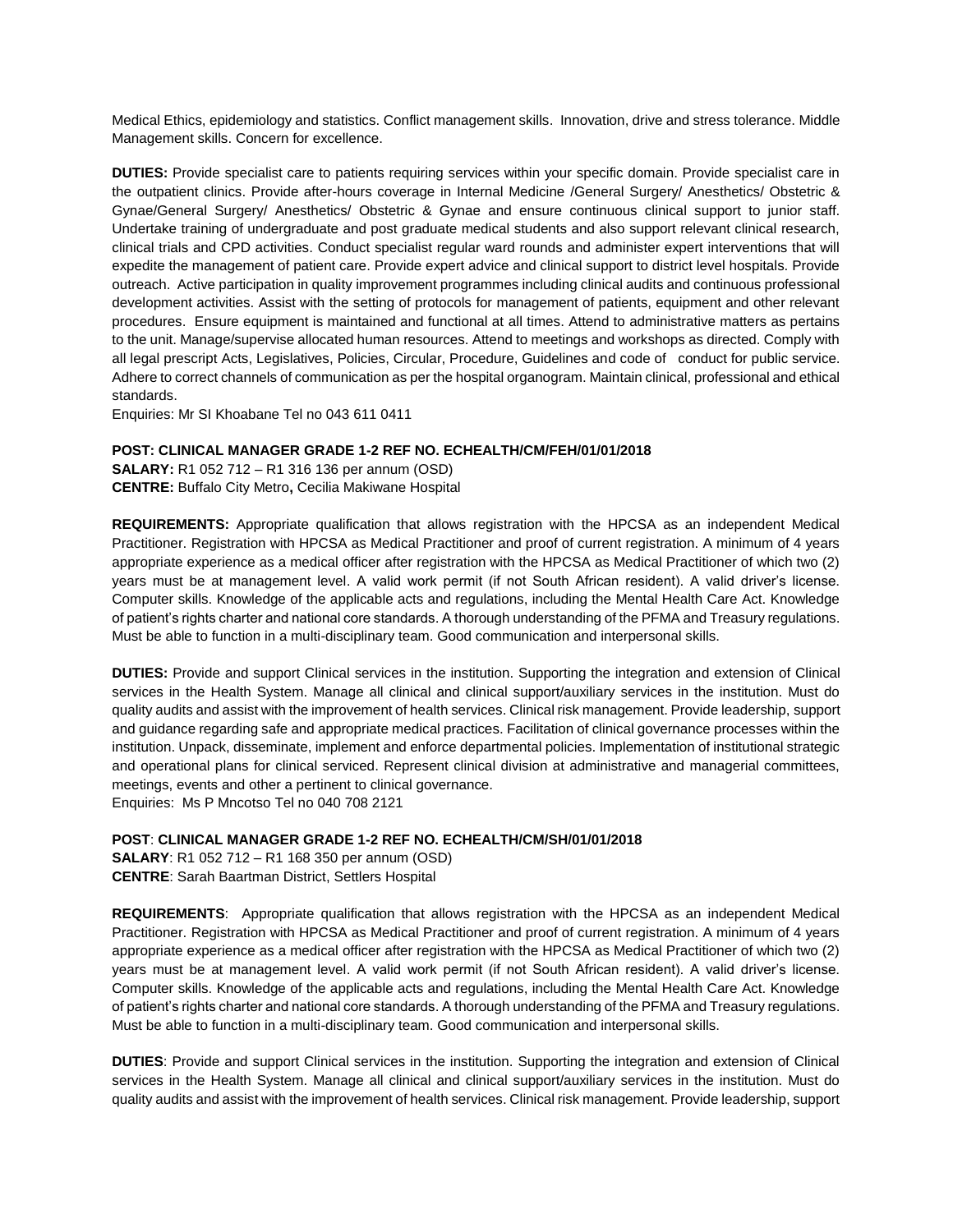and guidance regarding safe and appropriate medical practices. Facilitation of clinical governance processes within the institution. Unpack, disseminate, implement and enforce departmental policies. Implementation of institutional strategic and operational plans for clinical serviced. Represent clinical division at administrative and managerial committees, meetings, events and other a pertinent to clinical governance. Enquiries: Ms S Diva Tel no 046 602 5046.

### **POST**: **CLINICAL MANAGER GRADE 1-2 - REF NO. ECHEALTH/MDZH/01/01/2018**

**SALARY**: R1 052 712 – R1 168 350 per annum (OSD) **CENTRE**: Alfred Nzo District, Madzikane Ka Zulu Hospital

**REQUIREMENTS**: Appropriate qualification that allows registration with the HPCSA as an independent Medical Practitioner. Registration with HPCSA as Medical Practitioner and proof of current registration. A minimum of 4 years appropriate experience as a medical officer after registration with the HPCSA as Medical Practitioner of which two (2) years must be at management level. A valid work permit (if not South African resident). A valid driver's license. Computer skills. Knowledge of the applicable acts and regulations, including the Mental Health Care Act. Knowledge of patient's rights charter and national core standards. A thorough understanding of the PFMA and Treasury regulations. Must be able to function in a multi-disciplinary team. Good communication and interpersonal skills.

**DUTIES**: Provide and support Clinical services in the institution. Supporting the integration and extension of Clinical services in the Health System. Manage all clinical and clinical support/auxiliary services in the institution. Must do quality audits and assist with the improvement of health services. Clinical risk management. Provide leadership, support and guidance regarding safe and appropriate medical practices. Facilitation of clinical governance processes within the institution. Unpack, disseminate, implement and enforce departmental policies. Implementation of institutional strategic and operational plans for clinical serviced. Represent clinical division at administrative and managerial committees, meetings, events and other a pertinent to clinical governance.

Enquiries: Mr Sigola Tel No. 039 255 8200

# **POST: DEPUTY MANAGER NURSING REF NO. ECHEALTH/DMN/TBH/01/01/2018**

**SALARY:** R756 525 - R851 463 per annum (OSD) **CENTRE:** Alfred Nzo District, Taylor Bequest Hospital

**REQUIREMENTS:** Basic R425 qualification diploma/degree in Nursing or equivalent qualification that allows registration with SANC as a Professional Nurse. Minimum of 9 years after registration as a Professional Nurse, at least 4 years appropriate recognizable experience must be at Management Level. Demonstrate advanced understanding and application of Nursing legislation and related legal and ethical nursing practices. Knowledge of PFMA; HR Management. Knowledge of Public Sector Legislation and relevant Prescript/Regulation, Batho Pele Principles and patient Right Charter. Strong leadership, good interpersonal relations, effective problem solving, management and decision making skill. Good verbal and written communication skills are essential requirements. Valid driver's license.

**DUTIES:** To manage and provide strategic Nursing leadership and direction to the Nursing Services. Plan and monitor the objectives of the specialized unit in line with the strategic plan of the institution and Department. Coordinate and maintain conducive/constructive working relationships with Nursing and other stake holders. Ensure compliance with professional and ethical practice. Monitor and ensure nursing care is practiced in accordance with the statutory law, policies and procedures governing the Nursing Profession, Labour and Health Care. Effective management and utilization of Human and Material Resources. Ensure effective implementation of PMDS. Monitor compliance to Quality Assurance and Infection Control and Occupational Health and Safety standards and National Core Standards Compliance. Ensure efficient and effective execution of administration functions of the Nursing unit. Enquires: Mr Kholiso Tel no 039 737 3107

**POST: DEPUTY MANAGER: NURSING REF NO. ECHEALTH/DMN/GGH/01/01/2018 SALARY:** R756 525 - R851 463 per annum (OSD)

**CENTRE:** Chris Hani District, Glen Grey Hospital

**REQUIREMENTS:** Basic R425 qualification diploma/degree in Nursing or equivalent qualification that allows registration with SANC as a Professional Nurse. Minimum of 9 years after registration as a Professional Nurse, at least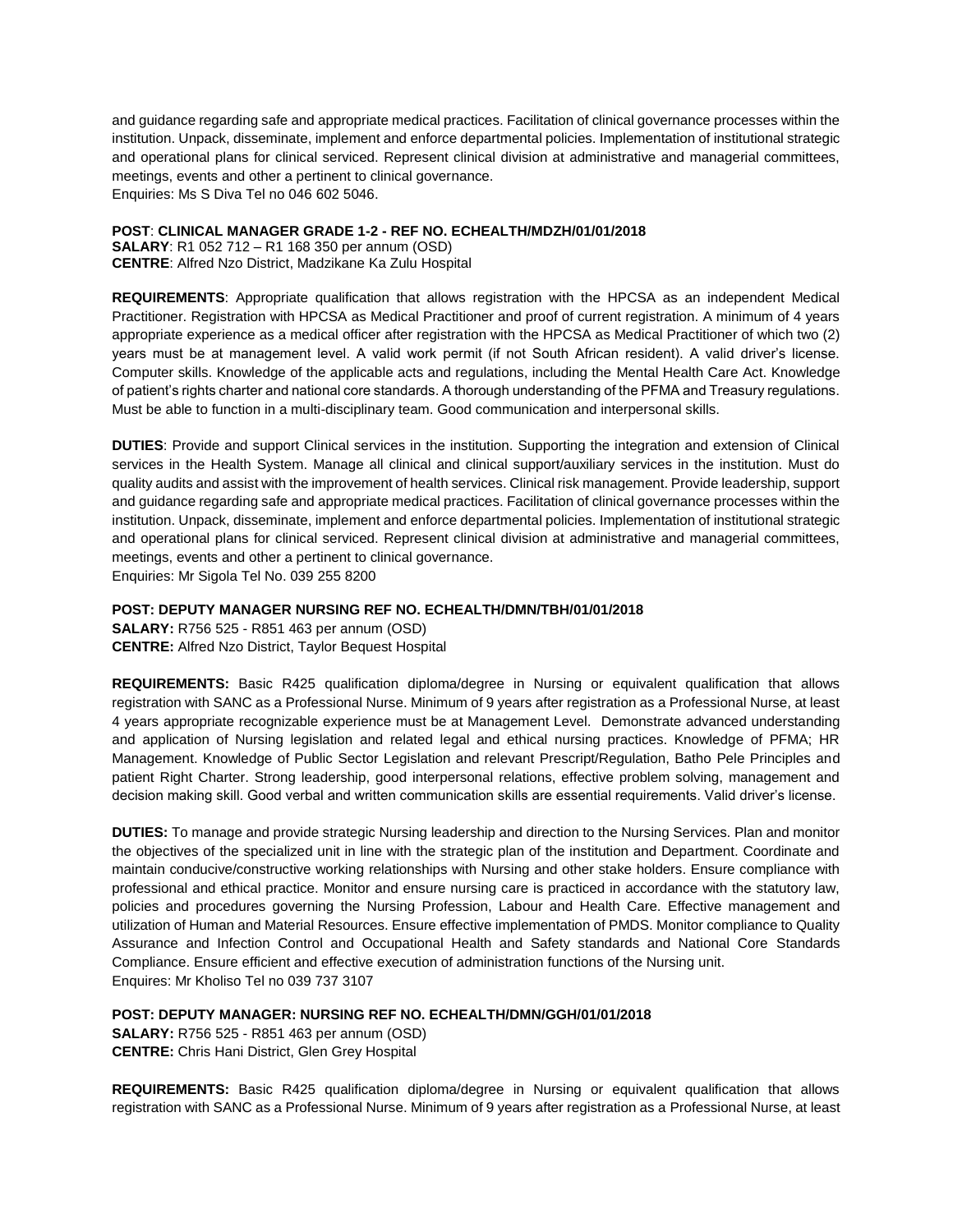4 years appropriate recognizable experience must be at Management Level. Demonstrate advanced understanding and application of Nursing legislation and related legal and ethical nursing practices. Knowledge of PFMA; HR Management. Knowledge of Public Sector Legislation and relevant Prescript/Regulation, Batho Pele Principles and patient Right Charter. Strong leadership, good interpersonal relations, effective problem solving, management and decision making skill. Good verbal and written communication skills are essential requirements. Valid driver's license.

**DUTIES:** To manage and provide strategic Nursing leadership and direction to the Nursing Services. Plan and monitor the objectives of the specialized unit in line with the strategic plan of the institution and Department. Coordinate and maintain conducive/constructive working relationships with Nursing and other stake holders. Ensure compliance with professional and ethical practice. Monitor and ensure nursing care is practiced in accordance with the statutory law, policies and procedures governing the Nursing Profession, Labour and Health Care. Effective management and utilization of Human and Material Resources. Ensure effective implementation of PMDS. Monitor compliance to Quality Assurance and Infection Control and Occupational Health and Safety standards and National Core Standards Compliance. Ensure efficient and effective execution of administration functions of the Nursing unit. Enquires: Ms N Ralushe Tel no 047 878 2800

### **POST**: **DEPUTY DIRECTOR HEALTH PROGRAMMES REF NO. ECHEALTH/DDHP/ANDO/01/01/2018**

**SALARY**: R657 558 – R774 576 per annum (OSD) **CENTRE**: Alfred Nzo, District Office

**REQUIREMENTS:** Degree/Diploma in Public Health/Nursing/Health Education/Health Administration or related qualification with at least 3 – 5 years relevant experience in a health related managerial position. Having worked in a PHC setting will give you an added advantage. Computer literacy. Valid driver's license. Ability to interpret and apply policies. Knowledge of Public Health Act, early childhood development and health related services. Knowledge of Public Service Act, LRA, EEA, BCEA, Public Service Regulations etc. Possess sound Managerial skills, Leadership skills, Sense of responsibility, Decision making skills, Interpersonal skills and Communication Skills. Ability to work under pressure, work within a team and work accurately.

**DUTIES**: Ensure provision and accessibility of NCD and health promotion throughout the district. Provide mother, child and women's health services. Facilitate, monitor and evaluate implementation of MCWH program, NCD and Health promotions. Facilitate health promotion and community engagement activities within a district. Monitor records management and reporting. Manage quality improvement initiatives. Manage Human and Financial Resources.

Enquiries: Mr K Praim Tel no 039 797 6070

**POST**: **MEDICAL OFFICER GRADE 1 – 3 REF NO. ECHEALTH/MO/STPH/01/01/2018 (10 Posts) SALARY**: R736 425 – R1 221 723 per annum (OSD) **CENTRE**: OR Tambo, St Elizabeth Hospital

**REQUIREMENTS**: An appropriate qualification that allow registration with HPCSA as a Medical Practitioner. Current registration with the HPCSA as a Medical Practitioner. Applicants in possession of a foreign qualification must attach to their applications an evaluation certificate from the South African Qualifications Authority (SAQA) or any other regulating bodies. Grade 1: No Experience required. Grade 2: A Minimum of 5 years relevant experience after registration. Grade 3: A Minimum of 10 years' experience after registration.

**DUTIES**: Provision of quality patient centered care for all patients. Examine, investigate, diagnose and oversee the treatment of patients in the emergency department. Provision of after- hours services to care for emergencies presenting to the institution. Training and supervision of undergraduate and/or post graduate medical students. Participation in activities within the discipline including case presentations, unit rounds presentations, journal club and other departmental meetings. Render applicable administration functions. Attend to meetings, workshops and training courses as directed by the Head of Department. Perform other duties as assigned by the supervisor. Observe and comply with all departmental policies and guidelines regulating employment relationship clinical functioning. Enquiries: Mr M Nozaza – Tel no 039 253 5012.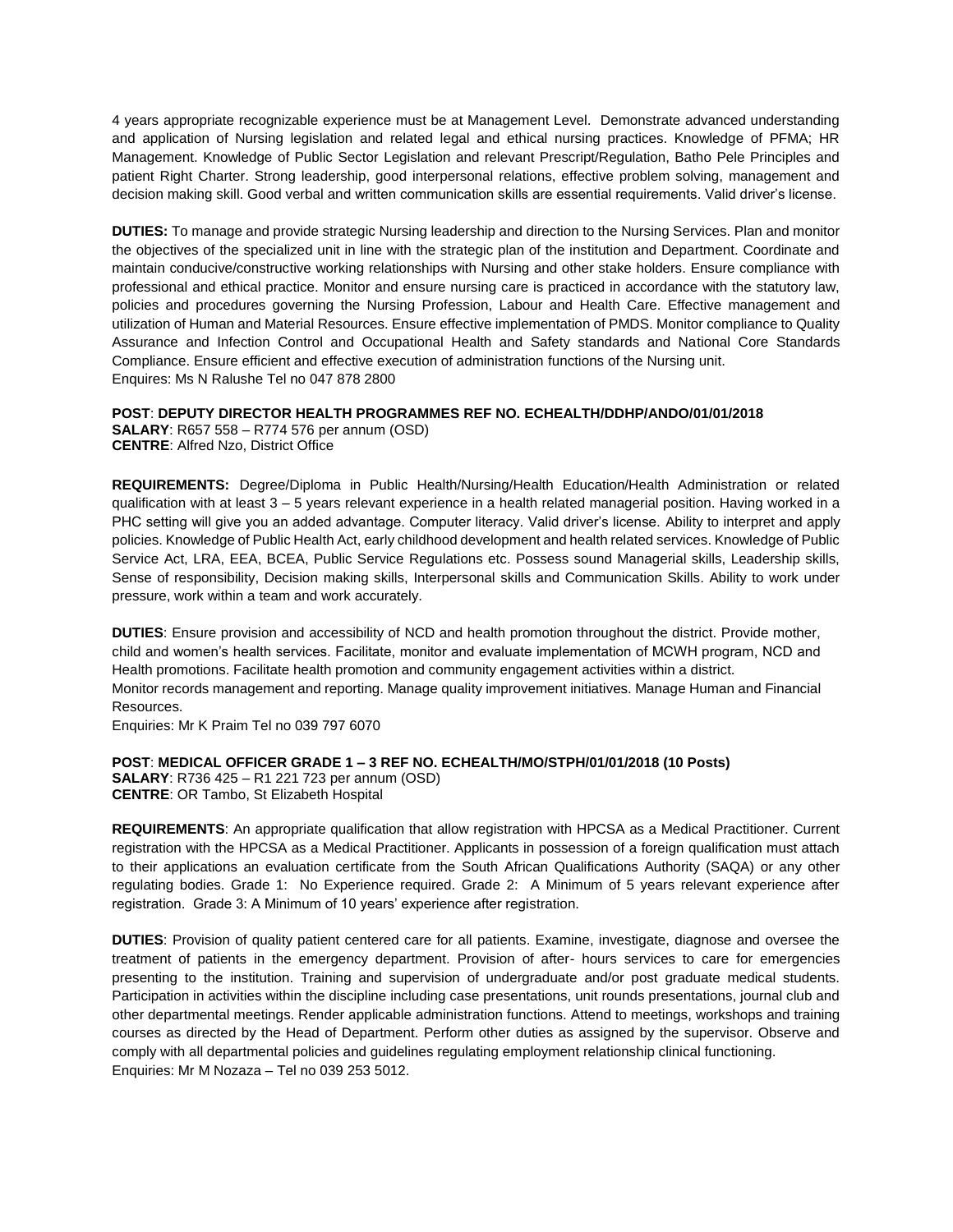**POST**: **MEDICAL OFFICER GRADE 1 – 3 REF NO. ECHEALTH/MO/STPH/01/01/2018 (4 Posts)**

**SALARY**: R736 425 – R1 221 723 per annum (OSD) **CENTRE**: Alfred Nzo District, St Patrick's Hospital

**REQUIREMENTS**: An appropriate qualification that allow registration with HPCSA as a Medical Practitioner. Current registration with the HPCSA as a Medical Practitioner. Applicants in possession of a foreign qualification must attach to their applications an evaluation certificate from the South African Qualifications Authority (SAQA) or any other regulating bodies. Grade 1: No Experience required. Grade 2: A Minimum of 5 years relevant experience after registration. Grade 3: A Minimum of 10 years' experience after registration.

**DUTIES**: Provision of quality patient centered care for all patients. Examine, investigate, diagnose and oversee the treatment of patients in the emergency department. Provision of after- hours services to care for emergencies presenting to the institution. Training and supervision of undergraduate and/or post graduate medical students. Participation in activities within the discipline including case presentations, unit rounds presentations, journal club and other departmental meetings. Render applicable administration functions. Attend to meetings, workshops and training courses as directed by the Head of Department. Perform other duties as assigned by the supervisor. Observe and comply with all departmental policies and guidelines regulating employment relationship clinical functioning. Enquiries: Ms Jafta – <Tel:039> 251 0236.

# **POST**: **MEDICAL OFFICER GRADE 1 – 3 REF NO. ECHEALTH/MO/MKH/01/01/2018 (4 Posts)**

**SALARY**: R736 425 – R1 221 723 per annum (OSD) **CENTRE:** Alfred Nzo District, Madzikane ka Zulu Hospital

**REQUIREMENTS**: An appropriate qualification that allow registration with HPCSA as a Medical Practitioner. Current registration with the HPCSA as a Medical Practitioner. Applicants in possession of a foreign qualification must attach to their applications an evaluation certificate from the South African Qualifications Authority (SAQA) or any other regulating bodies. Grade 1: No Experience required. Grade 2: A Minimum of 5 years relevant experience after registration. Grade 3: A Minimum of 10 years' experience after registration.

**DUTIES**: Provision of quality patient centered care for all patients. Examine, investigate, diagnose and oversee the treatment of patients in the emergency department. Provision of after- hours services to care for emergencies presenting to the institution. Training and supervision of undergraduate and/or post graduate medical students. Participation in activities within the discipline including case presentations, unit rounds presentations, journal club and other departmental meetings. Render applicable administration functions. Attend to meetings, workshops and training courses as directed by the Head of Department. Perform other duties as assigned by the supervisor. Observe and comply with all departmental policies and guidelines regulating employment relationship clinical functioning. Enquiries: Mr Sigola Tel No. 039 255 8200

**POST**: **MEDICAL OFFICER GRADE 1 – 3 REF NO. ECHEALTH/MO/TH/01/01/2018 (2 Posts) SALARY**: R736 425 – R1 221 723 per annum (OSD) **CENTRE:** Amathole District, Tower Hospital

**REQUIREMENTS**: An appropriate qualification that allow registration with HPCSA as a Medical Practitioner. Current registration with the HPCSA as a Medical Practitioner. Applicants in possession of a foreign qualification must attach to their applications an evaluation certificate from the South African Qualifications Authority (SAQA) or any other regulating bodies. Grade 1: No Experience required. Grade 2: Minimum of 5 years relevant experience after registration. Grade 3: Minimum of 10 years' experience after registration.

**DUTIES**: Provision of quality patient centred care for all patients. Examine, investigate, diagnose and oversee the treatment of patients in the emergency department. Provision of after- hours services to care for emergencies presenting to the institution. Training and supervision of undergraduate and/or post graduate medical students. Participation in activities within the discipline including case presentations, unit rounds presentations, journal club and other departmental meetings. Render applicable administration functions. Attend to meetings, workshops and training courses as directed by the Head of Department. Perform other duties as assigned by the supervisor. Observe and comply with all departmental policies and guidelines regulating employment relationship clinical functioning.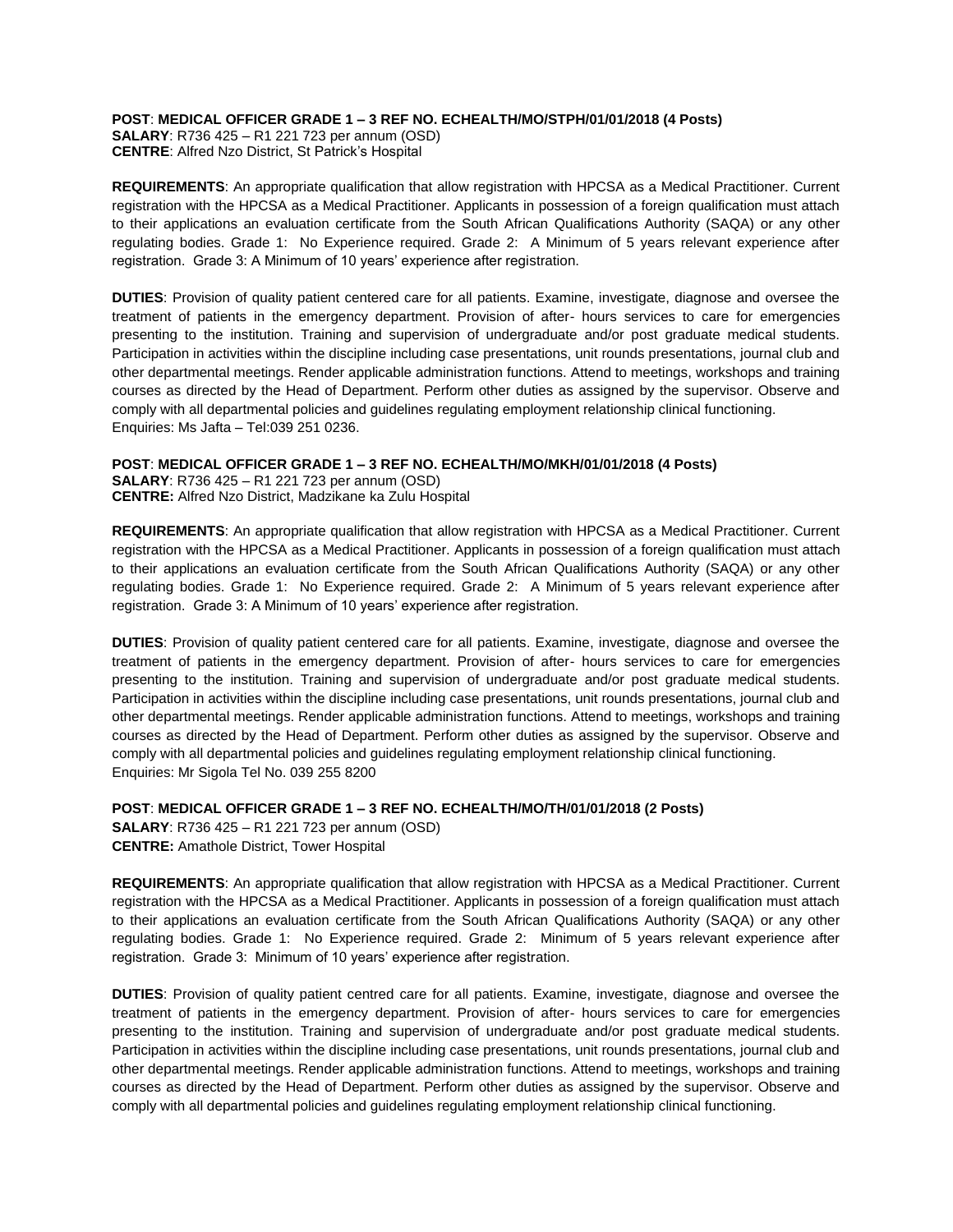Enquiries: Mrs V Whitecross - TEL NO: 046 645 5008

**POST**: **MEDICAL OFFICER GRADE 1 - 3 REF NO. ECHEALTH/MO/TBH/01/01/2018 SALARY:** R736 425 – R1 221 723 per annum (OSD) **CENTRE:** Alfred Nzo District, Taylor Bequest Hospital

**REQUIREMENTS:** An appropriate qualification that allow registration with HPCSA as a Medical Practitioner. Current registration with the HPCSA as a Medical Practitioner. Applicants in possession of a foreign qualification must attach to their applications an evaluation certificate from the South African Qualifications Authority (SAQA) or any other regulating bodies. Grade 1: No Experience required. Grade 2: Minimum of 5 years relevant experience after registration. Grade 3: Minimum of 10 years' experience after registration.

**DUTIES** : Provision of quality patient centred care for all patients. Examine, investigate, diagnose and oversee the treatment of patients in the emergency department. Provision of after- hours services to care for emergencies presenting to the institution. Training and supervision of undergraduate and/or post graduate medical students. Participation in activities within the discipline including case presentations, unit rounds presentations, journal club and other departmental meetings. Render applicable administration functions. Attend to meetings, workshops and training courses as directed by the Head of Department. Perform other duties as assigned by the supervisor. Observe and comply with all departmental policies and guidelines regulating employment relationship clinical functioning. Enquiries: Mr Kholiso Tel no 039 737 3107

#### **POST: MEDICAL OFFICER GRADE 1-3 REF NO. ECHEALTH/MO/SSG/01/01/2018**

**SALARY:** R736 425 – R1 221 723 per annum (OSD) **CENTRE:** Amathole District, S.S Gida Hospital

**REQUIREMENTS:** An appropriate qualification that allow registration with HPCSA as a Medical Practitioner. Current registration with the HPCSA as a Medical Practitioner. Applicants in possession of a foreign qualification must attach to their applications an evaluation certificate from the South African Qualifications Authority (SAQA) or any other regulating bodies. Grade 1: No Experience required. Grade 2: Minimum of 5 years relevant experience after registration. Grade 3: Minimum of 10 years' experience after registration.

**DUTIES:** Provision of quality patient centred care for all patients. Examine, investigate, diagnose and oversee the treatment of patients in the emergency department. Provision of after- hours services to care for emergencies presenting to the institution. Training and supervision of undergraduate and/or post graduate medical students. Participation in activities within the discipline including case presentations, unit rounds presentations, journal club and other departmental meetings. Render applicable administration functions. Attend to meetings, workshops and training courses as directed by the Head of Department. Perform other duties as assigned by the supervisor. Observe and comply with all departmental policies and guidelines regulating employment relationship clinical functioning. Enquiries: Ms Fumanisa Tel no: 040 658 0043

**POST**: **MEDICAL OFFICER GRADE 1- 3 REF NO. ECHEALTH/MO/NKQH/01/01/2018**

**SALARY:** R736 425 – R1 221 723 per annum (OSD) **CENTRE:** Buffalo City Metro, Nkqubela TB Hospital

**REQUIREMENTS:** An appropriate qualification that allow registration with HPCSA as a Medical Practitioner. Current registration with the HPCSA as a Medical Practitioner. Applicants in possession of a foreign qualification must attach to their applications an evaluation certificate from the South African Qualifications Authority (SAQA) or any other regulating bodies. Grade 1: No Experience required. Grade 2: Minimum of 5 years relevant experience after registration. Grade 3: Minimum of 10 years' experience after registration.

**DUTIES** : Provision of quality patient centred care for all patients. Examine, investigate, diagnose and oversee the treatment of patients in the emergency department. Provision of after- hours services to care for emergencies presenting to the institution. Training and supervision of undergraduate and/or post graduate medical students. Participation in activities within the discipline including case presentations, unit rounds presentations, journal club and other departmental meetings. Render applicable administration functions. Attend to meetings, workshops and training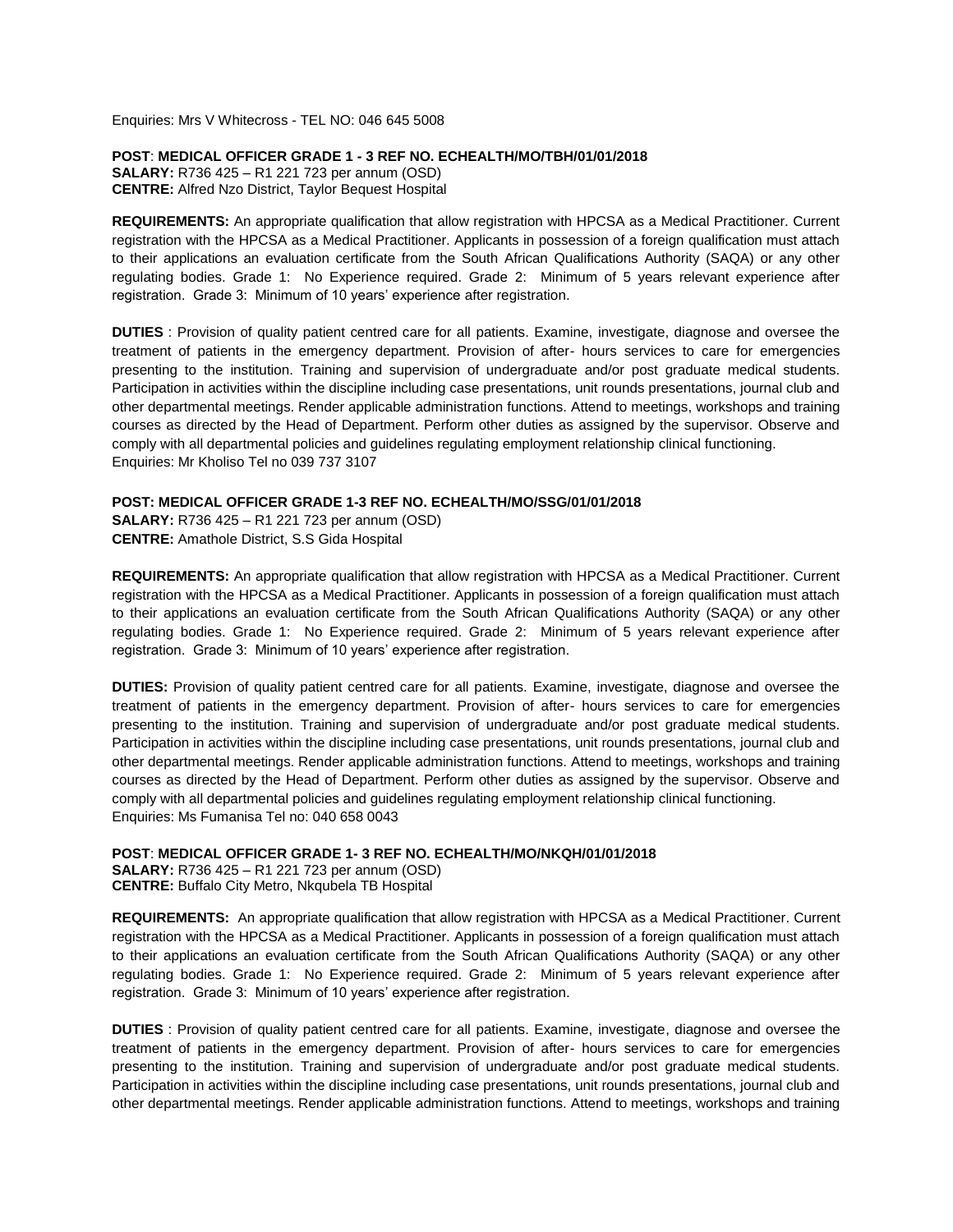courses as directed by the Head of Department. Perform other duties as assigned by the supervisor. Observe and comply with all departmental policies and guidelines regulating employment relationship clinical functioning. Enquiries: Ms K Somana - TEL NO: 043 761 2131

**POST**: **PROFESSIONAL NURSE GENERAL GRADE 1 -3 SALARY:** R226 083 –R431 262 per annum (OSD) **CENTRE:** Nkonkobe Sub-District**,** Hillside Clinic **REF NO. ECHEALTH/PN/HILLSC/01/01/2018**

**REQUIREMENTS**: Basic R425 qualification (i.e. Degree/Diploma) in Nursing or equivalent qualification that allows registration with the SANC as a Professional Nurse. Proof of current registration. Grade 1: No experience required. Grade 2: Minimum of ten (10) years appropriate / recognisable experience in Nursing after registration as a Professional Nurse with the SANC in General Nursing. Grade 3: Minimum of twenty (20) years appropriate / recognisable experience in Nursing after registration as a Professional Nurse with the SANC in General Nursing.

**DUTIES** : Execute duties and functions with proficiency within prescripts of the applicable legislation. Provide safe therapeutic environment. Monitor patient activities. Perform standard procedures in terms of policies and procedures. Adopt multidisciplinary approach to promote holistic patient/client care. Maintain clinical competence by ensuring that scientific principles of nursing care is implemented. Maintain accurate and complete patient records. Maintain client satisfaction through quality service innovation and professional nursing care by upholding the Batho Pele principles and patient's rights. To ensure efficient and effective utilisation of resources. Render quality nursing care to patients to take overall management of the unit in the absence of the Operational Manager. Evaluate staff performance adhering to the set standards of the (EPMDS). Motivate, couch and mentor staff. Management and control of scheduled drugs. Required to work day and night duty. Any other duties as required by the supervisor**.** Enquiries: Ms V Mhlanga Tel no 046 645 1892

**POST**: **PROFESSIONAL NURSE GENERAL GRADE 1-3 REF NO. ECHEALTH/PN/NKQH/01/01/2018**

**SALARY:** R226 083 –R431 262 per annum (OSD) **CENTRY:** Buffalo City Metro, Nkqubela TB Hospital

**REQUIREMENTS**: Basic R425 qualification (i.e. Degree/Diploma) in Nursing or equivalent qualification that allows registration with the SANC as a Professional Nurse. Proof of current registration. Grade 1: No experience required, Grade 2: Minimum of ten (10) years appropriate / recognisable experience in Nursing after registration as a Professional Nurse with the SANC in General Nursing. Grade 3: Minimum of twenty (20) years appropriate / recognisable experience in Nursing after registration as a Professional Nurse with the SANC in General Nursing.

**DUTIES**: Execute duties and functions with proficiency within prescripts of the applicable legislation. Provide safe therapeutic environment. Monitor patient activities. Perform standard procedures in terms of policies and procedures. Adopt multidisciplinary approach to promote holistic patient/client care. Maintain clinical competence by ensuring that scientific principles of nursing care is implemented. Maintain accurate and complete patient records. Maintain client satisfaction through quality service innovation and professional nursing care by upholding the Batho Pele principles and patient's rights. To ensure efficient and effective utilisation of resources. Render quality nursing care to patients to take overall management of the unit in the absence of the Operational Manager. Evaluate staff performance adhering to the set standards of the (EPMDS). Motivate, couch and mentor staff. Management and control of scheduled drugs. Required to work day and night duty. Any other duties as required by the supervisor**.** Enquiries: Ms K Somana - TEL NO: 043 761 2131

**POST**: **MEDICAL OFFICER GRADE 1 – 3 REF NO. ECHEALTH/MO/ALSH/01/01/2018 (2 Posts)** 

**SALARY**: R736 425 – R1 221 723 per annum (OSD) **CENTRE:** Chris Hani District, All Saints Hospital

**REQUIREMENTS:** An appropriate qualification that allow registration with HPCSA as a Medical Practitioner. Current registration with the HPCSA as a Medical Practitioner. Applicants in possession of a foreign qualification must attach to their applications an evaluation certificate from the South African Qualifications Authority (SAQA) or any other regulating bodies. Grade 1: No Experience required. Grade 2: Minimum of 5 years relevant experience after registration. Grade 3: Minimum of 10 years' experience after registration.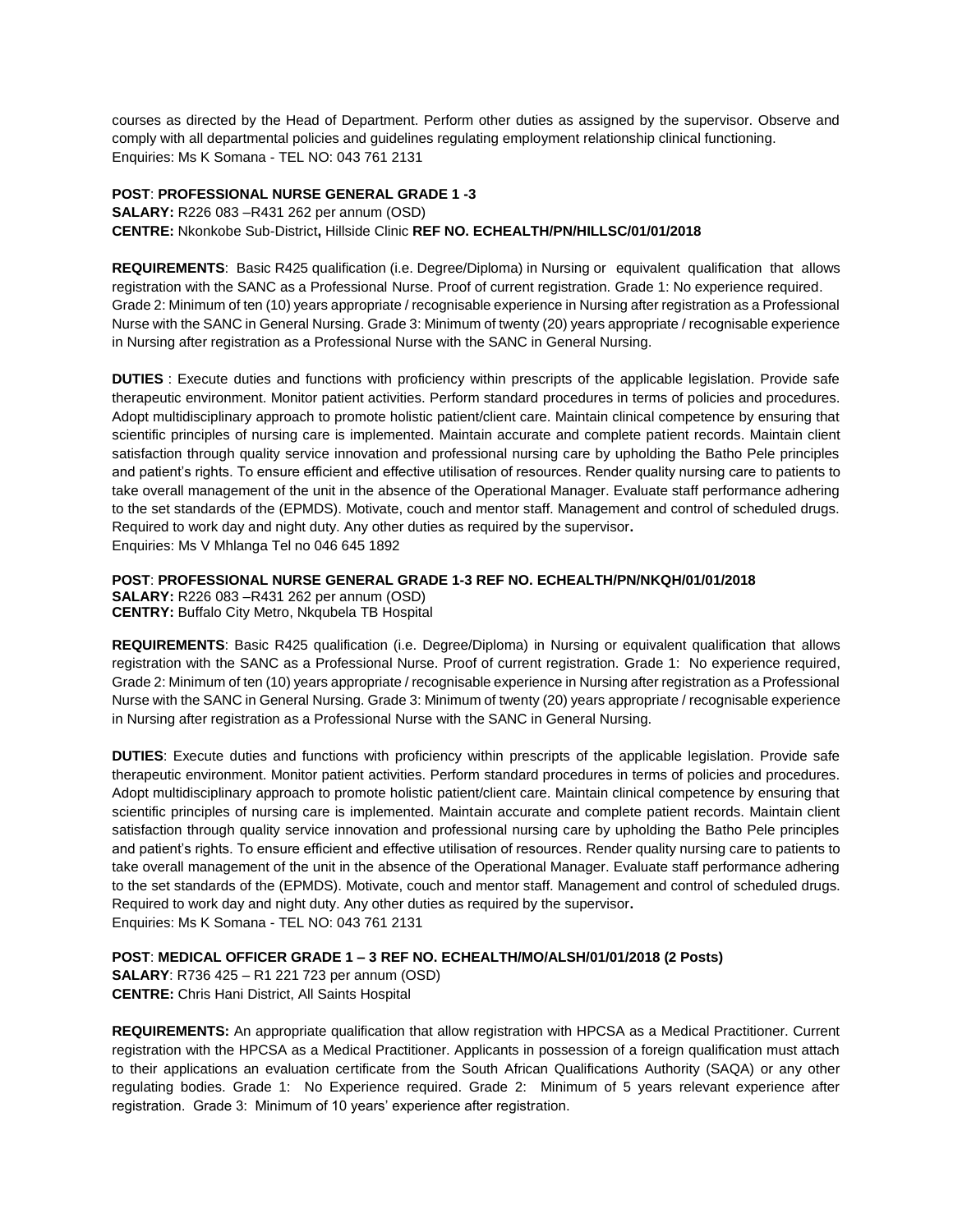**DUTIES** : Provision of quality patient centred care for all patients. Examine, investigate, diagnose and oversee the treatment of patients in the emergency department. Provision of after- hours services to care for emergencies presenting to the institution. Training and supervision of undergraduate and/or post graduate medical students. Participation in activities within the discipline including case presentations, unit rounds presentations, journal club and other departmental meetings. Render applicable administration functions. Attend to meetings, workshops and training courses as directed by the Head of Department. Perform other duties as assigned by the supervisor. Observe and comply with all departmental policies and guidelines regulating employment relationship clinical functioning. Enquiries: Ms N. Matala Tel No 047 548 0022

#### **POST: MEDICAL OFFICER GRADE 1-3 REF NO. ECHEALTH/ALN/STPH/01/01/2018**

**SALARY:** R736 425- R1 221 723 per annum (OSD) **CENTRE:** Alfred Nzo District, St Patricks Hospital

**REQUIREMENTS:** An appropriate qualification that allow registration with HPCSA as a Medical Practitioner. Current registration with the HPCSA as a Medical Practitioner. Applicants in possession of a foreign qualification must attach to their applications an evaluation certificate from the South African Qualifications Authority (SAQA) or any other regulating bodies. Grade 1: No Experience required. Grade 2: Minimum of 5 years relevant experience after registration. Grade 3: Minimum of 10 years' experience after registration.

**DUTIES:** Provision of quality patient centred care for all patients. Examine, investigate, diagnose and oversee the treatment of patients in the emergency department. Provision of after- hours services to care for emergencies presenting to the institution. Training and supervision of undergraduate and/or post graduate medical students. Participation in activities within the discipline including case presentations, unit rounds presentations, journal club and other departmental meetings. Render applicable administration functions. Attend to meetings, workshops and training courses as directed by the Head of Department. Perform other duties as assigned by the supervisor. Observe and comply with all departmental policies and guidelines regulating employment relationship clinical functioning. Enquiries: Ms Jafta Tel No. 039 251 0236

### **POST**: **MEDICAL OFFICER GRADE 1 – 3- REF NO. ECHEALTH/AMT/SSGH/01/01/2018**

**SALARY**: R736 425 – R1 221 723 per annum (OSD) **CENTRE:** Amathole District, S.S Gida Hospital

**REQUIREMENTS**: An appropriate qualification that allow registration with HPCSA as a Medical Practitioner. Current registration with the HPCSA as a Medical Practitioner. Applicants in possession of a foreign qualification must attach to their applications an evaluation certificate from the South African Qualifications Authority (SAQA) or any other regulating bodies. Grade 1: No Experience required. Grade 2: Minimum of 5 years relevant experience after registration. Grade 3: Minimum of 10 years' experience after registration.

**DUTIES**: Provision of quality patient centered care for all patients. Examine, investigate, diagnose and oversee the treatment of patients in the emergency department. Provision of after- hours services to care for emergencies presenting to the institution. Training and supervision of undergraduate and/or post graduate medical students. Participation in activities within the discipline including case presentations, unit rounds presentations, journal club and other departmental meetings. Render applicable administration functions. Attend to meetings, workshops and training courses as directed by the Head of Department. Perform other duties as assigned by the supervisor. Observe and comply with all departmental policies and guidelines regulating employment relationship clinical functioning. Enquiries: Ms Fumanisa Tel no: 040 658 0043

**POST**: **PHARMACIST GRADE 1-3** -**REF NO. ECHEALTH/PHARM/NKH/01/01/2018 SALARY**: R615 945 – R781 611 per annum (OSD) **CENTRE**: OR Tambo District, St Elizabeth Hospital

**REQUIREMENTS**: Basic qualification accredited with the South African Pharmacy Council (SAPC) that allows registration with the SAPC as a Pharmacist. Current proof of registration with SAPC as a Pharmacist. Grade 2: A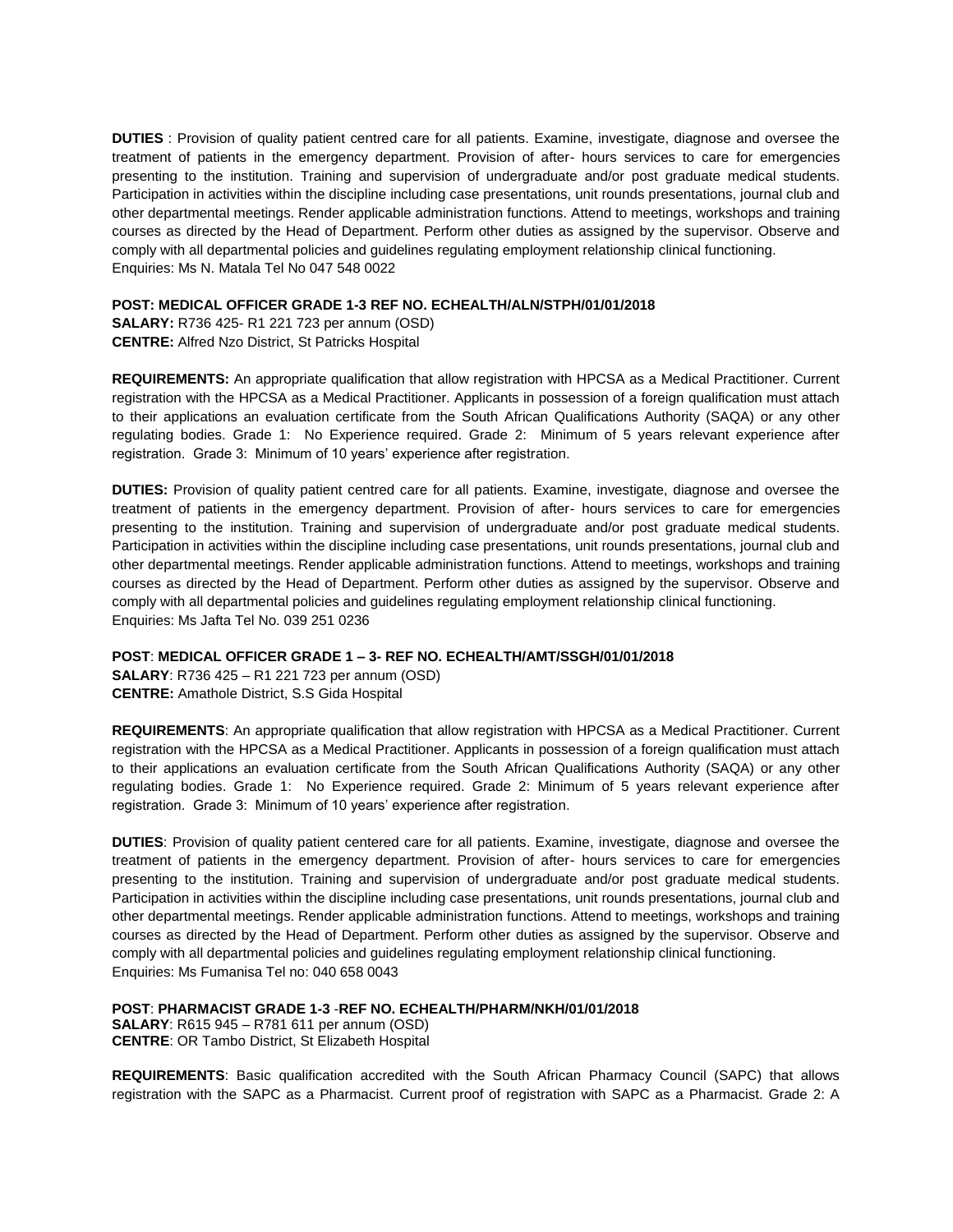minimum of 5 years appropriate experience after registration as a Pharmacist with the SAPC. Grade 3: A minimum of 13 years appropriate experience after registration as a Pharmacist with the SAPC.

**DUTIES** : Supervise Pharmacist assistants and Interns and ensure their optimal utilization. Stock control and waste management (logistics) – prepare the order in Accordance with the predetermined stock levels for authorization by unit supervisor. Check shelves regularly for expired medicine and clean and defrost the refrigerator once a month, clean the dispensing surfaces daily, Monitor fridge temperatures and atmospheric temperatures twice a day. Dispense strictly according to the hospital formulary, prepare each item and label it in accordance with the SOP and with due consideration of the legal requirements. Record the quantities dispensed and sign the prescription. Ensure that schedule 5 and 6 drugs are handled and recorded appropriately. Quarterly balance checks to be done. Each prescription must be handed to the patient in a manner that meets the minimum requirements of Good Pharmacy Practice. Compound batches of various products strictly according to the manufacturing SOP. Also compounding for patient specific prescriptions. Determine and ensure maximum stock levels for the wards are maintained, monitor stock levels in wards. Review prescriptions daily and implement. Provide pharmaceutical care to patients and ensure rational drug use is taking place. Ensure that quality is monitored on a daily basis. Med error reporting, ADR reporting and GPP is complied with. Also ensure compliance with the National Core standards. Quality improvement projects to be implemented and carried out. Be part of the pharmacists training support staff, nurses as well as Interns in the institution. After hours services (call) to be rendered as per policy.

Enquiries: Mr M Nozaza – Tel no 039 253 5012

#### **POST**: **PHARMACIST GRADE 1-3 REF NO. ECHEALTH/PHARM/SH/01/01/2018**

**SALARY**: R615 945 – R781 611 per annum (OSD) **CENTRE:** Sarah Baartman District, Settlers Hospital

**REQUIREMENTS**: Basic qualification accredited with the South African Pharmacy Council (SAPC) that allows registration with the SAPC as a Pharmacist. Current proof of registration with SAPC as a Pharmacist. Grade 2: A minimum of 5 years appropriate experience after registration as a Pharmacist with the SAPC. Grade 3: A minimum of 13 years appropriate experience after registration as a Pharmacist with the SAPC.

**DUTIES** : Supervise Pharmacist assistants and Interns and ensure their optimal utilization. Stock control and waste management (logistics) – prepare the order in Accordance with the predetermined stock levels for authorization by unit supervisor. Check shelves regularly for expired medicine and clean and defrost the refrigerator once a month, clean the dispensing surfaces daily, Monitor fridge temperatures and atmospheric temperatures twice a day. Dispense strictly according to the hospital formulary, prepare each item and label it in accordance with the SOP and with due consideration of the legal requirements. Record the quantities dispensed and sign the prescription. Ensure that schedule 5 and 6 drugs are handled and recorded appropriately. Quarterly balance checks to be done. Each prescription must be handed to the patient in a manner that meets the minimum requirements of Good Pharmacy Practice. Compound batches of various products strictly according to the manufacturing SOP. Also compounding for patient specific prescriptions. Determine and ensure maximum stock levels for the wards are maintained, monitor stock levels in wards. Review prescriptions daily and implement. Provide pharmaceutical care to patients and ensure rational drug use is taking place. Ensure that quality is monitored on a daily basis. Med error reporting, ADR reporting and GPP is complied with. Also ensure compliance with the National Core standards. Quality improvement projects to be implemented and carried out. Be part of the pharmacists training support staff, nurses as well as Interns in the institution. After hours services (call) to be rendered as per policy.

Enquiries: Ms S Diva Tel no 046 602 5046

#### **POST: ASSISTANT MANAGER NURSING SPECIALTY- REF NO. ECHEALTH/AMN/BH/01/01/2018**

**SALARY:** R546 315– R614 874 per annum (OSD) **CENTRE:** Buffalo City Metro, Bhisho Hospital

**REQUIREMENTS:** Basic R425 qualification (i.e. diploma /degree in nursing) or equivalent qualification that allows registration with the SANC as a professional nurse. A post basic nursing qualification with a duration of at least 1 year accredited with the SANC in terms of Government Notice No. R48 (Diploma in Clinical Nursing Science, Health Assessment, Treatment and Care). A minimum of 10 years appropriate / recognizable experience in nursing after registration as Professional Nurse with SNAC in General Nursing. At least 6 years of the period referred to above must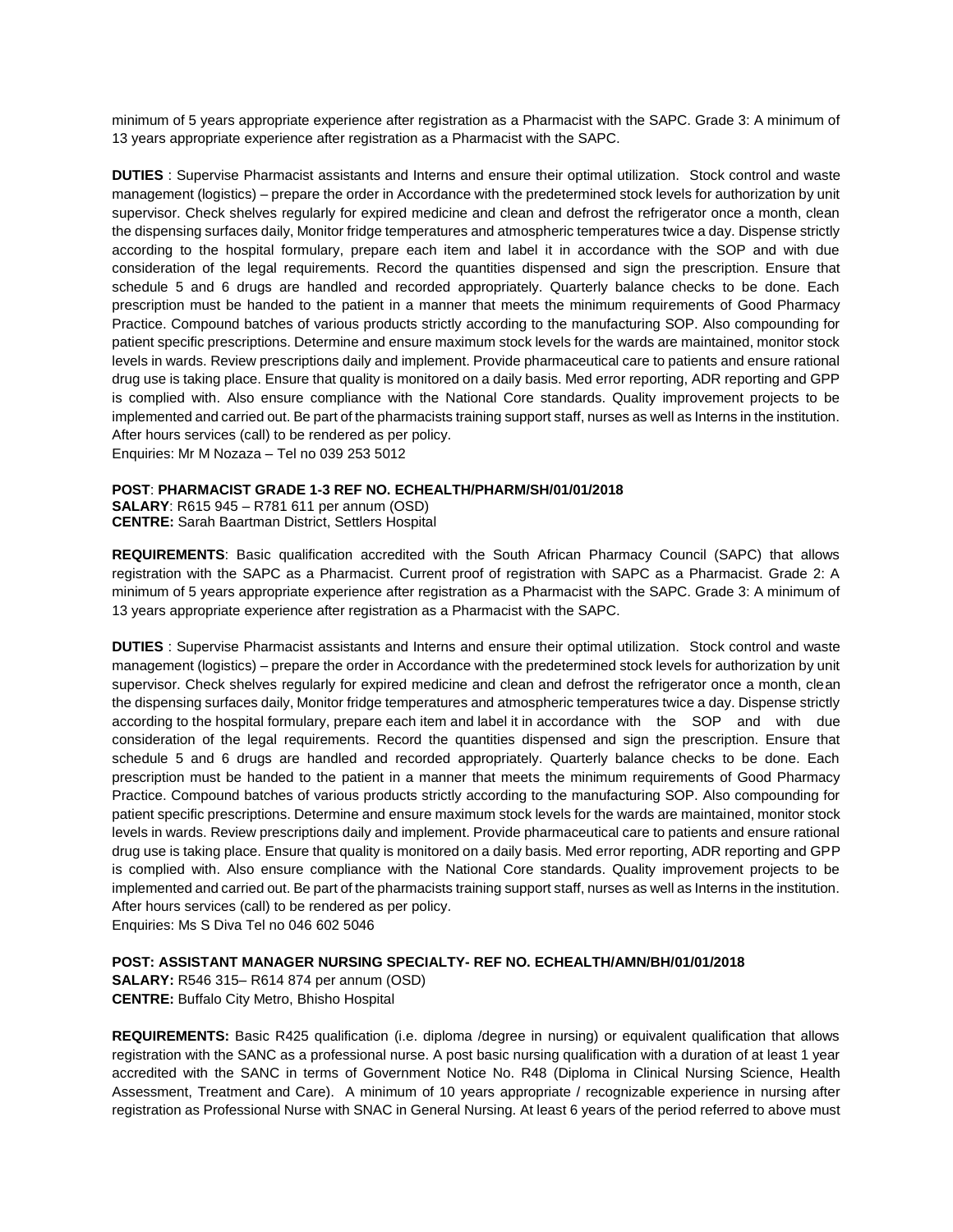be appropriate/recgonisable experience in the specific specialty after obtaining the 1 year post basic qualification in the relevant specialty. At least 3 years of the period referred to above must be appropriate/recognizable experience at management level.

**DUTIES:** Promote quality of nursing care. Demonstrate an in depth understanding of nursing legislation and related legal and ethical nursing practices and how this impacts on service delivery. Ensure that the clinical nursing practice by the team is rendered in accordance with the scope of practice and nursing standards as determined by the hospital. Ensure the implementation of the Patient's Rights Charter as well as Batho Pele Principles. Enquiries: Mrs T Alwyn-Qegu. Tel No. 040 635 2950/5

### **POST: ASSISTANT MANAGER NURSING (OPD) - REF NO. ECHEALTH/AMNS/SH/01/01/2018**

**SALARY:** R546 315– R614 874 per annum (OSD) **CENTRE:** Alfred Nzo District, Sipetu Hospital

**REQUIREMENTS**: Basic R425 qualification (i.e. diploma /degree in nursing) or equivalent qualification that allows registration with the SANC as a professional nurse. A post basic nursing qualification with a duration of at least 1 year accredited with the SANC in terms of Government Notice No. R48. A minimum of 10 years appropriate / recognizable experience in nursing after registration as Professional Nurse with SNAC in General Nursing. At least 6 years of the period referred to above must be appropriate/recgonisable experience in the specific specialty after obtaining the 1 year post basic qualification in the relevant specialty. At least 3 years of the period referred to above must be appropriate/recognizable experience at management level.

**DUTIES:** To relieve in other areas such as Maternity, OPD/Casualty when need arises. Co-ordination of optional holistic specialised nursing care provided within set standards and professional/legal framework. Manage effectively the utilisation and supervision of resources. Co-ordination of the provision of effective training and research. Provision of effective support of nursing services. Maintain professional growth/ethical standards and self-development. Oversee provision of patient care. Participation in the analysing formulation and implementation of nursing guidelines practises, policies, standards and procedures.

Enquiries: Mr EF Madaka Tel: 039 255 0077

# **POST: ASSISTANT MANAGER NURSING (THEATRE & CSSD) - REF NO. ECHEALTH/AMN/SBH/01/01/2018**

**SALARY:** R546 315– R614 874 per annum (OSD) **CENTRE:** - OR Tambo District, St Barnabas Hospital

**REQUIREMENTS:** Basic R425 qualification (i.e. diploma /degree in nursing) or equivalent qualification that allows registration with the SANC as a professional nurse. A post basic nursing qualification with a duration of at least 1 year accredited with the SANC in terms of Government Notice No. R212 (Theatre Nursing Science). A minimum of 10 years appropriate / recognizable experience in nursing after registration as Professional Nurse with SANC in General Nursing. At least 6 years of the period referred to above must be appropriate/recgonisable experience in the specific specialty after obtaining the 1 year post basic qualification in the relevant specialty. At least 3 years of the period referred to above must be appropriate/recognizable experience at management level.

**DUTIES:** Plan, direct, coordinate, evaluate and review all activities necessary to manage Theatre/CSSD and make decisions regarding problems in the unit. Assist with medical care and research in the unit. Provide emergency care to patients in a crisis situation. Give actual nursing care, Develop rapport, Teach nurses and patients. Control environment, such as equipment, Supplies records, Staff and Traffic. Assist in PMDS evaluation of staff within the unit. Identify staff training needs and participate in monitoring training. Enquiries: Ms U Toni Tel no: 047 555 5300

**POST: OPERATIONAL MANAGER SPECIALTY CHILD NURSING SCIENCE REF NO.ECHEALTH/OMS/LTH/01/01/2018 SALARY:** R 499 953 per annum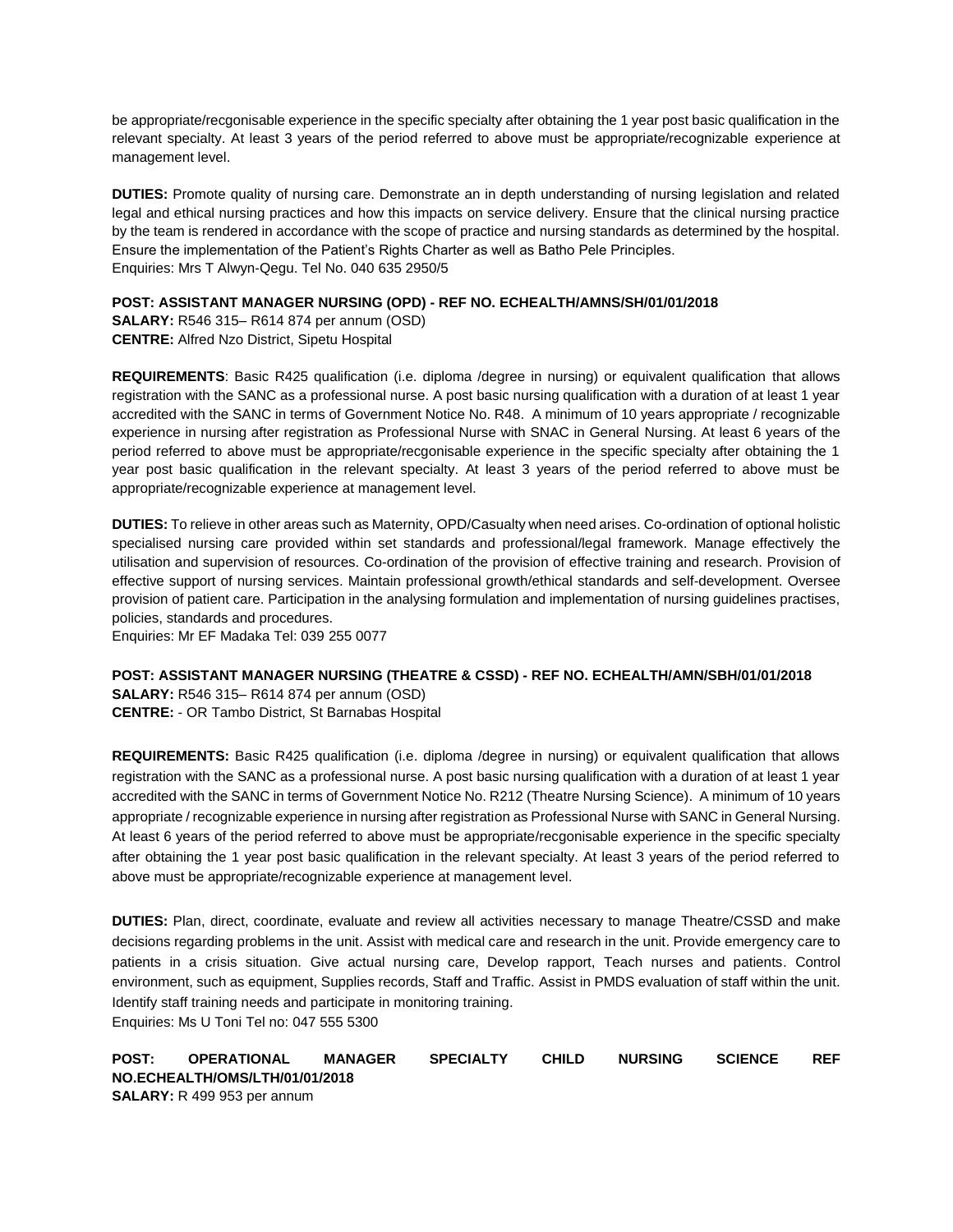#### **CENTRE:** Nelson Mandela Metro, Livingstone Tertiary Hospital

**REQUIREMENTS:** Diploma/ Degree in Nursing that allows registration with SANC as a Professional Nurse. One year post basic qualification in Child Nursing Science. A minimum of 9 years appropriate experience in Nursing after registration as a general Professional Nurse with SANC as a general Nurse. Proof of current registration with SANC. At least 5 years recognizable experience in Child Nursing after obtaining a post basic qualification in Child Nursing Science. Good communication and interpersonal skills. Demonstrate basic understanding of human resources, disciplinary procedures as well as financial management policies, guidelines and practices. Basic computer literacy and report writing skills are essential. ADDED ADVANTAGE: One year Post basic Qualification in Nursing Administration obtained from a recognised university. One year post basic qualification in Nursing Education obtained from a recognised university. Valid driver's licence

**DUTIES:** Managing material, human and financial resources. Ensure implementation of quality nursing standards in accordance with nursing legislation and ethical practice. Provide professional, technical and management support for the provision of quality patient care through management of nursing care programs. Advocate the promotion of nursing ethos and professionalism. Develop and monitor the implementation of policies, programs, regulations, practices, protocol/ procedures and standards pertaining to nursing care. Establish, maintain and participate in the interprofessional multi-disciplinary team for effective and efficient health care. Manage clinical learning exposure to nurses and students between universities, colleges and clinical areas. Manage and monitor absenteeism in accordance with relevant directives and prescripts. Collaborate with other team members in the hospital to identify actual and potential risks. Support nursing and health care research to improve the quality of care. Actively participate in the implementation of the National Core Standards (NCS). Coordinate the implementation of continuing professional development (CPD) for nurses and midwives. Working shifts. Monitoring and reporting of Adverse Events and complaints. Develop and implement Quality Improvement Plans. Actively participate in the implementation of the health information policy. Enquiries: Ms Du Preez Tel no 041 405 2647

**POST: OPERATIONAL MANAGER SPECIALTY (ONCOLOGY) REF NO.ECHEALTH/OMS-ON/01/01/2018 SALARY:** R499 953 – R562 698 per annum (OSD) **CENTRE:** Nelson Mandela Metro, Livingstone Tertiary Hospital

### *NB: This is a re-advertisement. (Those who had applied before are welcome to apply again)*

**REQUIREMENTS:** Diploma/ Degree in Nursing that allows registration with SANC as a Professional Nurse. One year post basic qualification in Oncology Nursing Science. A minimum of 9 years appropriate experience in Nursing after registration as a general Professional Nurse with SANC as a general Nurse. Proof of current registration with SANC At least 5 years recognizable experience in Oncology Nursing after obtaining a post basic qualification in Oncology Nursing Science. Good communication and interpersonal skills. Demonstrate basic understanding of human resources, disciplinary procedures as well as financial management policies, guidelines and practices. Basic computer literacy and report writing skills is essential. ADDED ADVANTAGE: Must have a driver's license. One year Post basic Qualification in Nursing Administration. One year post basic qualification in Nursing Education.

**DUTIES:** Managing material, human and financial resources. Ensure implementation of quality nursing standards in accordance with nursing legislation and ethical practice. Provide professional, technical and management support for the provision of quality patient care through management of nursing care programs. Advocate the promotion of nursing ethos and professionalism. Develop and monitor the implementation of policies, programs, regulations, practices, protocol/ procedures and standards pertaining to nursing care. Establish, maintain and participate in the interprofessional multi-disciplinary team for effective and efficient health care. Manage clinical learning exposure to nurses and students between universities, colleges and clinical areas. Manage and monitor absenteeism in accordance with relevant directives and prescripts. Collaborate with other team members in the hospital to identify actual and potential risks. Support nursing and health care research to improve the quality of care. Actively participate in the implementation of the National Core Standards (NCS). Coordinate the implementation of continuing professional development (CPD) for nurses and midwives. Working shifts. Monitoring and reporting of Adverse Events and complaints. Develop and implement Quality Improvement Plans. Actively participate in the implementation of the health information system. Enquiries: Ms Du Preez Tel no 041 405 2647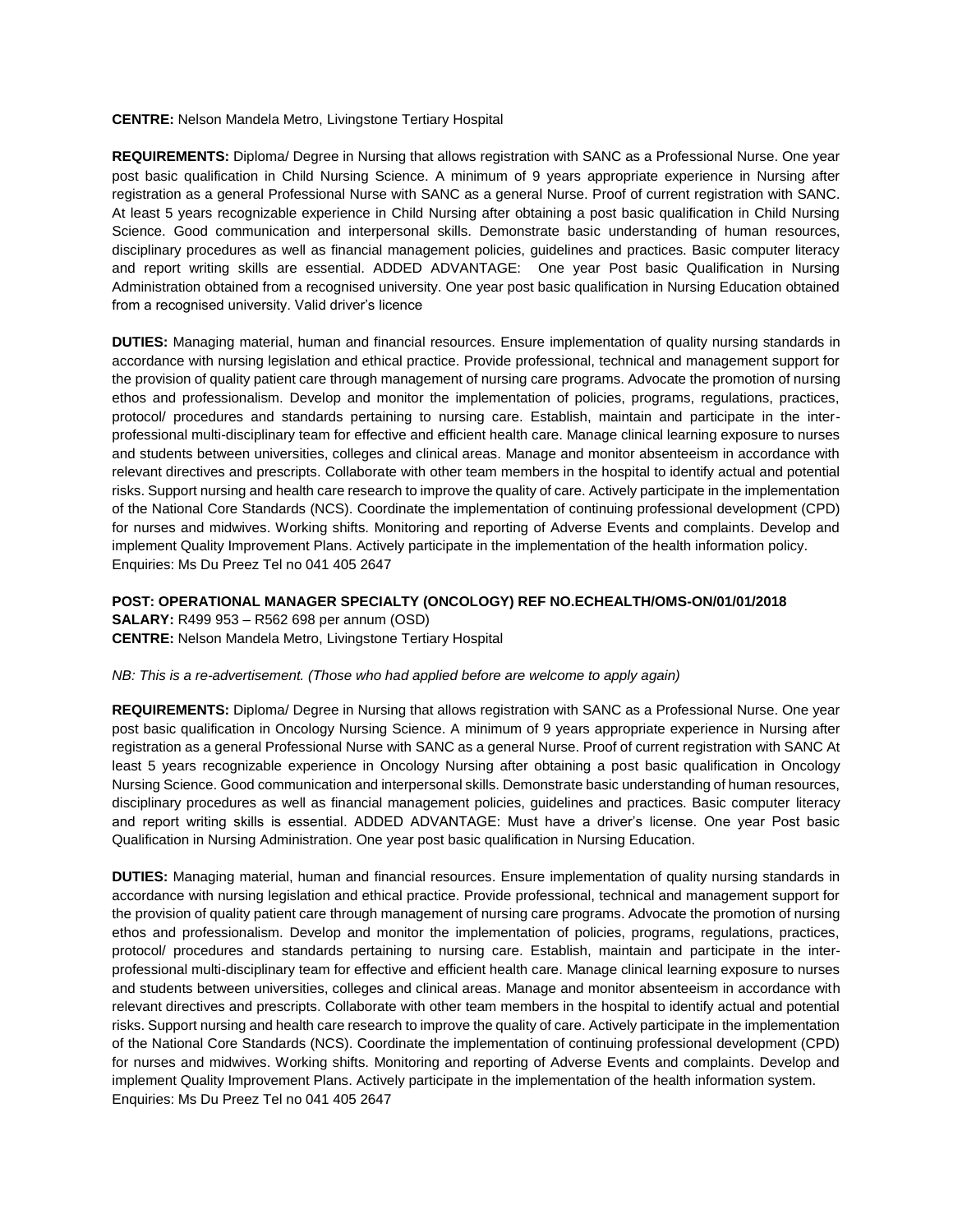# **POST: OPERATIONAL MANAGER SPECIALTY (PSYCHIATRIC) REF NO.ECHEALTH/OMS-PYS/01/01/2018 SALARY:** R499 953 – R562 698 per annum (OSD) **CENTRE:** Nelson Mandela Metro, Livingstone Tertiary Hospital

#### *NB: This is a re-advertisement. (Those who had applied before are welcome to apply again)*

**REQUIREMENTS:** Diploma/ Degree in Nursing that allows registration with SANC as a Professional Nurse. One year post basic qualification in Psychiatric Nursing Science. A minimum of 9 years appropriate experience in Nursing after registration as a general Professional Nurse with SANC as a general Nurse. Proof of current registration with SANC At least 5 years recognizable experience in Psychiatric Nursing after obtaining a post basic qualification in Psychiatric Nursing Science. Good communication and interpersonal skills. Demonstrate basic understanding of human resources, disciplinary procedures as well as financial management policies, guidelines and practices. Basic computer literacy and report writing skills are essential. ADDED ADVANTAGE: One year Post basic Qualification in Nursing Administration obtained from a recognised university. One year post basic qualification in Nursing Education obtained from a recognised university. Valid driver's licence

**DUTIES:** Managing material, human and financial resources. Ensure implementation of quality nursing standards in accordance with nursing legislation and ethical practice. Provide professional, technical and management support for the provision of quality patient care through management of nursing care programs. Advocate the promotion of nursing ethos and professionalism. Develop and monitor the implementation of policies, programs, regulations, practices, protocol/ procedures and standards pertaining to nursing care. Establish, maintain and participate in the interprofessional multi-disciplinary team for effective and efficient health care. Manage clinical learning exposure to nurses and students between universities, colleges and clinical areas. Manage and monitor absenteeism in accordance with relevant directives and prescripts. Collaborate with other team members in the hospital to identify actual and potential risks. Support nursing and health care research to improve the quality of care. Actively participate in the implementation of the National Core Standards (NCS). Coordinate the implementation of continuing professional development (CPD) for nurses and midwives. Working shifts. Monitoring and reporting of Adverse Events and complaints. Develop and implement Quality Improvement Plans. Actively participate in the implementation of the health information system. Enquiries: Ms Du Preez Tel no 041 405 2647

**POST: OPERATIONAL MANAGER SPECIALTY (ORTHOPAEDIC) REF NO.ECHEALTH.OMS-ORTH/01/01/2018 SALARY:** R499 953 – R562 698 per annum (OSD) **CENTRE:** Nelson Mandela Metro, Livingstone Tertiary Hospital

*NB: This is a re-advertisement. (Those who had applied before are welcome to apply again)*

**REQUIREMENTS:** Diploma/ Degree in Nursing that allows registration with SANC as a Professional Nurse. One year post basic qualification in Orthopaedic Nursing Science. A minimum of 9 years appropriate experience in Nursing after registration as a general Professional Nurse with SANC as a general Nurse. Proof of current registration with SANC. At least 5 years recognizable experience in Orthopaedic Nursing after obtaining a post basic qualification in Orthopaedic Nursing Science. Good communication and interpersonal skills. Demonstrate basic understanding of human resources, disciplinary procedures as well as financial management policies, guidelines and practices. Basic computer literacy and report writing skills is essential. ADDED ADVANTAGE: One year Post basic Qualification in Nursing Administration obtained from a recognised university. One year post basic qualification in Nursing Education obtained from a recognised university. Valid driver's licence

**DUTIES:** Managing material, human and financial resources. Ensure implementation of quality nursing standards in accordance with nursing legislation and ethical practice. Provide professional, technical and management support for the provision of quality patient care through management of nursing care programs. Advocate the promotion of nursing ethos and professionalism. Develop and monitor the implementation of policies, programs, regulations, practices, protocol/ procedures and standards pertaining to nursing care. Establish, maintain and participate in the interprofessional multi-disciplinary team for effective and efficient health care. Manage clinical learning exposure to nurses and students between universities, colleges and clinical areas. Manage and monitor absenteeism in accordance with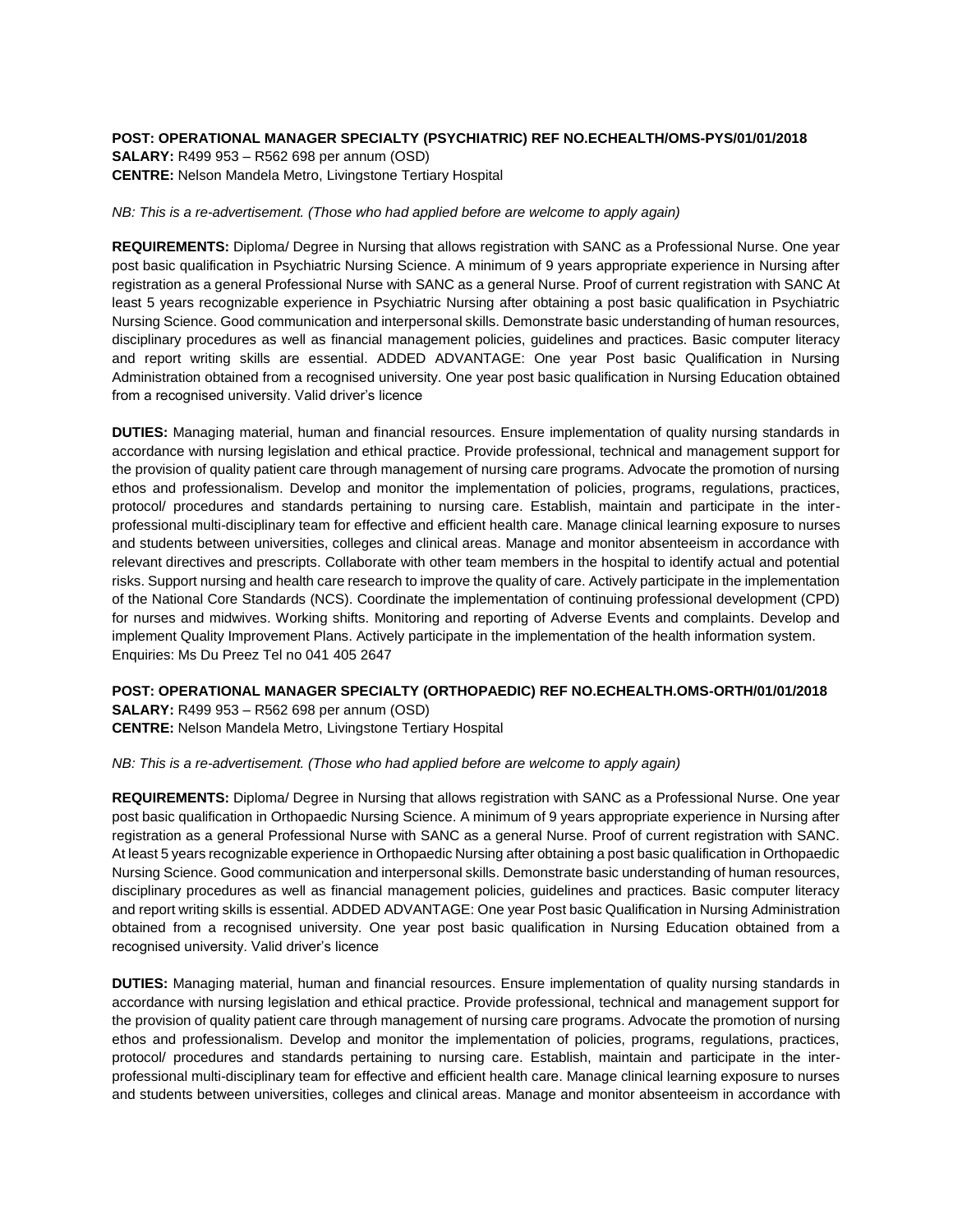relevant directives and prescripts. Collaborate with other team members in the hospital to identify actual and potential risks. Support nursing and health care research to improve the quality of care. Actively participate in the implementation of the National Core Standards (NCS). Coordinate the implementation of continuing professional development (CPD) for nurses and midwives. Working shifts. Monitoring and reporting of Adverse Events and complaints. Develop and implement Quality Improvement Plans. Actively participate in the implementation of the health information system. Enquiries: Ms Du Preez Tel no 041 405 2647

**POST: OPERATIONAL MANAGER SPECIALITY REF NO. ECHEALTH/OMS/MKZH/01/01/2018 (2 Posts) SALARY:** R499 953 – R562 698 per annum (OSD)

**CENTRE:** Alfred Nzo District, Madzikane Ka Zulu Memorial Hospital

**REQUIREMENTS:** Basic qualification accredited with the South African Nursing Council in terms of Government Notice R425 (i.e. Degree/ Diploma in Nursing) or equivalent qualification that allows registration with the South African Nursing Council as a Professional Nurse plus a post basic nursing qualification with a duration of at least 1 year, accredited with the SANC in terms of Government Notice R212 in Advanced Midwifery and Neonatology Nursing Science, Paediatric Nursing Science, Operating Theatre Nursing Science. A minimum of 9 years appropriate/recognisable experience in nursing after registration as a Professional Nurse with SANC in General Nursing. At least 5 years of the period referred to above must be appropriate/ recognisable experience after obtaining the 1 year post basic qualification in the relevant specialty.

**DUTIES:** Provide a comprehensive health care service in the health hospital, to ensure that nursing care is rendered in accordance with the laws and regulations. Client orientation and customer focus, personal management, change management. Promote and ensure quality of nursing care as directed by the professional scope of practice and standards as determined by the relevant health facility. Demonstrate basic understanding of human resource, financial policies, nursing legislation, relevant ethical Nursing practice and how this impact on service delivery. Demonstrate effective communication with patients, supervisors, other health professionals and junior colleagues including more complex report writing when required.

Enquiries: Mr Sigola Tel no 039 255 8200/11/12.

### **POST: OPERATIONAL MANAGER SPECIALITY REF NO. ECHEALTH/OMS/STPH/01/01/2018 (2 Posts)**

**SALARY:** R499 953 – R562 698 per annum (OSD) **CENTRE:** Alfred Nzo District, St Patricks Hospital

**REQUIREMENTS:** Basic qualification accredited with the South African Nursing Council in terms of Government Notice R425 (i.e. Degree/ Diploma in Nursing) or equivalent qualification that allows registration with the South African Nursing Council as a Professional Nurse plus a post basic nursing qualification with a duration of at least 1 year, accredited with the SANC in terms of Government Notice R212 in in Advanced Midwifery and Neonatology Nursing Science/Paediatric Nursing Science/Operating Theatre Nursing Science. A minimum of 9 years appropriate/recognisable experience in nursing after registration as a Professional Nurse with SANC in General Nursing. At least 5 years of the period referred to above must be appropriate/ recognisable experience after obtaining the 1 year post basic qualification in the relevant specialty.

**DUTIES:** Provide a comprehensive health care service in the health hospital, to ensure that nursing care is rendered in accordance with the laws and regulations. Client orientation and customer focus, personal management, change management. Promote and ensure quality of nursing care as directed by the professional scope of practice and standards as determined by the relevant health facility. Demonstrate basic understanding of human resource, financial policies, nursing legislation, relevant ethical Nursing practice and how this impact on service delivery. Demonstrate effective communication with patients, supervisors, other health professionals and junior colleagues including more complex report writing when required.

Enquiries: Ms Jafta – [Tel no 039](Tel:039) 251 0236

**POST: OPERATIONAL MANAGER SPECIALITY REF NO. ECHEALTH/OMS/TBH/01/01/2018 (2 Posts) SALARY:** R499 953 – R562 698 per annum (OSD) **CENTRE:** Alfred Nzo District, Taylor Bequest Hospital (Matatiele)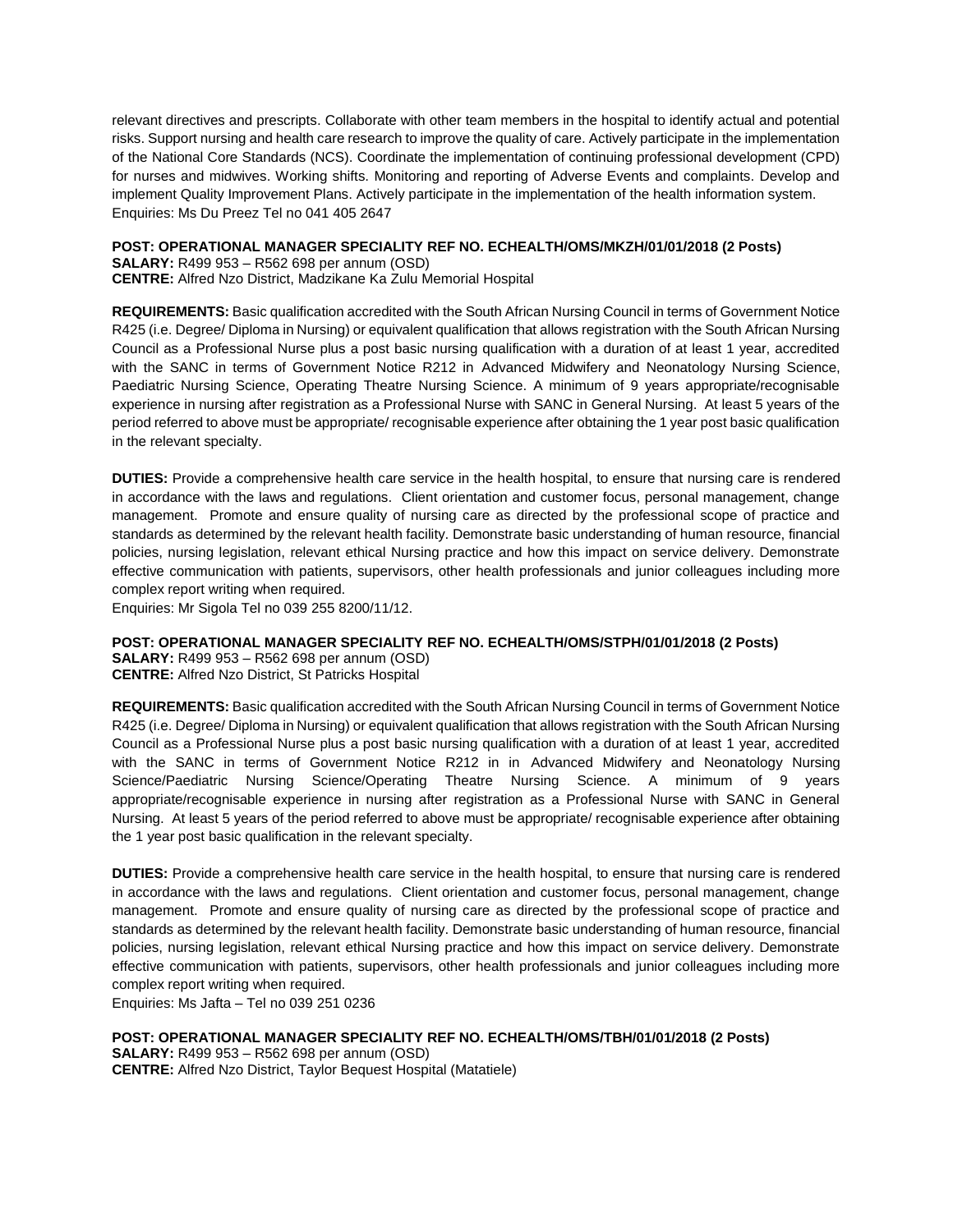**REQUIREMENTS:** Basic qualification accredited with the South African Nursing Council in terms of Government Notice R425 (i.e. Degree/ Diploma in Nursing) or equivalent qualification that allows registration with the South African Nursing Council as a Professional Nurse plus a post basic nursing qualification with a duration of at least 1 year, accredited with the SANC in terms of Government Notice R212 in in Advanced Midwifery and Neonatology Nursing Science/ Paediatric Nursing Science/Operating Theatre Nursing Science . A minimum of 9 years appropriate/recognisable experience in nursing after registration as a Professional Nurse with SANC in General Nursing. At least 5 years of the period referred to above must be appropriate/ recognisable experience after obtaining the 1 year post basic qualification in the relevant specialty.

**DUTIES:** Provide a comprehensive health care service in the health hospital, to ensure that nursing care is rendered in accordance with the laws and regulations. Client orientation and customer focus, personal management, change management. Promote and ensure quality of nursing care as directed by the professional scope of practice and standards as determined by the relevant health facility. Demonstrate basic understanding of human resource, financial policies, nursing legislation, relevant ethical Nursing practice and how this impact on service delivery. Demonstrate effective communication with patients, supervisors, other health professionals and junior colleagues including more complex report writing when required.

Enquiries: Mr Kholiso Tel no 039 737 3107

### **POST: OPERATIONAL MANAGER SPECIALITY REF NO. ECHEALTH/OMS/BUTTH/01/01/2018 (3 Posts)**

**SALARY:** R499 953 – R562 698 per annum (OSD) **CENTRE:** Amathole District, Butterworth Hospital

**REQUIREMENTS:** Basic qualification accredited with the South African Nursing Council in terms of Government Notice R425 (i.e. Degree/ Diploma in Nursing) or equivalent qualification that allows registration with the South African Nursing Council as a Professional Nurse plus a post basic nursing qualification with a duration of at least 1 year, accredited with the SANC in terms of Government Notice R212 in in Advanced Midwifery and Neonatology Nursing Science/Paediatric Nursing Science/Operating Theatre Nursing Science . A minimum of 9 years appropriate/recognisable experience in nursing after registration as a Professional Nurse with SANC in General Nursing. At least 5 years of the period referred to above must be appropriate/ recognisable experience after obtaining the 1 year post basic qualification in the relevant specialty.

**DUTIES:** Provide a comprehensive health care service in the health hospital, to ensure that nursing care is rendered in accordance with the laws and regulations. Client orientation and customer focus, personal management, change management. Promote and ensure quality of nursing care as directed by the professional scope of practice and standards as determined by the relevant health facility. Demonstrate basic understanding of human resource, financial policies, nursing legislation, relevant ethical Nursing practice and how this impact on service delivery. Demonstrate effective communication with patients, supervisors, other health professionals and junior colleagues including more complex report writing when required.

Enquiries: Ms P Mtshemla Tel no: 047 401 9000

**POST: OPERATIONAL MANAGER SPECIALITY REF NO. ECHEALTH/OMS/MDWAH/01/01/2018 (2 Posts)**

**SALARY:** R499 953 – R562 698 per annum (OSD) **CENTRE:** Amathole District, Madwaleni Hospital

**REQUIREMENTS:** Basic qualification accredited with the South African Nursing Council in terms of Government Notice R425 (i.e. Degree/ Diploma in Nursing) or equivalent qualification that allows registration with the South African Nursing Council as a Professional Nurse plus a post basic nursing qualification with a duration of at least 1 year, accredited with the SANC in terms of Government Notice R212 in in Advanced Midwifery and Neonatology Nursing Science/Paediatric Nursing Science/Operating Theatre Nursing Science. A minimum of 9 years appropriate/recognisable experience in nursing after registration as a Professional Nurse with SANC in General Nursing. At least 5 years of the period referred to above must be appropriate/ recognisable experience after obtaining the 1 year post basic qualification in the relevant specialty.

**DUTIES:** Provide a comprehensive health care service in the health hospital, to ensure that nursing care is rendered in accordance with the laws and regulations. Client orientation and customer focus, personal management, change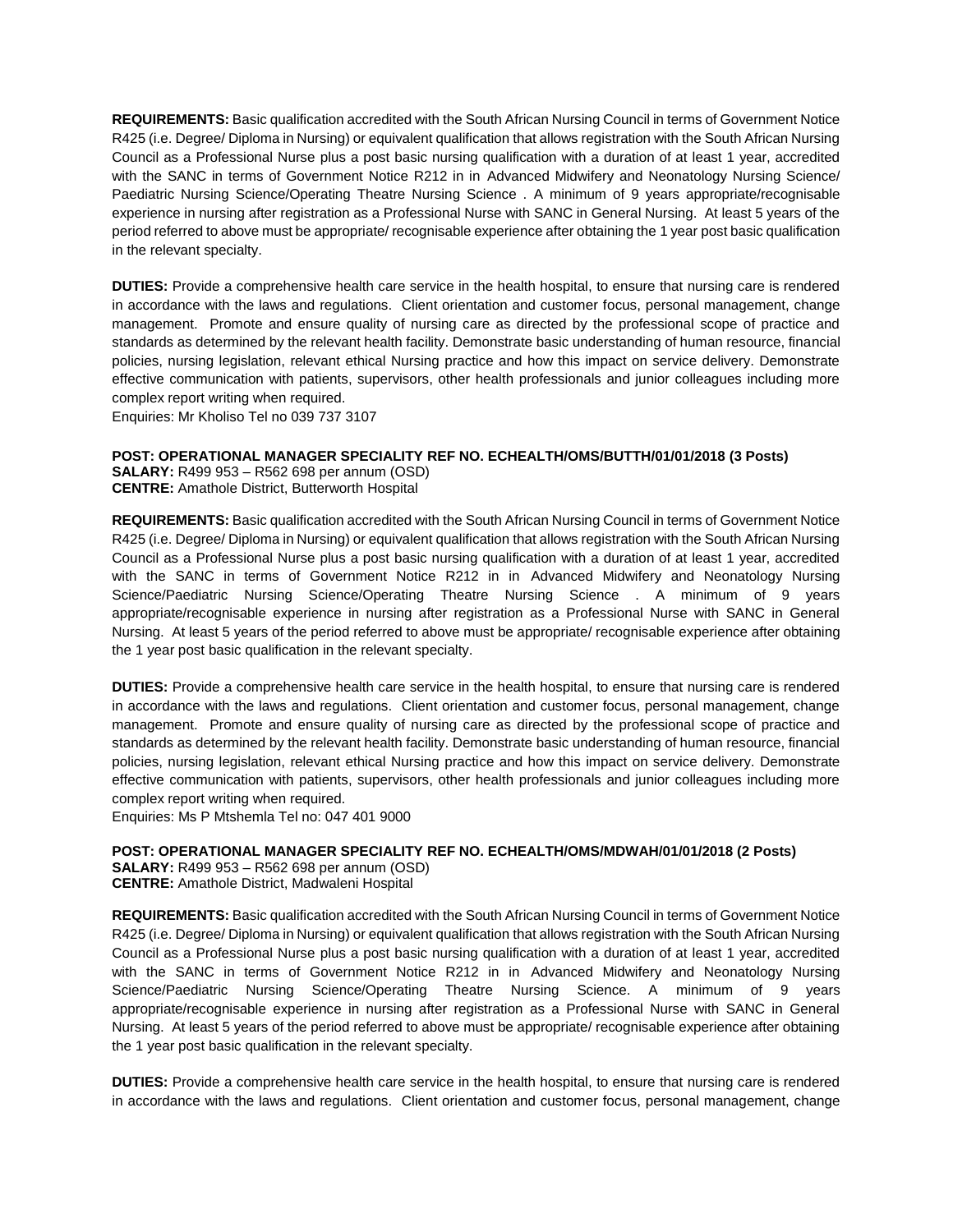management. Promote and ensure quality of nursing care as directed by the professional scope of practice and standards as determined by the relevant health facility. Demonstrate basic understanding of human resource, financial policies, nursing legislation, relevant ethical Nursing practice and how this impact on service delivery. Demonstrate effective communication with patients, supervisors, other health professionals and junior colleagues including more complex report writing when required.

Enquiries: Mr Fenguza Tel no: 047 573 8900/1/2

### **POST: OPERATIONAL MANAGER SPECIALITY REF NO. ECHEALTH/OMS/VICH/01/01/2018 (2 Posts)**

**SALARY:** R499 953 – R562 698 per annum (OSD) **CENTRE:** Amathole District, Victoria Hospital

**REQUIREMENTS:** Basic qualification accredited with the South African Nursing Council in terms of Government Notice R425 (i.e. Degree/ Diploma in Nursing) or equivalent qualification that allows registration with the South African Nursing Council as a Professional Nurse plus a post basic nursing qualification with a duration of at least 1 year, accredited with the SANC in terms of Government Notice R212 in in Advanced Midwifery and Neonatology Nursing Science/ Paediatric Nursing Science/Operating Theatre Nursing Science. A minimum of 9 years appropriate/recognisable experience in nursing after registration as a Professional Nurse with SANC in General Nursing. At least 5 years of the period referred to above must be appropriate/ recognisable experience after obtaining the 1 year post basic qualification in the relevant specialty.

**DUTIES:** Provide a comprehensive health care service in the health hospital, to ensure that nursing care is rendered in accordance with the laws and regulations. Client orientation and customer focus, personal management, change management. Promote and ensure quality of nursing care as directed by the professional scope of practice and standards as determined by the relevant health facility. Demonstrate basic understanding of human resource, financial policies, nursing legislation, relevant ethical Nursing practice and how this impact on service delivery. Demonstrate effective communication with patients, supervisors, other health professionals and junior colleagues including more complex report writing when required.

Enquiries: Ms L Mangesi Tel no: 040 653 1141

### **POST: OPERATIONAL MANAGER SPECIALITY REF NO. ECHEALTH/OMS/BH/01/01/2018) (2 Posts)**

**SALARY:** R499 953 – R562 698 per annum (OSD) **CENTRE:** Buffalo City Metro, Bhisho Hospital

**REQUIREMENTS:** Basic qualification accredited with the South African Nursing Council in terms of Government Notice R425 (i.e. Degree/ Diploma in Nursing) or equivalent qualification that allows registration with the South African Nursing Council as a Professional Nurse plus a post basic nursing qualification with a duration of at least 1 year, accredited with the SANC in terms of Government Notice R212 in Advanced Midwifery and Neonatology Nursing Science/ Paediatric Nursing Science/Operating Theatre Nursing Science. A minimum of 9 years appropriate/recognisable experience in nursing after registration as a Professional Nurse with SANC in General Nursing. At least 5 years of the period referred to above must be appropriate/ recognisable experience after obtaining the 1 year post basic qualification in the relevant specialty.

**DUTIES**: Provide a comprehensive health care service in the health hospital, to ensure that nursing care is rendered in accordance with the laws and regulations. Client orientation and customer focus, personal management, change management. Promote and ensure quality of nursing care as directed by the professional scope of practice and standards as determined by the relevant health facility. Demonstrate basic understanding of human resource, financial policies, nursing legislation, relevant ethical Nursing practice and how this impact on service delivery. Demonstrate effective communication with patients, supervisors, other health professionals and junior colleagues including more complex report writing when required.

Enquiries: Mrs T. Awlyn – Qegu Tel No 040 635 2950/5

**POST: OPERATIONAL MANAGER SPECIALITY REF NO. ECHEALTH/OMS/CH/01/01/2018 (2 Posts) SALARY:** R499 953 – R562 698 per annum (OSD) **CENTRE:** Chris Hani District, Cradock Hospital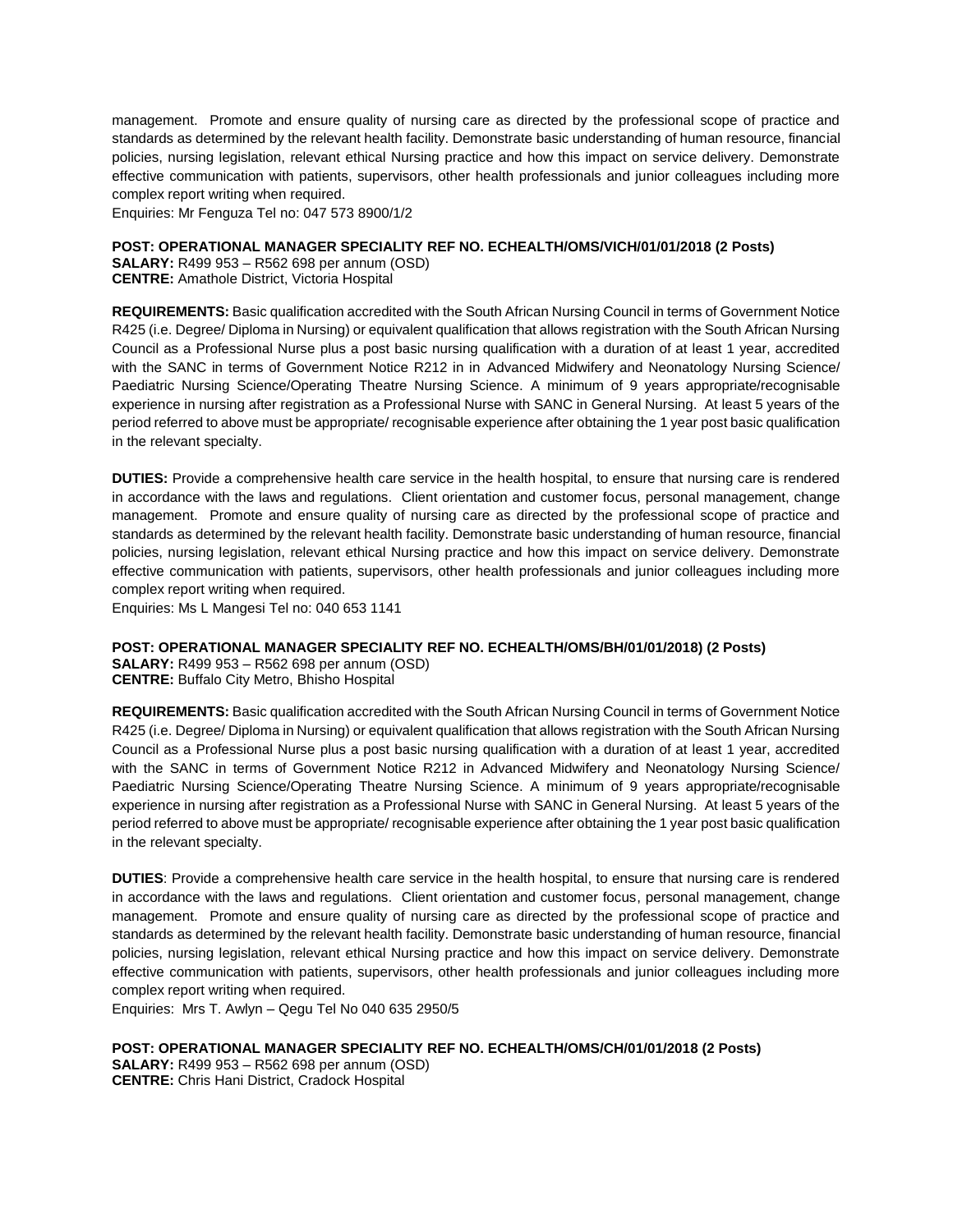**REQUIREMENTS:** Basic qualification accredited with the South African Nursing Council in terms of Government Notice R425 (i.e. Degree/ Diploma in Nursing) or equivalent qualification that allows registration with the South African Nursing Council as a Professional Nurse plus a post basic nursing qualification with a duration of at least 1 year, accredited with the SANC in terms of Government Notice R212 in in Advanced Midwifery and Neonatology Nursing Science/Paediatric Nursing Science/Operating Theatre Nursing Science . A minimum of 9 years appropriate/recognisable experience in nursing after registration as a Professional Nurse with SANC in General Nursing. At least 5 years of the period referred to above must be appropriate/ recognisable experience after obtaining the 1 year post basic qualification in the relevant specialty.

**DUTIES:** Provide a comprehensive health care service in the health hospital, to ensure that nursing care is rendered in accordance with the laws and regulations. Client orientation and customer focus, personal management, change management. Promote and ensure quality of nursing care as directed by the professional scope of practice and standards as determined by the relevant health facility. Demonstrate basic understanding of human resource, financial policies, nursing legislation, relevant ethical Nursing practice and how this impact on service delivery. Demonstrate effective communication with patients, supervisors, other health professionals and junior colleagues including more complex report writing when required.

Enquiries: Ms Danster Tel no: 048 881 2123

### **POST: OPERATIONAL MANAGER SPECIALITY REF NO. ECHEALTH/OMS/ASH/01/01/2018 (4 Posts)**

**SALARY:** R499 953 – R562 698 per annum (OSD) **CENTRE:** Chris Hani District, All Saints Hospital

**REQUIREMENTS:** Basic qualification accredited with the South African Nursing Council in terms of Government Notice R425 (i.e. Degree/ Diploma in Nursing) or equivalent qualification that allows registration with the South African Nursing Council as a Professional Nurse plus a post basic nursing qualification with a duration of at least 1 year, accredited with the SANC in terms of Government Notice R212 in in Advanced Midwifery and Neonatology Nursing Science/Paediatric Nursing Science/Operating Theatre Nursing Science. A minimum of 9 years appropriate/recognisable experience in nursing after registration as a Professional Nurse with SANC in General Nursing. At least 5 years of the period referred to above must be appropriate/ recognisable experience after obtaining the 1 year post basic qualification in the relevant specialty.

**DUTIES:** Provide a comprehensive health care service in the health hospital, to ensure that nursing care is rendered in accordance with the laws and regulations. Client orientation and customer focus, personal management, change management. Promote and ensure quality of nursing care as directed by the professional scope of practice and standards as determined by the relevant health facility. Demonstrate basic understanding of human resource, financial policies, nursing legislation, relevant ethical Nursing practice and how this impact on service delivery. Demonstrate effective communication with patients, supervisors, other health professionals and junior colleagues including more complex report writing when required.

Enquiries: Ms NP Gcaza Tel no 047 548 4104

### **POST: OPERATIONAL MANAGER SPECIALTY REF NO.ECHEALTH/OM/ALH/01/01/2018 (5 Posts)**

**SALARY:** R499 953 – R562 698 per annum (OSD) **CENTRE:** Joe Gqabi District, Aliwal North District Hospital

**REQUIREMENTS:** Basic qualification accredited with the South African Nursing Council in terms of Government Notice R425 (i.e. Degree/ Diploma in Nursing) or equivalent qualification that allows registration with the South African Nursing Council as a Professional Nurse plus a post basic nursing qualification with a duration of at least 1 year, accredited with the SANC in terms of Government Notice R212 in Advanced Midwifery and Neonatology Nursing Science/Paediatric Nursing Science/Operating Theatre Nursing Science. A minimum of 9 years appropriate/recognisable experience in nursing after registration as a Professional Nurse with SANC in General Nursing. At least 5 years of the period referred to above must be appropriate/ recognisable experience after obtaining the 1 year post basic qualification in the relevant specialty.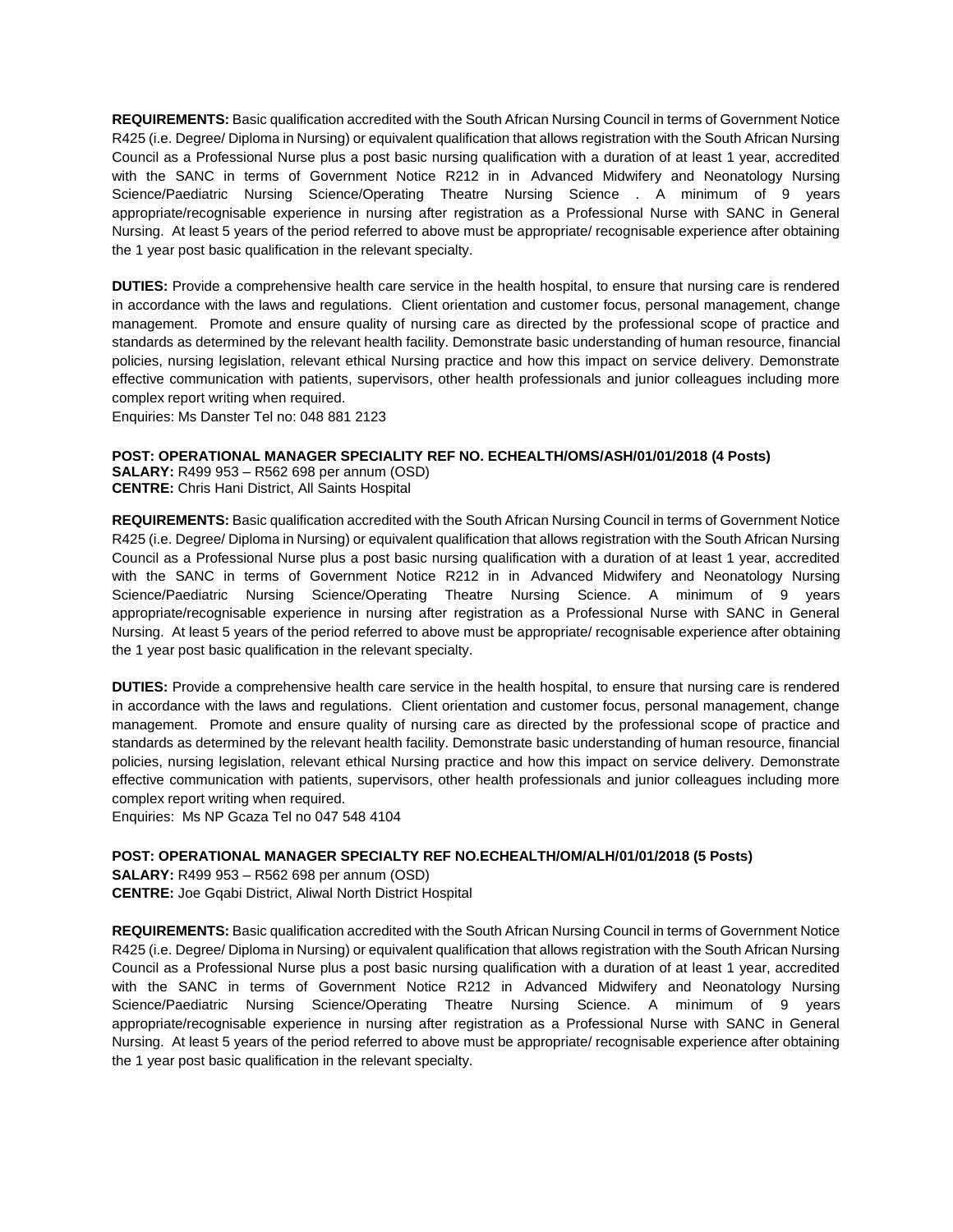**DUTIES:** Provide a comprehensive health care service in the health hospital, to ensure that nursing care is rendered in accordance with the laws and regulations. Client orientation and customer focus, personal management, change management. Promote and ensure quality of nursing care as directed by the professional scope of practice and standards as determined by the relevant health facility. Demonstrate basic understanding of human resource, financial policies, nursing legislation, relevant ethical Nursing practice and how this impact on service delivery. Demonstrate effective communication with patients, supervisors, other health professionals and junior colleagues including more complex report writing when required.

Enquiries: Mr JS Nzinde Tel no: 051 633 9629

### **POST: OPERATIONAL MANAGER SPECIALTY REF NO.ECHEALTH/OM/HMH/01/01/2018 (2 Posts)**

**SALARY:** R499 953 – R562 698 per annum (OSD) **CENTRE:** Sarah Baartman District, Humansdorp Hospital

**REQUIREMENTS:** Basic qualification accredited with the South African Nursing Council in terms of Government Notice R425 (i.e. Degree/ Diploma in Nursing) or equivalent qualification that allows registration with the South African Nursing Council as a Professional Nurse plus a post basic nursing qualification with a duration of at least 1 year, accredited with the SANC in terms of Government Notice R212 in in Advanced Midwifery and Neonatology Nursing Science/ Paediatric Nursing Science/Operating Theatre Nursing Science. A minimum of 9 years appropriate/recognisable experience in nursing after registration as a Professional Nurse with SANC in General Nursing. At least 5 years of the period referred to above must be appropriate/ recognisable experience after obtaining the 1 year post basic qualification in the relevant specialty.

**DUTIES:** Provide a comprehensive health care service in the health hospital, to ensure that nursing care is rendered in accordance with the laws and regulations. Client orientation and customer focus, personal management, change management. Promote and ensure quality of nursing care as directed by the professional scope of practice and standards as determined by the relevant health facility. Demonstrate basic understanding of human resource, financial policies, nursing legislation, relevant ethical Nursing practice and how this impact on service delivery. Demonstrate effective communication with patients, supervisors, other health professionals and junior colleagues including more complex report writing when required.

Enquiries: Ms Barnard Tel no 042 200 4279/282

### **POST: OPERATIONAL MANAGER SPECIALTY REF NO.ECHEALTH/OM/SETTH/01/01/2018 (2 Posts)**

**SALARY:** R499 953 – R562 698 per annum (OSD) **CENTRE:** Sarah Baartman District, Settlers Hospital

**REQUIREMENTS:** Basic qualification accredited with the South African Nursing Council in terms of Government Notice R425 (i.e. Degree/ Diploma in Nursing) or equivalent qualification that allows registration with the South African Nursing Council as a Professional Nurse plus a post basic nursing qualification with a duration of at least 1 year, accredited with the SANC in terms of Government Notice R212 in Advanced Midwifery and Neonatology Nursing Science/ Paediatric Nursing Science/Operating Theatre Nursing Science. A minimum of 9 years appropriate/recognisable experience in nursing after registration as a Professional Nurse with SANC in General Nursing. At least 5 years of the period referred to above must be appropriate/ recognisable experience after obtaining the 1 year post basic qualification in the relevant specialty.

**DUTIES:** Provide a comprehensive health care service in the health hospital, to ensure that nursing care is rendered in accordance with the laws and regulations. Client orientation and customer focus, personal management, change management. Promote and ensure quality of nursing care as directed by the professional scope of practice and standards as determined by the relevant health facility. Demonstrate basic understanding of human resource, financial policies, nursing legislation, relevant ethical Nursing practice and how this impact on service delivery. Demonstrate effective communication with patients, supervisors, other health professionals and junior colleagues including more complex report writing when required.

Enquiries: Ms Diva Tel no 046 602 5046

### **POST: OPERATIONAL MANAGER SPECIALTY REF NO.ECHEALTH/OM/UPH/01/01/2018 (2 Posts)**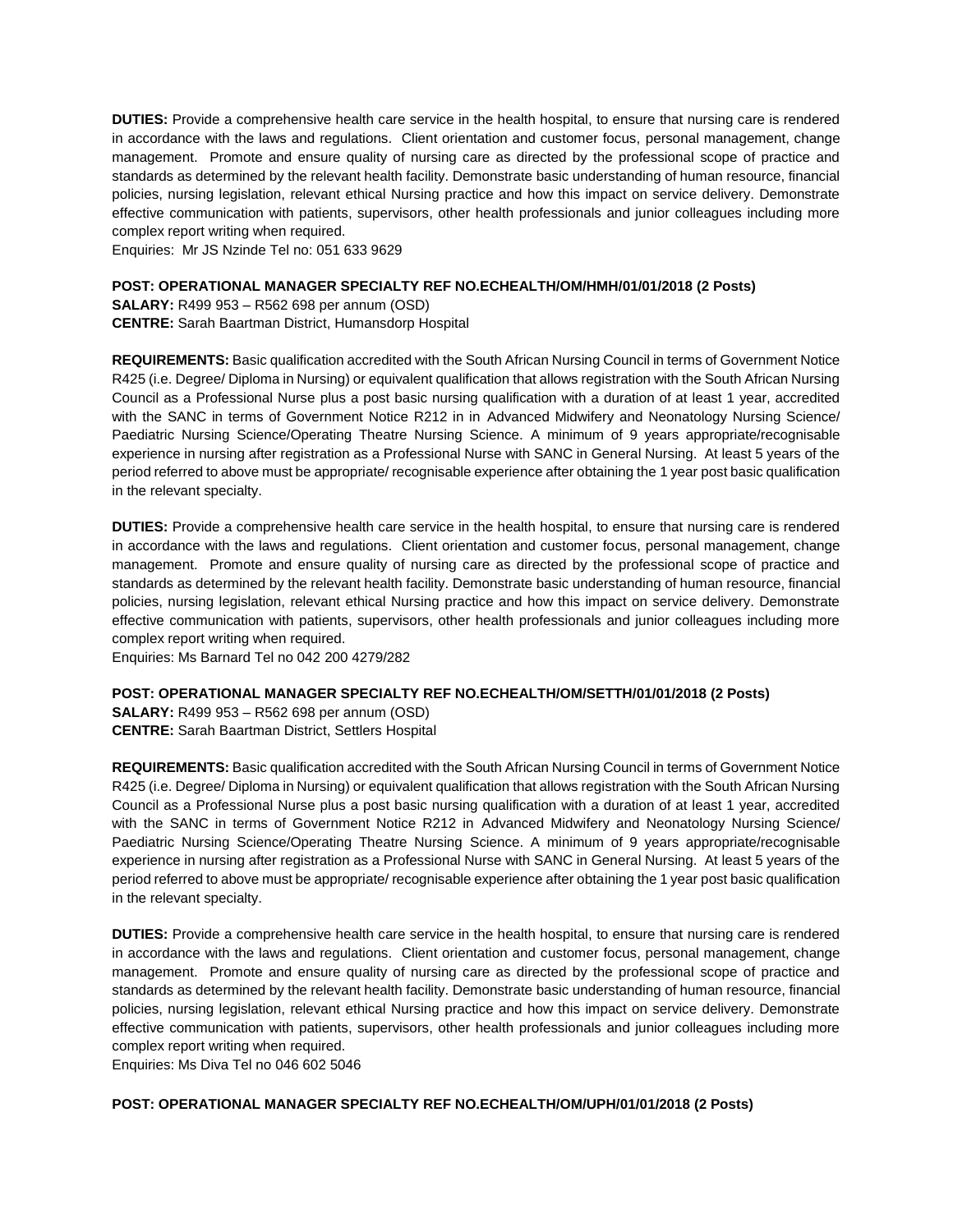**SALARY:** R499 953 – R562 698 per annum (OSD) **CENTRE:** Nelson Mandela Metro, Uitenhage District Hospital

**REQUIREMENTS:** Basic qualification accredited with the South African Nursing Council in terms of Government Notice R425 (i.e. Degree/ Diploma in Nursing) or equivalent qualification that allows registration with the South African Nursing Council as a Professional Nurse plus a post basic nursing qualification with a duration of at least 1 year, accredited with the SANC in terms of Government Notice R212 in Advanced Midwifery and Neonatology Nursing Science/ Paediatric Nursing Science/Operating Theatre Nursing Science. A minimum of 9 years appropriate/recognisable experience in nursing after registration as a Professional Nurse with SANC in General Nursing. At least 5 years of the period referred to above must be appropriate/ recognisable experience after obtaining the 1 year post basic qualification in the relevant specialty.

**DUTIES:** Provide a comprehensive health care service in the health hospital, to ensure that nursing care is rendered in accordance with the laws and regulations. Client orientation and customer focus, personal management, change management. Promote and ensure quality of nursing care as directed by the professional scope of practice and standards as determined by the relevant health facility. Demonstrate basic understanding of human resource, financial policies, nursing legislation, relevant ethical Nursing practice and how this impact on service delivery. Demonstrate effective communication with patients, supervisors, other health professionals and junior colleagues including more complex report writing when required.

Enquiries: Mr P Oosthuizen Tel no: 041 995 1129

### **POST: OPERATIONAL MANAGER SPECIALTY REF NO. ECHEALTH/PNS/SBH/01/01/2018 (3 Posts)**

**SALARY:** R499 953 – R562 698 per annum (OSD) **CENTRE:** OR Tambo District, St Barnabas Hospital

**REQUIREMENTS:** Basic qualification accredited with the South African Nursing Council in terms of Government Notice R425 (i.e. Degree/ Diploma in Nursing) or equivalent qualification that allows registration with the South African Nursing Council as a Professional Nurse plus a post basic nursing qualification with a duration of at least 1 year, accredited with the SANC in terms of Government Notice R212 in Advanced Midwifery and Neonatology Nursing Science/ Paediatric Nursing Science/Operating Theatre Nursing Science. A minimum of 9 years appropriate/recognisable experience in nursing after registration as a Professional Nurse with SANC in General Nursing. At least 5 years of the period referred to above must be appropriate/ recognisable experience after obtaining the 1 year post basic qualification in the relevant specialty.

**DUTIES:** Provide a comprehensive health care service in the health hospital, to ensure that nursing care is rendered in accordance with the laws and regulations. Client orientation and customer focus, personal management, change management. Promote and ensure quality of nursing care as directed by the professional scope of practice and standards as determined by the relevant health facility. Demonstrate basic understanding of human resource, financial policies, nursing legislation, relevant ethical Nursing practice and how this impact on service delivery. Demonstrate effective communication with patients, supervisors, other health professionals and junior colleagues including more complex report writing when required.

Enquiries: Ms U Toni Tel no: 047 555 5300

### **POST: OPERATIONAL MANAGER SPECIALTY REF NO. ECHEALTH/PNS/HCH/01/01/2018 (2 Posts)**

**SALARY:** R499 953 – R562 698 per annum (OSD) **CENTRE:** OR Tambo District, Holy Cross District Hospital

**REQUIREMENTS:** Basic qualification accredited with the South African Nursing Council in terms of Government Notice R425 (i.e. Degree/ Diploma in Nursing) or equivalent qualification that allows registration with the South African Nursing Council as a Professional Nurse plus a post basic nursing qualification with a duration of at least 1 year, accredited with the SANC in terms of Government Notice R212 in Advanced Midwifery and Neonatology Nursing Science/ Paediatric Nursing Science/Operating Theatre Nursing Science. A minimum of 9 years appropriate/recognisable experience in nursing after registration as a Professional Nurse with SANC in General Nursing. At least 5 years of the period referred to above must be appropriate/ recognisable experience after obtaining the 1 year post basic qualification in the relevant specialty.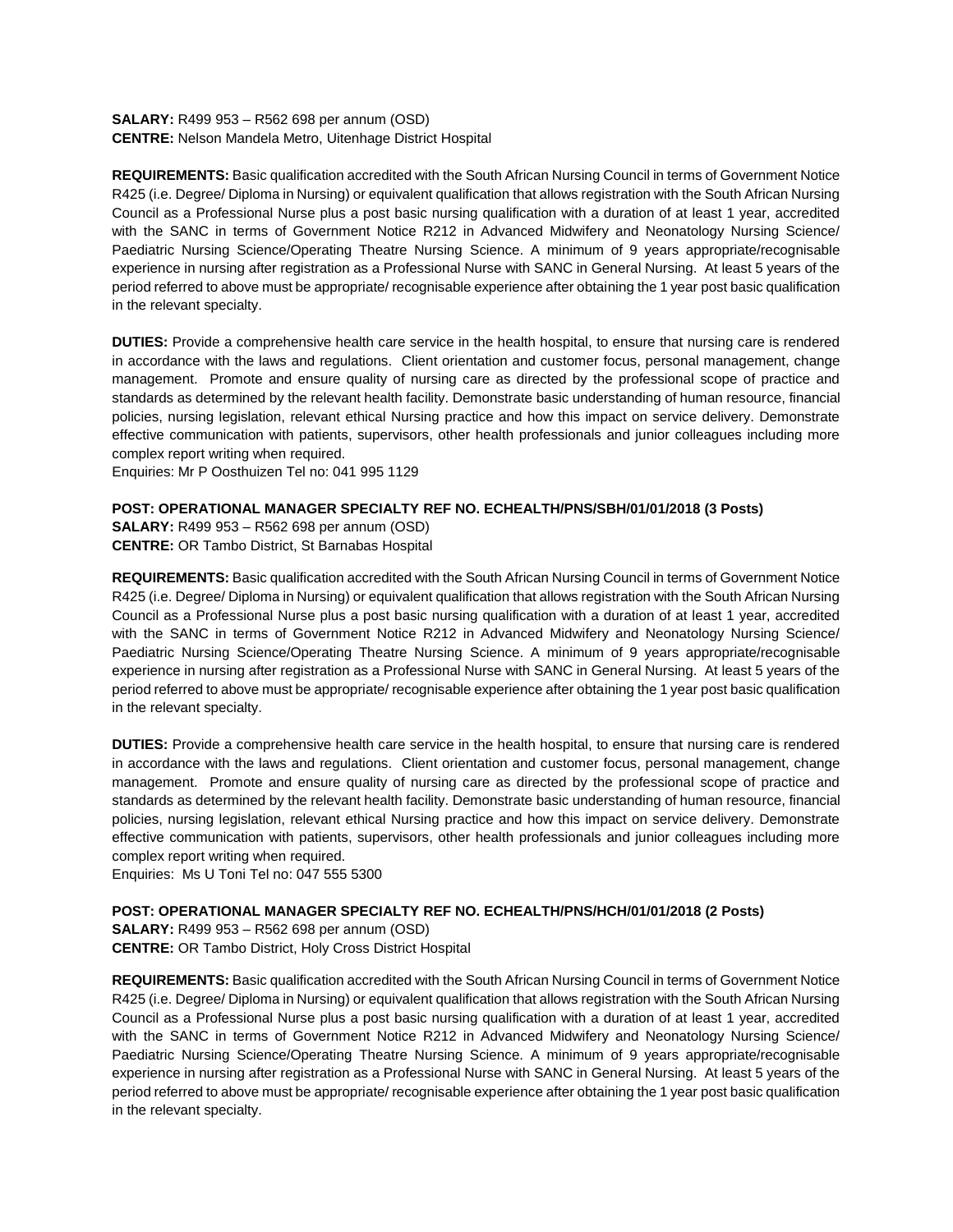**DUTIES:** Provide a comprehensive health care service in the health hospital, to ensure that nursing care is rendered in accordance with the laws and regulations. Client orientation and customer focus, personal management, change management. Promote and ensure quality of nursing care as directed by the professional scope of practice and standards as determined by the relevant health facility. Demonstrate basic understanding of human resource, financial policies, nursing legislation, relevant ethical Nursing practice and how this impact on service delivery. Demonstrate effective communication with patients, supervisors, other health professionals and junior colleagues including more complex report writing when required.

Enquiries: Ms Z Nompandana – Tel no 039 252 2026/8

#### **POST: OPERATIONAL MANAGER SPECIALTY REF NO. ECHEALTH/PNS/MMH/01/01/2018 (2 Posts)**

**SALARY:** R499 953 – R562 698 per annum (OSD) **CENTRE:** OR Tambo District, Malizo Mpehle Hospital

**REQUIREMENTS:** Basic qualification accredited with the South African Nursing Council in terms of Government Notice R425 (i.e. Degree/ Diploma in Nursing) or equivalent qualification that allows registration with the South African Nursing Council as a Professional Nurse plus a post basic nursing qualification with a duration of at least 1 year, accredited with the SANC in terms of Government Notice R212 in Advanced Midwifery and Neonatology Nursing Science/ Paediatric Nursing Science/Operating Theatre Nursing Science. A minimum of 9 years appropriate/recognisable experience in nursing after registration as a Professional Nurse with SANC in General Nursing. At least 5 years of the period referred to above must be appropriate/ recognisable experience after obtaining the 1 year post basic qualification in the relevant specialty.

**DUTIES:** Provide a comprehensive health care service in the health hospital, to ensure that nursing care is rendered in accordance with the laws and regulations. Client orientation and customer focus, personal management, change management. Promote and ensure quality of nursing care as directed by the professional scope of practice and standards as determined by the relevant health facility. Demonstrate basic understanding of human resource, financial policies, nursing legislation, relevant ethical Nursing practice and how this impact on service delivery. Demonstrate effective communication with patients, supervisors, other health professionals and junior colleagues including more complex report writing when required.

Enquiries: Ms Makalima Tel no: 047 542 6300

#### **POST: OPERATIONAL MANAGER SPECIALTY REF NO. ECHEALTH/PNS/ZITH/01/01/2018 (4 Posts)**

**SALARY:** R499 953 – R562 698 per annum (OSD) **CENTRE:** OR Tambo District, Zithulele District Hospital

**REQUIREMENTS:** Basic qualification accredited with the South African Nursing Council in terms of Government Notice R425 (i.e. Degree/ Diploma in Nursing) or equivalent qualification that allows registration with the South African Nursing Council as a Professional Nurse plus a post basic nursing qualification with a duration of at least 1 year, accredited with the SANC in terms of Government Notice R212 in Advanced Midwifery and Neonatology Nursing Science/ Paediatric Nursing Science/Operating Theatre Nursing Science. A minimum of 9 years appropriate/recognisable experience in nursing after registration as a Professional Nurse with SANC in General Nursing. At least 5 years of the period referred to above must be appropriate/ recognisable experience after obtaining the 1 year post basic qualification in the relevant specialty.

**DUTIES:** Provide a comprehensive health care service in the health hospital, to ensure that nursing care is rendered in accordance with the laws and regulations. Client orientation and customer focus, personal management, change management. Promote and ensure quality of nursing care as directed by the professional scope of practice and standards as determined by the relevant health facility. Demonstrate basic understanding of human resource, financial policies, nursing legislation, relevant ethical Nursing practice and how this impact on service delivery. Demonstrate effective communication with patients, supervisors, other health professionals and junior colleagues including more complex report writing when required.

Enquiries: Mr Sobethwa Tel no: 047 573 8953/6/7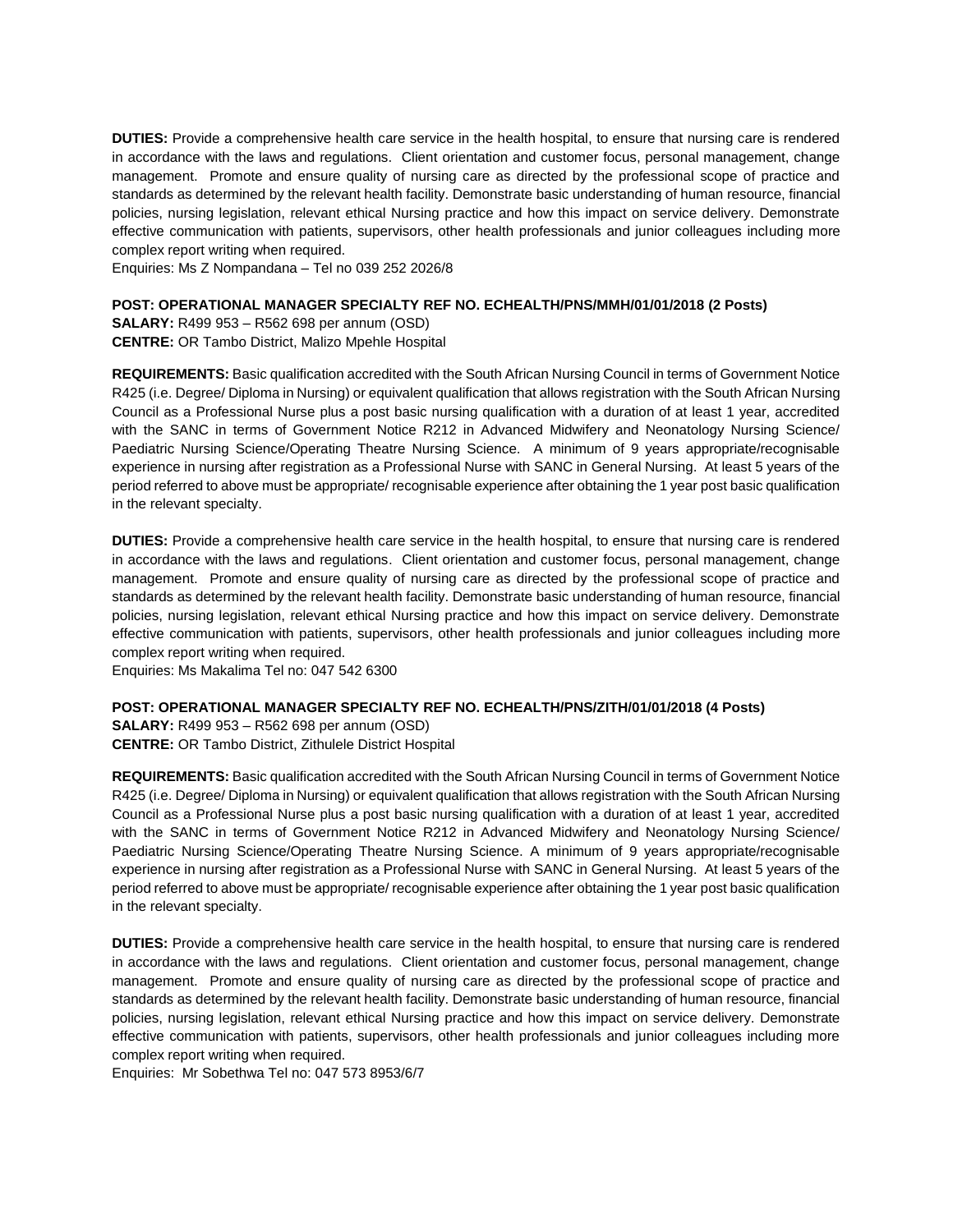### **POST: OPERATIONAL MANAGER SPECIALITY REF NO.ECHEALTH/OMS/DNH/01/01/2018**

**SALARY:** R499 953 – R562 698 per annum (OSD) **CENTRE:** Nelson Mandela Metro, Dora Nginza Regional Hospital

**REQUIREMENTS:** Basic qualification accredited with the South African Nursing Council in terms of Government Notice R425 (i.e. Degree/ Diploma in Nursing) or equivalent qualification that allows registration with the South African Nursing Council as a Professional Nurse plus a post basic nursing qualification with a duration of at least 1 year, accredited with the SANC in terms of Government Notice R212 in Advanced Midwifery and Neonatology Nursing Science/ Paediatric Nursing Science/Operating Theatre Nursing Science. A minimum of 9 years appropriate/recognisable experience in nursing after registration as a Professional Nurse with SANC in General Nursing. At least 5 years of the period referred to above must be appropriate/ recognisable experience after obtaining the 1 year post basic qualification in the relevant specialty.

**DUTIES:** Provide a comprehensive health care service in the health hospital, to ensure that nursing care is rendered in accordance with the laws and regulations. Client orientation and customer focus, personal management, change management. Promote and ensure quality of nursing care as directed by the professional scope of practice and standards as determined by the relevant health facility. Demonstrate basic understanding of human resource, financial policies, nursing legislation, relevant ethical Nursing practice and how this impact on service delivery. Demonstrate effective communication with patients, supervisors, other health professionals and junior colleagues including more complex report writing when required.

Enquiries: Mr J Johaar - Tel no 041 406 4435

### **POST: OPERATIONAL MANAGER SPECIALITY REF NO.ECHEALTH/OMS/MRH/01/01/2018 (2 Posts)**

**SALARY:** R499 953 – R562 698 per annum (OSD) **CENTRE:** OR Tambo District, Mthatha Regional Hospital

**REQUIREMENTS:** Basic qualification accredited with the South African Nursing Council in terms of Government Notice R425 (i.e. Degree/ Diploma in Nursing) or equivalent qualification that allows registration with the South African Nursing Council as a Professional Nurse plus a post basic nursing qualification with a duration of at least 1 year, accredited with the SANC in terms of Government Notice R212 in Advanced Midwifery and Neonatology Nursing Science/ Paediatric Nursing Science/Operating Theatre Nursing Science. A minimum of 9 years appropriate/recognisable experience in nursing after registration as a Professional Nurse with SANC in General Nursing. At least 5 years of the period referred to above must be appropriate/ recognisable experience after obtaining the 1 year post basic qualification in the relevant specialty.

**DUTIES:** Provide a comprehensive health care service in the health hospital, to ensure that nursing care is rendered in accordance with the laws and regulations. Client orientation and customer focus, personal management, change management. Promote and ensure quality of nursing care as directed by the professional scope of practice and standards as determined by the relevant health facility. Demonstrate basic understanding of human resource, financial policies, nursing legislation, relevant ethical Nursing practice and how this impact on service delivery. Demonstrate effective communication with patients, supervisors, other health professionals and junior colleagues including more complex report writing when required.

Enquiries: Ms Mkhosi Tel no 047 502 4143/4008

### **POST: OPERATIONAL MANAGER SPECIALTY REF NO. ECHEALTH/OMS/SEH/01/01/2018 (3 Posts)**

**SALARY:** R499 953 – R562 698 per annum (OSD) **CENTRE:** OR Tambo District, St Elizabeth Hospital

**REQUIREMENTS:** Basic qualification accredited with the South African Nursing Council in terms of Government Notice R425 (i.e. Degree/ Diploma in Nursing) or equivalent qualification that allows registration with the South African Nursing Council as a Professional Nurse plus a post basic nursing qualification with a duration of at least 1 year, accredited with the SANC in terms of Government Notice R212 in Advanced Midwifery and Neonatology Nursing Science/ Paediatric Nursing Science/Operating Theatre Nursing Science. A minimum of 9 years appropriate/recognisable experience in nursing after registration as a Professional Nurse with SANC in General Nursing. At least 5 years of the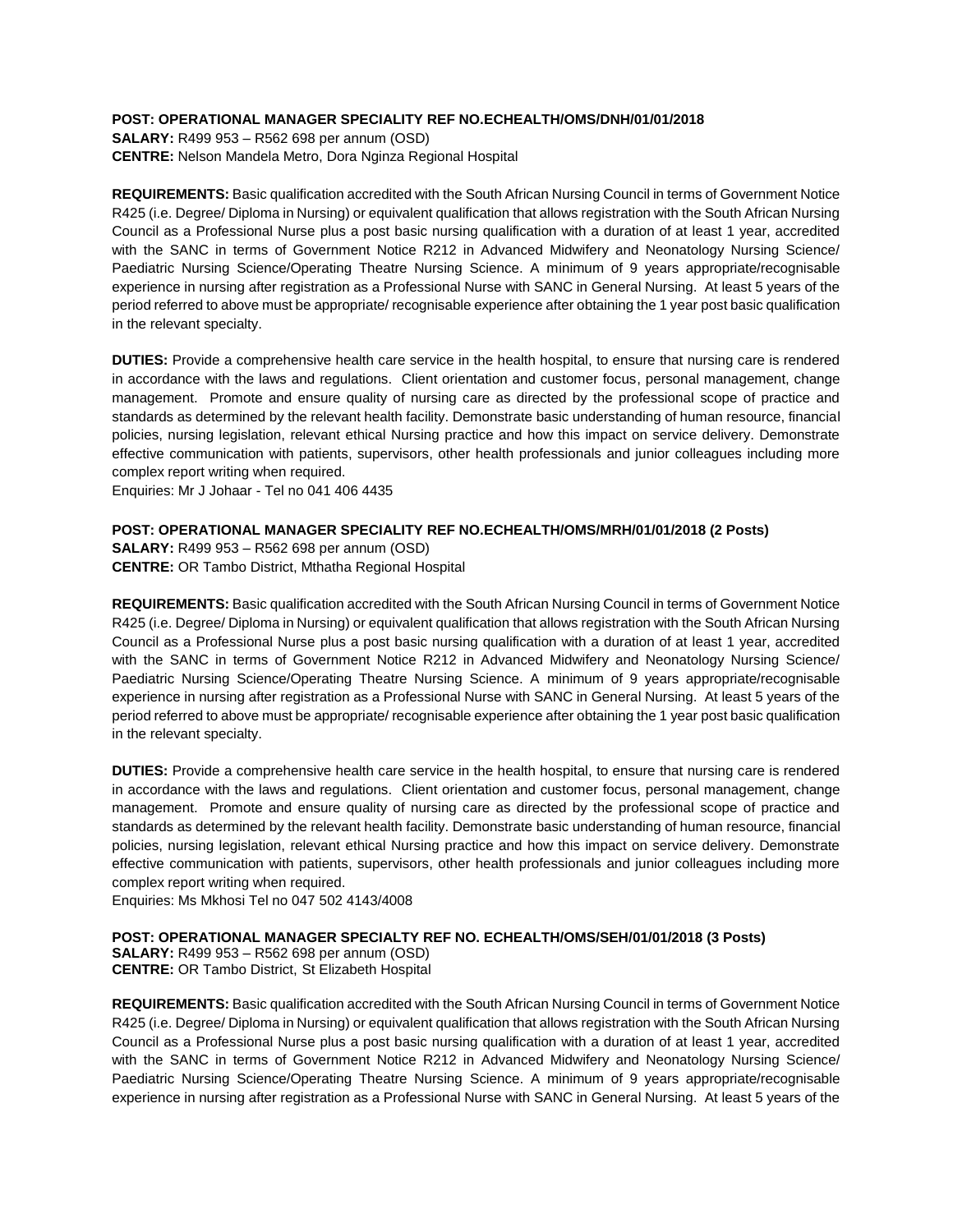period referred to above must be appropriate/ recognisable experience after obtaining the 1 year post basic qualification in the relevant specialty.

**DUTIES:** Provide a comprehensive health care service in the health hospital, to ensure that nursing care is rendered in accordance with the laws and regulations. Client orientation and customer focus, personal management, change management. Promote and ensure quality of nursing care as directed by the professional scope of practice and standards as determined by the relevant health facility. Demonstrate basic understanding of human resource, financial policies, nursing legislation, relevant ethical Nursing practice and how this impact on service delivery. Demonstrate effective communication with patients, supervisors, other health professionals and junior colleagues including more complex report writing when required.

Enquiries: Mr M Nozaza Tel no 039 253 5012

#### **POST: OPERATIONAL MANAGER SPECIALTY REF NO.ECHEALTH/OM-/FTH/01/01/2018**

**SALARY:** R499 953 – R562 698 per annum (OSD) **CENTRE:** Buffalo City Metro, Frere Tertiary Hospital

**REQUIREMENTS:** Basic qualification accredited with the South African Nursing Council in terms of Government Notice R425 (i.e. Degree/ Diploma in Nursing) or equivalent qualification that allows registration with the South African Nursing Council as a Professional Nurse plus a post basic nursing qualification with a duration of at least 1 year, accredited with the SANC in terms of Government Notice R212 in Advanced Midwifery and Neonatology Nursing Science/ Paediatric Nursing Science/Operating Theatre Nursing Science. A minimum of 9 years appropriate/recognisable experience in nursing after registration as a Professional Nurse with SANC in General Nursing. At least 5 years of the period referred to above must be appropriate/ recognisable experience after obtaining the 1 year post basic qualification in the relevant specialty.

**DUTIES:** Provide a comprehensive health care service in the health hospital, to ensure that nursing care is rendered in accordance with the laws and regulations. Client orientation and customer focus, personal management, change management. Promote and ensure quality of nursing care as directed by the professional scope of practice and standards as determined by the relevant health facility. Demonstrate basic understanding of human resource, financial policies, nursing legislation, relevant ethical Nursing practice and how this impact on service delivery. Demonstrate effective communication with patients, supervisors, other health professionals and junior colleagues including more complex report writing when required.

Enquiries: Ms N Mthitshana Tel No 043 709 2487/2532

#### **POST: OPERATIONAL MANAGER SPECIALITY REF NO.ECHEALTH/OMS/LTH/01/01/2018 (3 Posts)**

**SALARY:** R499 953 – R562 698 per annum (OSD) **CENTRE**: Nelson Mandela Metro, Livingstone Tertiary Hospital

**REQUIREMENTS:** Basic qualification accredited with the South African Nursing Council in terms of Government Notice R425 (i.e. Degree/ Diploma in Nursing with Advanced Midwifery) or equivalent qualification that allows registration with the South African Nursing Council as a Professional Nurse plus a post basic nursing qualification with a duration of at least 1 year, accredited with the SANC in terms of Government Notice R212 in Advanced Midwifery and Neonatology Nursing Science/ Paediatric Nursing Science/Operating Theatre Nursing Science. A minimum of 9 years appropriate/recognisable experience in nursing after registration as a Professional Nurse with SANC in General Nursing. At least 5 years of the period referred to above must be appropriate/ recognisable experience after obtaining the 1 year post basic qualification in the relevant specialty.

**DUTIES:** Provide a comprehensive health care service in the health hospital, to ensure that nursing care is rendered in accordance with the laws and regulations. Client orientation and customer focus, personal management, change management. Promote and ensure quality of nursing care as directed by the professional scope of practice and standards as determined by the relevant health facility. Demonstrate basic understanding of human resource, financial policies, nursing legislation, relevant ethical Nursing practice and how this impact on service delivery. Demonstrate effective communication with patients, supervisors, other health professionals and junior colleagues including more complex report writing when required.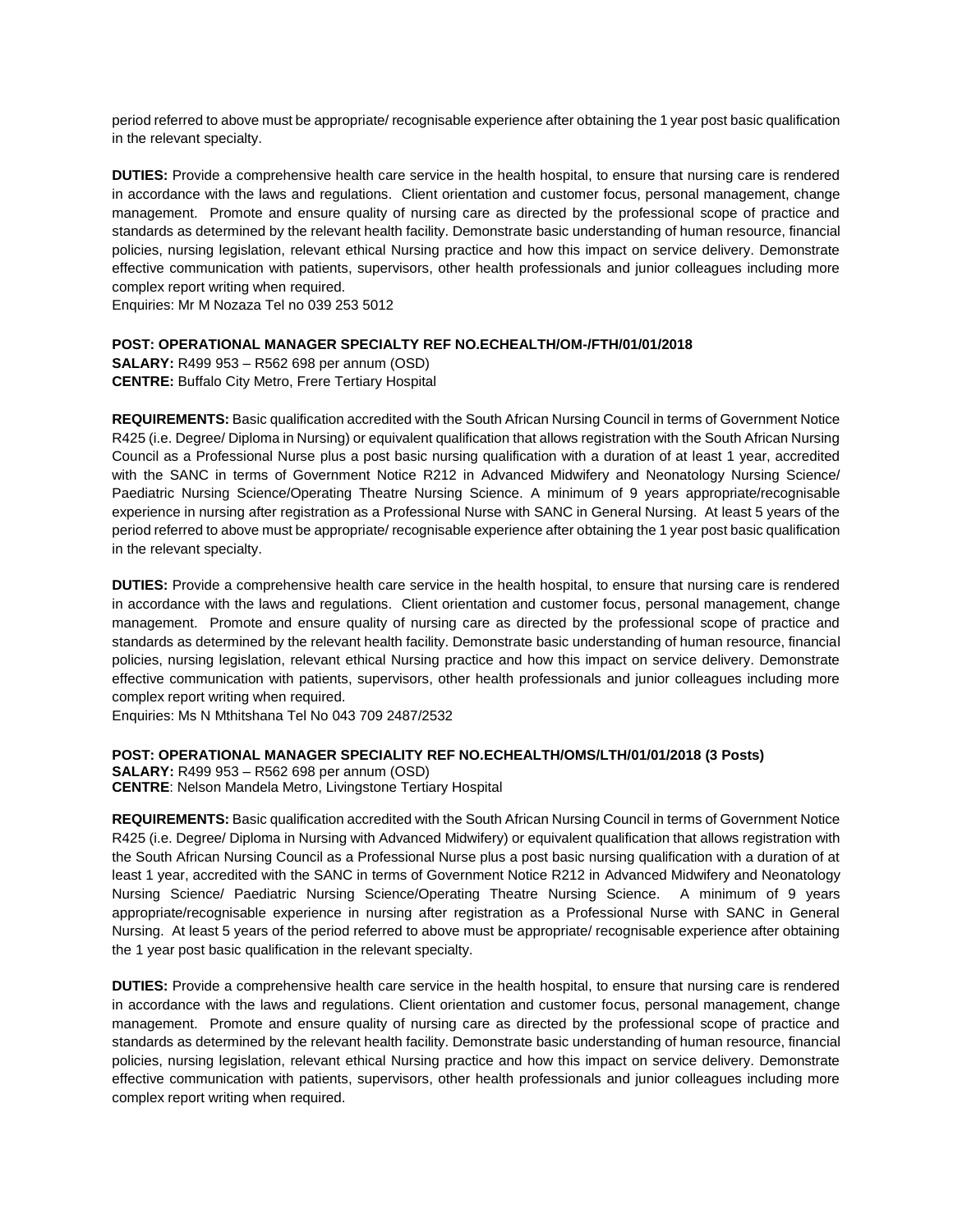Enquiries: Ms Du Preez Tel no: 041 405 2647

**POST: OPERATIONAL MANAGER SPECIALITY REF NO. ECHEALTH/OMS/NMAH/01/01/2018 (2 Posts) SALARY:** R499 953– R562 698 per annum (OSD) **CENTRE:** OR Tambo District, Nelson Mandela Academic Hospital

**REQUIREMENTS**: Basic qualification accredited with the South African Nursing Council in terms of Government Notice R425 (i.e. Degree/ Diploma in Nursing) or equivalent qualification that allows registration with the South African Nursing Council as a Professional Nurse plus a post basic nursing qualification with a duration of at least 1 year, accredited with the SANC in terms of Government Notice R212 in Advanced Midwifery and Neonatology Nursing Science/ Paediatric Nursing Science/Operating Theatre Nursing Science. A minimum of 9 years appropriate/recognisable experience in nursing after registration as a Professional Nurse with SANC in General Nursing. At least 5 years of the period referred to above must be appropriate/ recognisable experience after obtaining the 1 year post basic qualification in the relevant specialty.

**DUTIES**: Provide a comprehensive health care service in the health hospital, to ensure that nursing care is rendered in accordance with the laws and regulations. Client orientation and customer focus, personal management, change management. Promote and ensure quality of nursing care as directed by the professional scope of practice and standards as determined by the relevant health facility. Demonstrate basic understanding of human resource, financial policies, nursing legislation, relevant ethical Nursing practice and how this impact on service delivery. Demonstrate effective communication with patients, supervisors, other health professionals and junior colleagues including more complex report writing when required.

Enquiries: Ms Calaza Tel no 047 502 4320

### **POST: OPERATIONAL MANAGER NURSING SPECIALTY REF NO.ECHEALTH/OM-MAT/CH/01/01/2018**

**SALARY:** R499 953 – R562 698 per annum (OSD) **CENTRE:** Chris Hani District, Cala Hospital

**REQUIREMENTS:** Basic qualification accredited with the SANC in terms of Government Notice 425 (Diploma/Degree in Nursing) or equivalent qualification that allows registration with SANC as a Professional Nurse plus post-basic nursing qualification, with duration of at least 1 year, accredited with the SANC in terms of Government Notice No. R212 in Advanced Midwifery and Neonatology. A minimum of 9 years appropriate/ recognisable nursing experience after registration as Professional Nurse with the SANC in General Nursing. At least 5 years of the period referred to above must be appropriate/ recognisable after obtaining the 1 year post-basic qualification in the relevant specialty. Current registration with SANC. Managerial experience and Administration will be an added advantage**.**

**DUTIES:** Coordinate of optimal, holistic specialized nursing care provided within set off standards and professional/legal framework. Manage effectively the utilisation and supervision. Coordination of the provision of effective training and research. Provision of effective Support to Nursing Services. Maintain professional growth/ethical standards and self – development.

Enquiries: Mr S Zihlangu Tel no 047 877 0129

**POST**: **OPERATIONAL MANAGER SPECIALITY - REF NO. ECHEALTH/OMS/STP/01/01/2018 (2 Posts) SALARY:** R499 953 – R562 698 per annum (OSD) **CENTRE:** Alfred Nzo District, St Patricks Hospital

**REQUIREMENTS:** Basic qualification accredited with the South African Nursing Council in terms of Government Notice R425 (i.e. Degree/ Diploma in Nursing with Advanced Midwifery) or equivalent qualification that allows registration with the South African Nursing Council as a Professional Nurse plus a post basic nursing qualification with a duration of at least 1 year, accredited with the SANC in terms of Government Notice R212 in the relevant specialty. A minimum of 9 years appropriate/recognisable experience in nursing after registration as a Professional Nurse with SANC in General Nursing. At least 5 years of the period referred to above must be appropriate/ recognisable experience after obtaining the 1 year post basic qualification in the relevant specialty.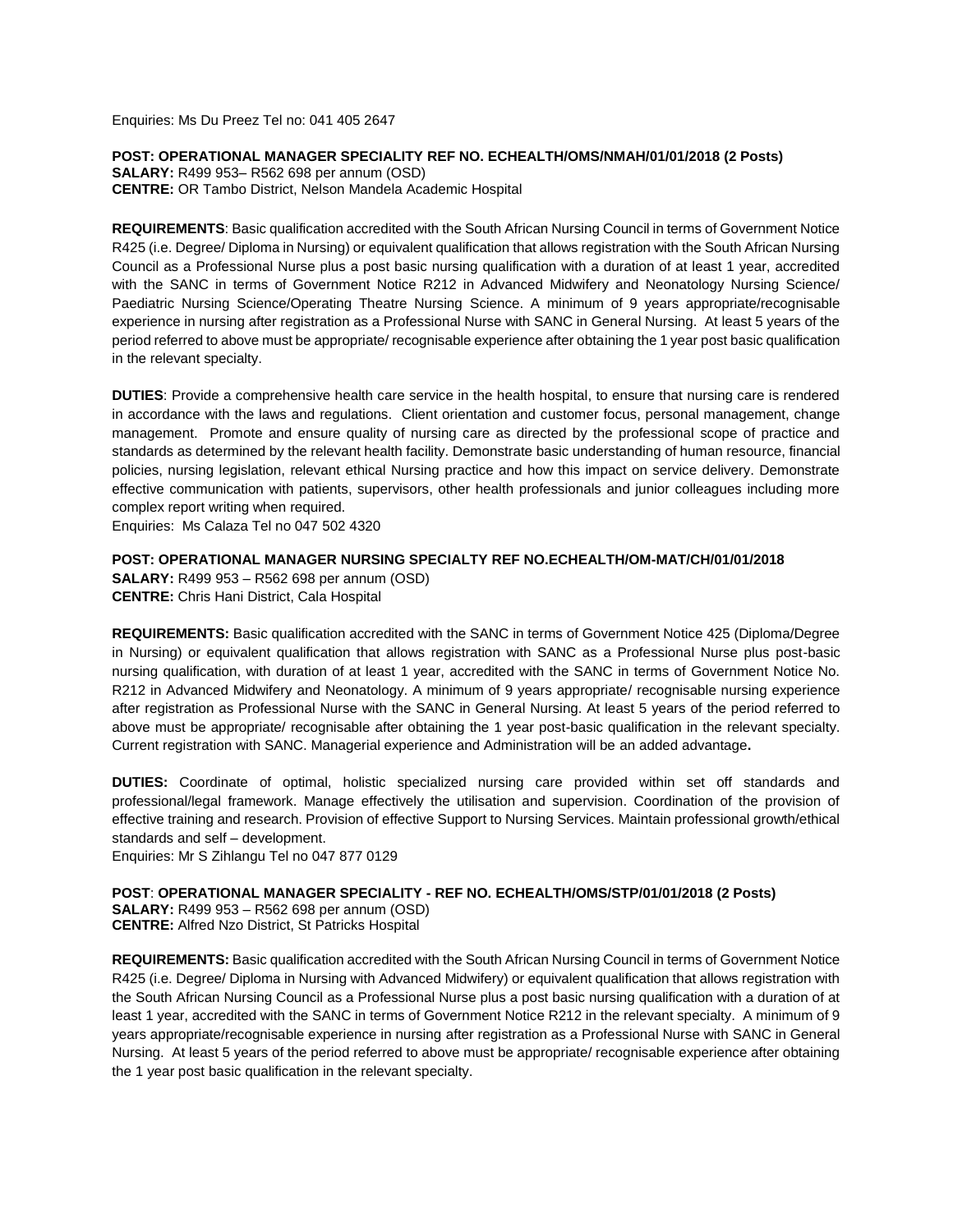**DUTIES:** Provide a comprehensive health care service in the health hospital, to ensure that nursing care is rendered in accordance with the laws and regulations. Client orientation and customer focus, personal management, change management. Promote and ensure quality of nursing care as directed by the professional scope of practice and standards as determined by the relevant health facility. Demonstrate basic understanding of human resource, financial policies, nursing legislation, relevant ethical Nursing practice and how this impact on service delivery. Demonstrate effective communication with patients, supervisors, other health professionals and junior colleagues including more complex report writing when required.

Enquiries: Ms Jafta – <Tel:039> 251 0236.

### **POST**: **OPERATIONAL MANAGER SPECIALITY (THEATRE) - REF NO. ECHEALTH/OMS/GGH/01/01/2018**

**SALARY:** R499 953 – R562 698 per annum (OSD) **CENTRE:** Chris Hani District, Glen Grey Hospital

**REQUIREMENTS:** Basic qualification accredited with the South African Nursing Council in terms of Government Notice R425 (i.e. Degree/ Diploma in Nursing with Advanced Midwifery) or equivalent qualification that allows registration with the South African Nursing Council as a Professional Nurse plus a post basic nursing qualification with a duration of at least 1 year, accredited with the SANC in terms of Government Notice R212 in Theatre. A minimum of 9 years appropriate/recognisable experience in nursing after registration as a Professional Nurse with SANC in General Nursing. At least 5 years of the period referred to above must be appropriate/ recognisable experience after obtaining the 1 year post basic qualification in the relevant specialty.

**DUTIES:** Provide a comprehensive health care service in the health hospital, to ensure that nursing care is rendered in accordance with the laws and regulations. Client orientation and customer focus, personal management, change management. Promote and ensure quality of nursing care as directed by the professional scope of practice and standards as determined by the relevant health facility. Demonstrate basic understanding of human resource, financial policies, nursing legislation, relevant ethical Nursing practice and how this impact on service delivery. Demonstrate effective communication with patients, supervisors, other health professionals and junior colleagues including more complex report writing when required.

Enquiries: Ms N Ralushe Tel no 047 878 2800

### **POST: OPERATIONAL MANAGER SPECIALTY REF NO. ECHEALTH/AMT/NPH/01/01/2018**

**SALARY:** R499 953 – R562 698 per annum (OSD) **CENTRE:** Amathole District, Nompumelelo Hospital

**REQUIREMENTS:** Basic qualification accredited with the South African Nursing Council in terms of Government Notice R425 (i.e. Degree/ Diploma in Nursing) or equivalent qualification that allows registration with the South African Nursing Council as a Professional Nurse plus a post basic nursing qualification with a duration of at least 1 year, accredited with the SANC in terms of Government Notice R48 in the relevant specialty. A minimum of 9 years appropriate/recognisable experience in nursing after registration as a Professional Nurse with SANC in General Nursing. At least 5 years of the period referred to above must be appropriate/ recognisable experience after obtaining the 1 year post basic qualification in the relevant specialty.

**DUTIES:** Provide a comprehensive health care service in the health hospital, to ensure that nursing care is rendered in accordance with the laws and regulations. Client orientation and customer focus, personal management, change management. Promote and ensure quality of nursing care as directed by the professional scope of practice and standards as determined by the relevant health facility. Demonstrate basic understanding of human resource, financial policies, nursing legislation, relevant ethical Nursing practice and how this impact on service delivery. Demonstrate effective communication with patients, supervisors, other health professionals and junior colleagues including more complex report writing when required.

Enquiries: Ms Tsako Tel no: 040 673 3321

### **POST: OPERATIONAL MANAGER (PHC) REF NO. ECHEALTH/OM/PEDC/01/01/2018**

**SALARY:** R499 953 – R562 698 per annum (OSD) **CENTRE:** Amahlathi Sub-district, Peddie Extension Clinic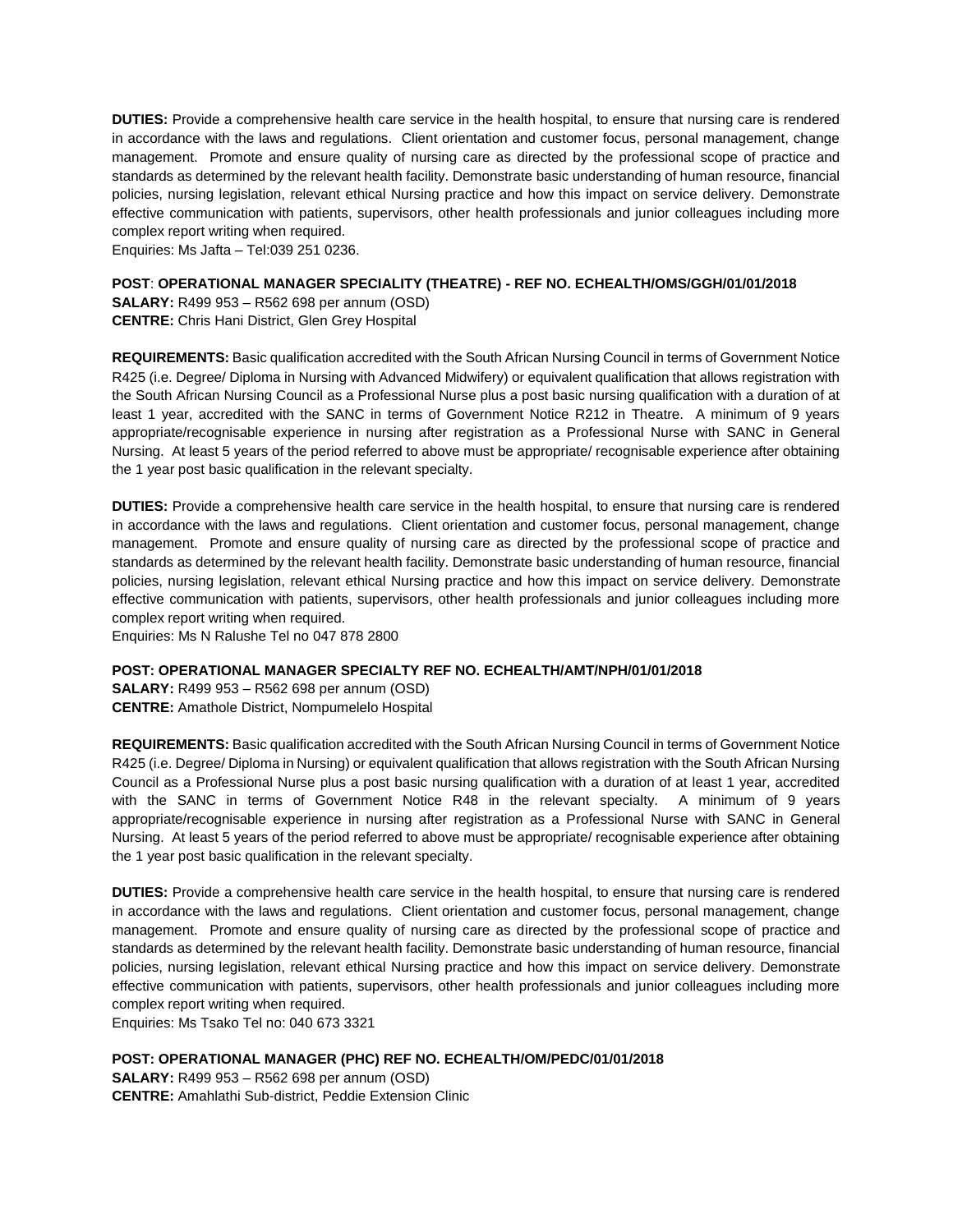**REQUIREMENTS:** Basic qualification accredited with the South African Nursing Council in terms of Government Notice R425 (i.e. Degree/ Diploma in Nursing) or equivalent qualification that allows registration with the South African Nursing Council as a Professional Nurse plus a post basic nursing qualification with a duration of at least 1 year, accredited with the SANC in terms of Government Notice R48 in the relevant specialty. A minimum of 9 years appropriate/recognisable experience in nursing after registration as a Professional Nurse with SANC in General Nursing. At least 5 years of the period referred to above must be appropriate/ recognisable experience after obtaining the 1 year post basic qualification in the relevant specialty.

**DUTIES:** Supervise and ensure the provision of effective and efficient patient care. Ensure clinical nursing practice by the nursing team in accreditation with the scope of practice and nursing standards as determined by the Department of Health. Maintain good interpersonal relationship with nurses and other stakeholders (i.e interpersonal, interscope and multi-disciplinary) team. Promote quality of nursing care as directed by the professional growth/ethical standards and self-development. Take part in the turnaround strategy, PHC Reengineering, strengthening of National Core Standards and Ideal clinics.

Enquiries: Ms B Mngxe Tel: 043 6434775/6

# **POST: OPERATIONAL MANAGER SPECIALTY (CASUALTY/OPD) - REF NO.ECHEALTH/OM-OPD/FH/01/01/2018**

**SALARY:** R499 953 – R562 698 per annum (OSD) **CENTRE:** Chris Hani District, Frontier Hospital

**REQUIREMENTS:** Basic qualification accredited with the South African Nursing Council in terms of Government Notice R425 (i.e. Degree/ Diploma in Nursing with Advanced Midwifery) or equivalent qualification that allows registration with the South African Nursing Council as a Professional Nurse plus a post basic nursing qualification with a duration of at least 1 year, accredited with the SANC in terms of Government Notice R212 in Casualty/OPD. A minimum of 9 years appropriate/recognisable experience in nursing after registration as a Professional Nurse with SANC in General Nursing. At least 5 years of the period referred to above must be appropriate/ recognisable experience after obtaining the 1 year post basic qualification in the relevant specialty.

**DUTIES:** Provide a comprehensive health care service in the health hospital, to ensure that nursing care is rendered in accordance with the laws and regulations. Client orientation and customer focus, personal management, change management. Promote and ensure quality of nursing care as directed by the professional scope of practice and standards as determined by the relevant health facility. Demonstrate basic understanding of human resource, financial policies, nursing legislation, relevant ethical Nursing practice and how this impact on service delivery. Demonstrate effective communication with patients, supervisors, other health professionals and junior colleagues including more complex report writing when required.

Enquires: Mrs P Marongo - TEL NO: 045 808 4272.

**POST: ASSISTANT DIRECTOR: RADIOGRAPHY REF NO. ECHEALTH/ASD-RA/LTH/01/01/2018 SALARY:** R 459 558 – R510 042 per annum (OSD) **CENTRE:** Nelson Mandela Metro, Livingstone Tertiary Hospital

**REQUIREMENTS:** An appropriate qualification that allows registration with the HPCSA in Radiography. A minimum of 3 years appropriate experience at Chief Radiographer level, after registration with HPCSA. Current registration with HPCSA. Experience in managing a Radiography department. Good communication and interpersonal skills. Demonstrate basic understanding of human resources, disciplinary procedures as well as financial management policies, guidelines and practices. Basic computer literacy and report writing skills is essential. Valid driver's licence will be an added advantage.

**DUTIES:** Overall supervision and control of all Radiography services. To administer the operations, management and good governance of the Radiography Service in the Livingstone Tertiary Hospital (LTH), including the professional supervision and allocation of staff and students, as well as all the resources in the department. Manage the provision of a high quality Radiographic services in the LTH, through the implementation of appropriate systems and measures. Responsible for the provision and supervision of all clinical duties rendered to patients in the Radiographic department.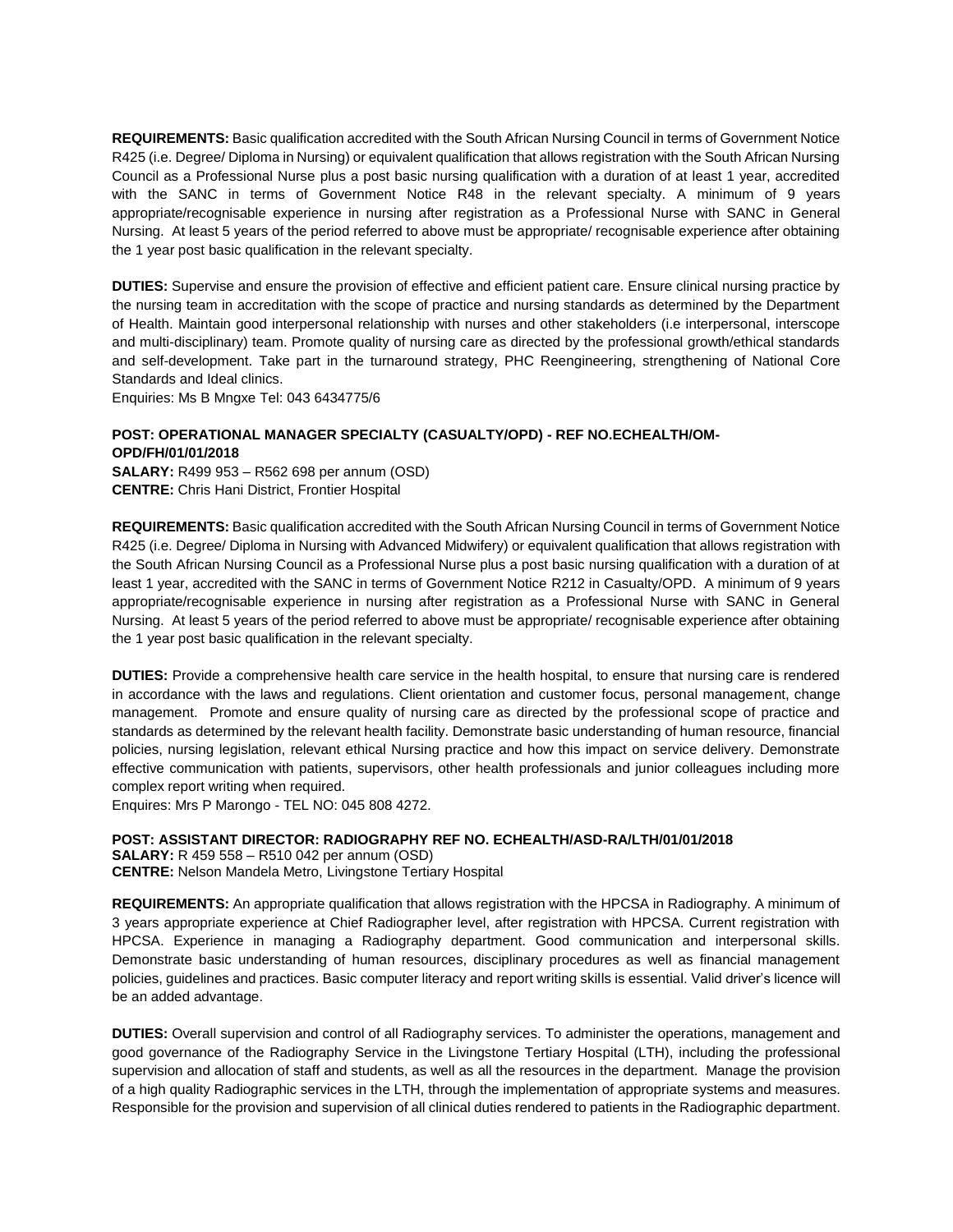Manage and facilitate the continuous training and development. Participate in the development of internal policy, and interact with other related professionals within the multi- disciplinary health team. Implement the Department of Health policies. Actively participate in the implementation of the National Core Standards (NCS). Enquiries: Ms Du Preez Tel no: 041 405 2647

### **POST**: **OPERATIONAL MANAGER GENERAL** -**REF NO. ECHEALTH/OM/STEH/01/01/2018**

**SALARY:** R394 665 – R514 962 per annum (OSD) **CENTRE:** OR Tambo District, St Elizabeth Hospital

**REQUIREMENTS**: Basic qualification accredited with the South African Nursing Council in terms of government Notice R425 (i.e. Degree/ Diploma in Nursing) or equivalent qualification that allows registration with the SANC as a Professional Nurse. A Minimum of 7 years appropriate/recognisable nursing experience after registration as a Professional Nurse with the SANC in General Nursing.

**DUTIES**: Provision of optimal, holistic specialized nursing care with set standards and within a professional/legal framework. Effective utilization of resources. Participation in training and research. Provision of support to Nursing Services. Maintain professional Growth/ethical standards and self-development. Promote and ensure quality of nursing care as directed by the professional scope of practice and standards as determined by the relevant health facility. Demonstrate basic understanding of human resource, financial policies, nursing legislation, relevant ethical Nursing practice and how this impact on service delivery. Demonstrate effective communication with patients, supervisors, other health professionals and junior colleagues including more complex report writing when required. Enquiries: Mr M Nozaza – Tel no 039 253 5012

### **POST: OPERATIONAL MANAGER GENERAL REF NO. ECHEALTH/OM /WTH/01/01/2018**

**SALARY:** R394 665 - R444 195 per annum (OSD) **CENTRE:** Amathole District, Winterberg TB Hospital

**REQUIREMENTS:** Basic qualification accredited with the SANC in terms of Government Notice 425 (i.e diploma/degree in nursing) or equivalent qualification that allows registration with the SANC as a Professional Nurse. A minimum of 7 years appropriate/recognizable experience in nursing after registration as a Professional Nurse with the SANC in General Nursing**.** 

**DUTIES:** Supervise and ensure the provision of an effective and efficient patient care through adequate nursing care. Coordinate and monitor the implementation of nursing care plan and evaluation thereof. Provide relevant health information to health care users to assist in achieving optimal health care and rehabilitation of patients. Maintain constructive working relationships with nursing and other stakeholders (i.e. inter-professional, inter-sectorial and multidisciplinary teamwork). Participate in the analysis, formulation and implementation of nursing guidelines, practices, standards and procedures. Manage and monitor proper utilization of human, financial and physical resources. Enquiries: Mr Z Maneli Tel no 046 645 1142

# **POST**: **PROFESSIONAL NURSE SPECIALTY GRADE 1-2 REF NO. ECHEALTH/PNS/LIVH/01/01/2018**

**SALARY**: R340 431 –R514 962 per annum (OSD)

**CENTRE:** Nelson Mandela Metro, Livingstone Tertiary Hospital

**REQUIREMENTS:** Basic R425 qualification (i.e. Degree /Diploma in Nursing) or equivalent qualification that allows registration with the SANC as a Professional Nurse plus a post basic nursing qualification with duration of at least 1 year ,accredited with the SANC in terms of Government Notice R212 in the relevant specialty . Current registration with the SANC as a Professional Nurse. Grade 1: A minimum of 4 years appropriate/recognize experience in nursing after registration as Professional Nurse with the SANC in General Nursing. Grade 2: A Minimum of fourteen (14) years appropriate / recognisable experience in Nursing after registration as a Professional Nurse with the SANC in General Nursing. At least 10 years of the period referred to above must be appropriate/recognisable experience in the specific speciality after obtaining the 1 year post basic qualification in the relevant speciality.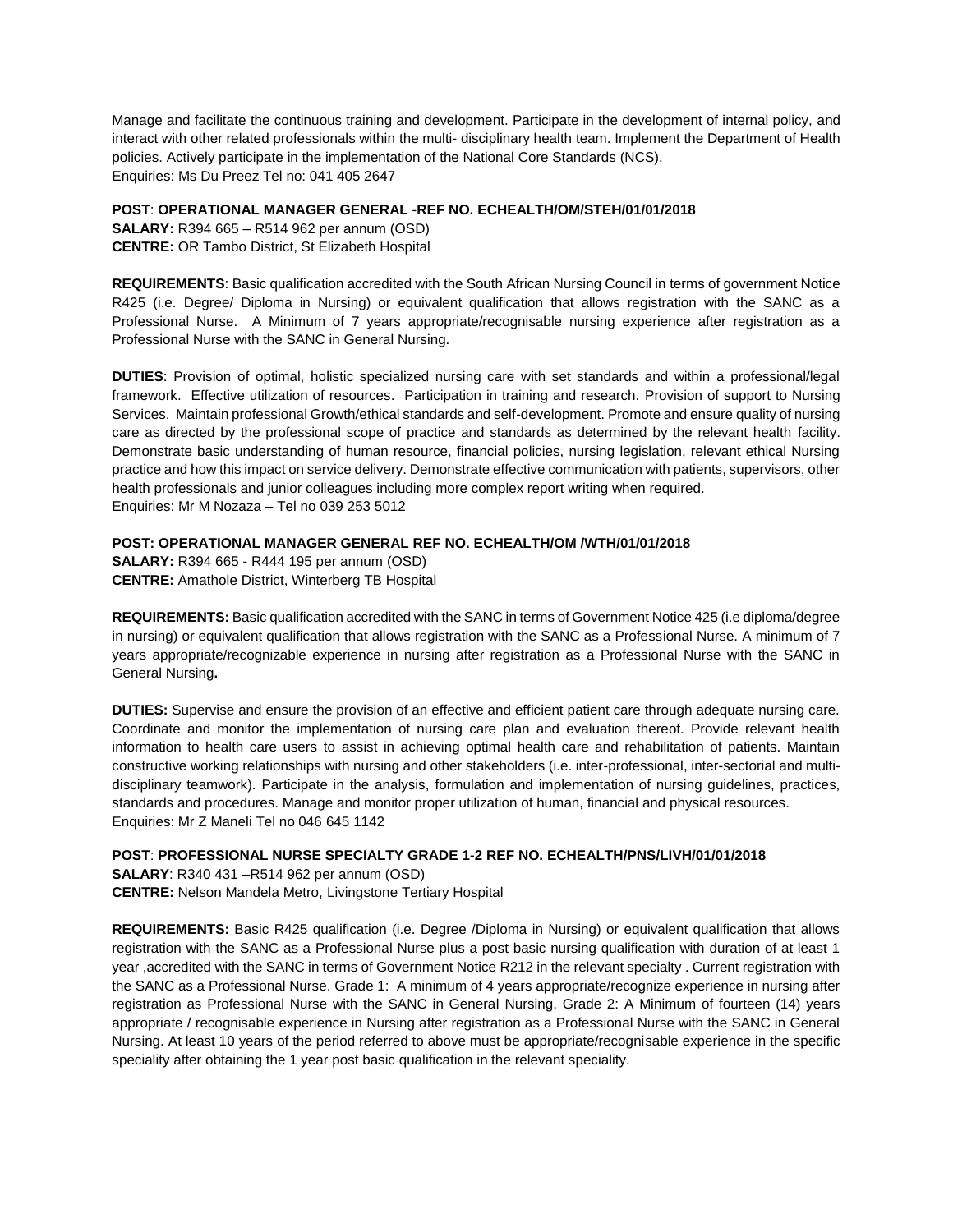**DUTIES:** Provide direction and supervision for the implementation of the nursing plan (clinical practice/quality patient care).Implement standards, practices, criteria and indicators for quality nursing (quality practice). Practice nursing and health care in accordance with laws and regulations relevant to nursing and health care. Maintain a constructive working relationship with nursing and other stakeholders. Utilize human, material and physical resources efficiently and effectively. Perform clinical nursing practice in accordance with the scope of practice and nursing standards as determined by the clinic.

Enquiries: Ms Du Preez Tel no 041 405 2647

#### **POST**: **PROFESSIONAL NURSE SPECIALTY GRADE 1-2 REF NO. ECHEALTH/OMS/STP/01/01/2018**

**SALARY**: R340 431 - R514 962 per annum (OSD) **CENTRE:** Alfred Nzo District, St Patricks Hospital

**REQUIREMENTS**: Basic R425 qualification (i.e. Degree/Diploma) in Nursing or equivalent qualification that allows registration with the SANC as a Professional Nurse. A post basic nursing qualification with duration of at least 1 year accredited with SANC. Proof of current registration with South African Nursing Council as a Professional Nurse. Grade 1: Minimum of four (4) years appropriate / recognisable experience in Nursing after registration as a Professional Nurse with the SANC. Grade 2: Minimum of fourteen (14) years appropriate / recognisable experience in Nursing after registration as a Professional Nurse with the SANC in General Nursing. At least 10 of the period referred to above appropriate/recognisable experience after obtaining the 1 year post basic qualification in the relevant specialty.

**DUTIES** : Provide comprehensive nursing treatment and care to patients in a specialty unit in a cost effective, efficient and equitable manner. Act as shift leader in Unit (where necessary). Provision of optimal, holistic specialised nursing care with set standards and within a professional/legal framework. Effective utilisation of resources. Participate in training and research. Provision of support to nursing services. Maintain professional growth or ethical standards and self-developments.

Enquiries: Ms Jafta – Tel [no 039](Tel:039) 251 0236

### **POST: PROFESSIONAL NURSE SPECIALTY GRADE 1-2 (Advanced Midwifery) REF NO. ECHEALTH/AMT/SSGH/01/01/2018**

**SALARY:** R340 431 – R394 665 per annum (OSD) **CENTRE:** Amathole District, S.S Gida Hospital

**REQUIREMENTS:** Basic R425 qualification (i.e. Degree /Diploma in Nursing with Advanced Midwifery) or equivalent qualification that allows registration with the SANC as a Professional Nurse plus a post basic nursing qualification with duration of at least 1 year ,accredited with the SANC in terms of Government Notice R212 in the Advanced Midwifery. Current registration with the SANC as a Professional Nurse. Grade 1: A minimum of 4 years appropriate/recognize experience in nursing after registration as Professional Nurse with the SANC in General Nursing. Grade 2: A Minimum of fourteen (14) years appropriate / recognisable experience in Nursing after registration as a Professional Nurse with the SANC in General Nursing. At least 10 years of the period referred to above must be appropriate/recognisable experience in the specific speciality after obtaining the 1 year post basic qualification in the relevant speciality.

**DUTIES:** Provide direction and supervision for the implementation of the nursing plan (clinical practice/quality patient care).Implement standards, practices, criteria and indicators for quality nursing (quality practice). Practice nursing and health care in accordance with laws and regulations relevant to nursing and health care. Maintain a constructive working relationship with nursing and other stakeholders. Utilize human, material and physical resources efficiently and effectively. Perform clinical nursing practice in accordance with the scope of practice and nursing standards as determined by the hospital.

Enquiries: Ms Fumanisa Tel no: 040 658 0043

**POST: CLINICAL NURSE PRACTITIONER GRADE 1-2 REF NO. ECHEALTH/CNP/MASD/01/10/2017 SALARY:** R340 431 – R514 962 per annum (OSD) **CENTRE:** Amahlathi Sub District**,** Cata Clinic

**REQUIREMENTS:** Basic R425 qualification (i.e. Degree/Diploma) in Nursing or equivalent qualification that allows registration with the SANC as a Professional Nurse. A post basic nursing qualification in "Curative Skills in Primary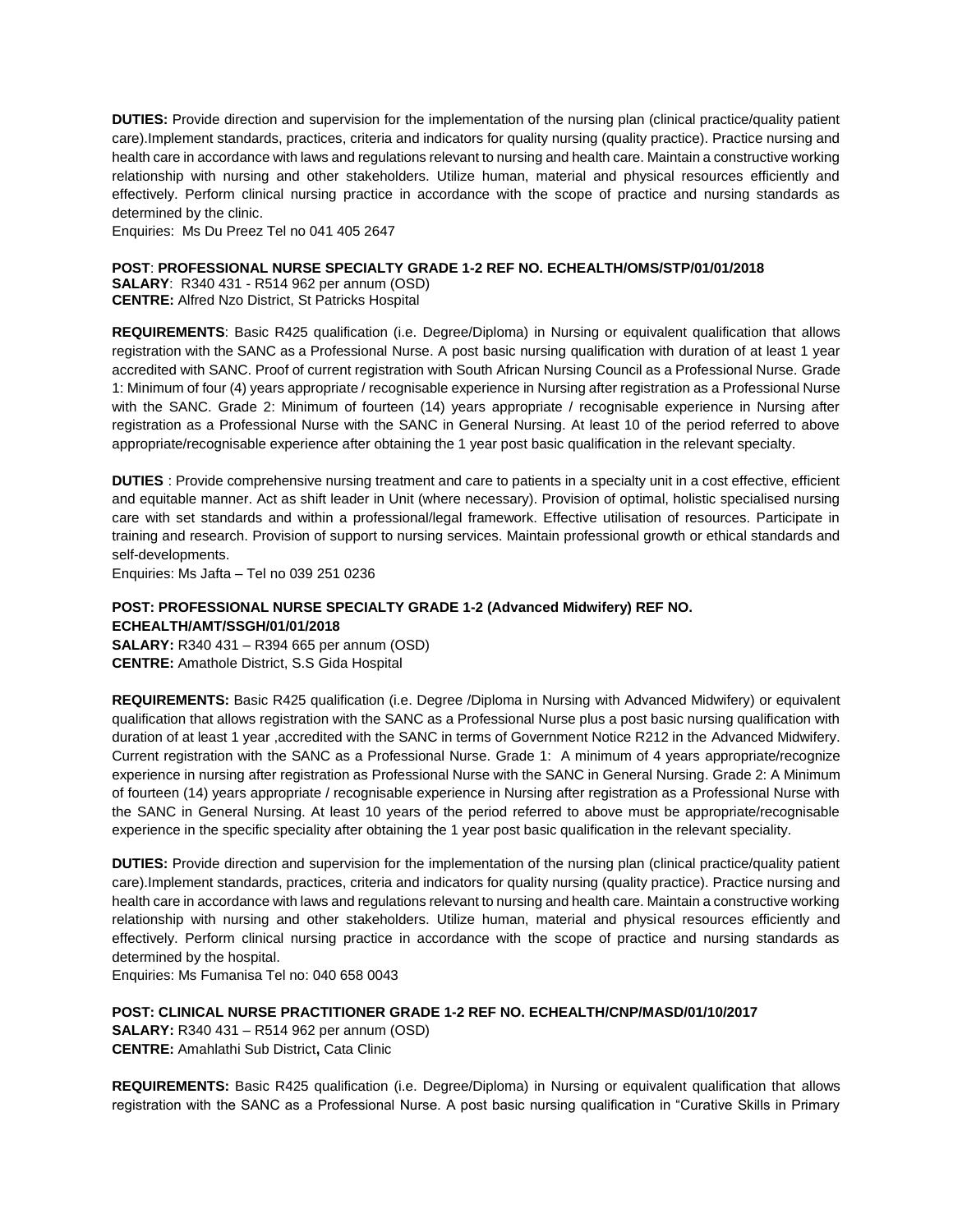Health Care" with duration of at least 1 year accredited with SANC. Proof of current registration with South African Nursing Council as a Professional Nurse. Grade 1: Minimum of four (4) years appropriate / recognisable experience in Nursing after registration as a Professional Nurse with the SANC in General Nursing. Grade 2: Minimum of fourteen (14) years appropriate / recognisable experience in Nursing after registration as a Professional Nurse with the SANC in General Nursing. At least 10 of the period referred to above appropriate/recognisable experience after obtaining the 1 year post basic qualification in the relevant specialty.

**DUTIES:** Provision of quality comprehensive Primary Health Care, promotive, Preventative curative and Rehabilitative, assessment, screening, diagnosis and treatment of patients/clients. To integrate HCT to PHC package of services and evaluate patients' conditions and counsel according to needs. Participate and support the implementation of quality improvements programmes. Maintain accurate patients/clients records. Ensure proper and effective utilization of resources equipment, pharmaceuticals and other supplies. Implementation of ARV/PMTCT services support. Provision of support and supervision of lower categories according to the code of conduct in Public Service. To demonstrate effective communication with patients, supervision and other staff members. To work as part of Multi-Disciplinary team to ensure quality nursing care at PHC setting in all health programmes. Compile monthly, quarterly statistics reports. Enquiries: Ms B Mngxe Tel: 043 6434775/6

### **POST: PROFESSIONAL NURSE SPECIALTY GRADE 1 (4 Posts)**

**SALARY:** R340 431 –R394 665 per annum (OSD)

**CENTRE:** Intsika Yethu Sub-district**,** Ntshingeni Clinic **- REF NO. ECHEALTH/PNS/NTSC/01/01/2018,** Sikhoba Clinic **REF NO. ECHEALTH/PNS/SIKC/01/01/2018,** Ngxabangu Clinic**-REF NO. ECHEALTH/PNS/NGXAC/01/01/2018,**  Mahlubini Clinic **- REF NO. ECHEALTH/PNS/MAHC/01/01/2018**

**REQUIREMENTS**: Basic R425 qualification (i.e. Degree/Diploma) in Nursing or equivalent qualification that allows registration with the SANC as a Professional Nurse. A post basic nursing qualification with duration of at least 1 year accredited with SANC. Proof of current registration with South African Nursing Council as a Professional Nurse. Grade 1: Minimum of four (4) years appropriate / recognisable experience in Nursing after registration as a Professional Nurse with the SANC. Grade 2: Minimum of fourteen (14) years appropriate / recognisable experience in Nursing after registration as a Professional Nurse with the SANC in General Nursing. At least 10 of the period referred to above appropriate/recognisable experience after obtaining the 1 year post basic qualification in the relevant specialty.

**DUTIES** : Provide comprehensive nursing treatment and care to patients in a specialty unit in a cost effective, efficient and equitable manner. Act as shift leader in Unit (where necessary). Provision of optimal, holistic specialised nursing care with set standards and within a professional/legal framework. Effective utilisation of resources. Participate in training and research. Provision of support to nursing services. Maintain professional growth or ethical standards and self-developments.

Enquiries: Ms A Mabentsela – Tel no 047 874 0079

# **POST: DIETITIAN GRADE 1 - REF NO.ECHEALTH/DT/FH/01/01/2018**

**SALARY:** R281 148– R321 462 per annum (OSD) **CENTRE:** Chris Hani District, Frontier Hospital

**REQUIREMENTS:** A Degree/National Diploma in Dietetics or appropriate qualification that allows registration with the HPCSA as a Dietitian. One year post Community Service experience. Ability to work as a member of a multi-disciplinary team. Good written and verbal communication skills. Computer literacy. Good understanding and application of rehabilitation policies. Valid code 8 driver's licence.

**DUTIES:** To provide Dietetics services, thereby ensuring an optimal health care services. To use initiative to identify opportunities to expand existing services with other stakeholders. Adopt the principles of the primary health care approaches by ensuring effective service delivery in line with the Batho Pele Principles. Establish outreach programmes.

Enquires: Mrs P Marongo – Tel no: 045 808 4272.

### **POST: CLINICAL ASSOCIATE – REF NO. ECHEALTH/CA/SH/01/01/2018**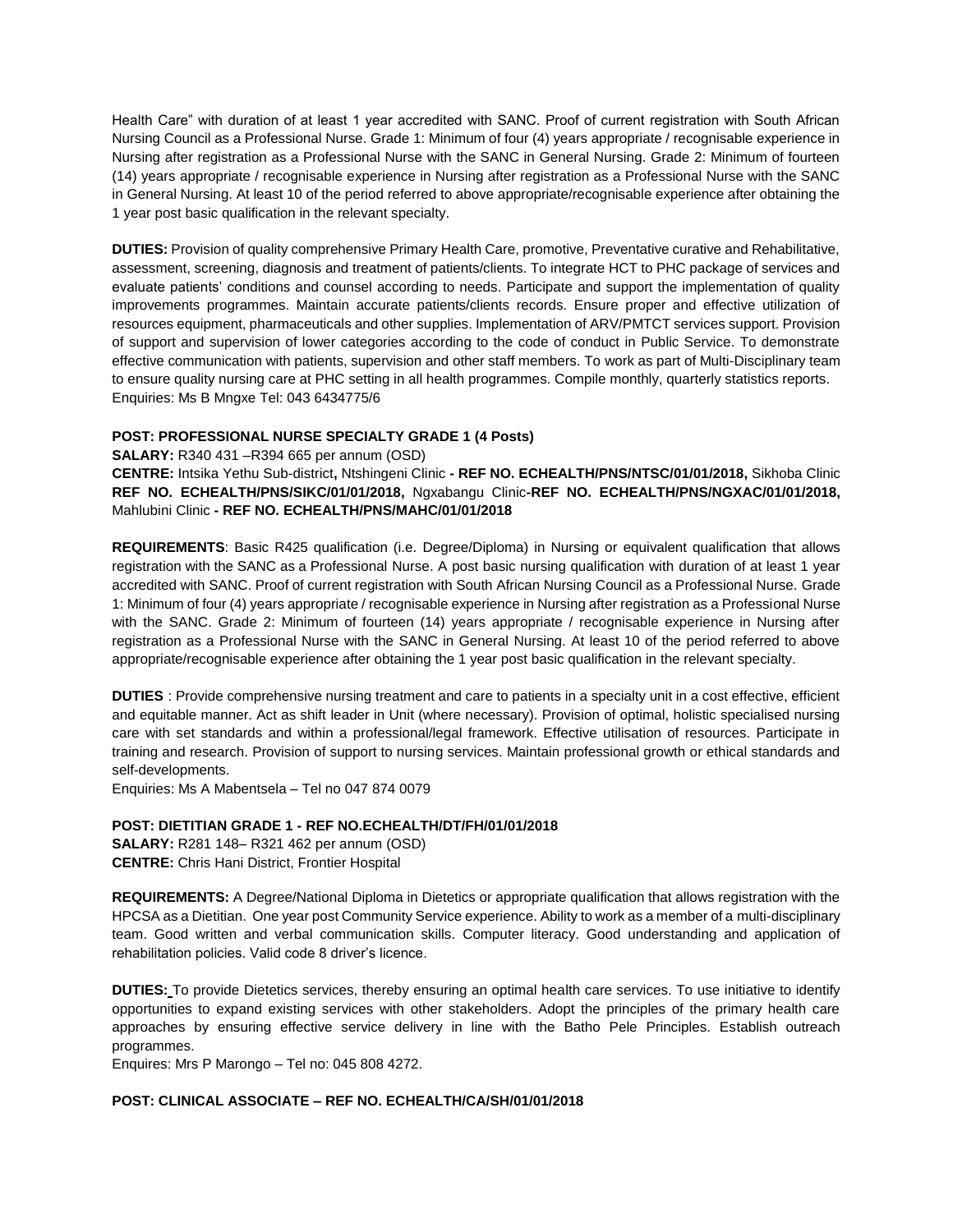**SALARY:** R226 611 - R266 943 per annum (Level 7) **CENTRE:** Alfred Nzo District, Sipetu Hospital

**REQUIREMENTS**: Bachelor of Clinical Medical Practice (BCMP). Current registration with medical and dental board of HPCSA as clinical associates. Knowledge and experience of clinical guidelines and protocols of leading diseases. Good communication skills (both written and verbal).

**DUTIES** : Perform patient consultation across all ages in a District Hospital. Apply clinical reasoning in the assessment and of patient. Provide emergency care when need arises. Perform investigative and therapeutic procedures appropriate for District Hospital. Prescribed appropriate medication within the scope of practice. Facilitate communication and provide basic counselling. Integrate understanding of family, community and health system in practice.

Enquiries: Mr EF Madaka Tel no 039 255 0077

**POST**: **PROFESSIONAL NURSE GENERAL GRADE 1-3 REF NO. ECHEALTH/PN/TBH/01/01/2018 SALARY**: R226 083 –R431 262 per annum (OSD) **CENTRY:** Alfred Nzo District, Taylor Bequest Hospital

**REQUIREMENTS**: Basic R425 qualification (i.e. Degree/Diploma) in Nursing or equivalent qualification that allows registration with the SANC as a Professional Nurse. Proof of current registration. Grade 1: No experience required, Grade 2: Minimum of ten (10) years appropriate / recognisable experience in Nursing after registration as a Professional Nurse with the SANC in General Nursing. Grade 3: Minimum of twenty (20) years appropriate / recognisable experience in Nursing after registration as a Professional Nurse with the SANC in General Nursing.

**DUTIES**: Execute duties and functions with proficiency within prescripts of the applicable legislation. Provide safe therapeutic environment. Monitor patient activities. Perform standard procedures in terms of policies and procedures. Adopt multidisciplinary approach to promote holistic patient/client care. Maintain clinical competence by ensuring that scientific principles of nursing care is implemented. Maintain accurate and complete patient records. Maintain client satisfaction through quality service innovation and professional nursing care by upholding the Batho Pele principles and patient's rights. To ensure efficient and effective utilisation of resources. Render quality nursing care to patients to take overall management of the unit in the absence of the Operational Manager. Evaluate staff performance adhering to the set standards of the (EPMDS). Motivate, couch and mentor staff. Management and control of scheduled drugs. Required to work day and night duty. Any other duties as required by the supervisor**.** Enquiries: Mr Kholiso Tel no 039 737 3107

**POST**: **PROFESSIONAL NURSE GENERAL GRADE 1-3 REF NO. ECHEALTH/PN/STEH/01/01/2018 (5 Posts)**

**SALARY**: R226 083 –R431 262 per annum (OSD) **CENTRE:** OR Tambo District, St Elizabeth Hospital

**REQUIREMENTS**: Basic R425 qualification (i.e. Degree/Diploma) in Nursing or equivalent qualification that allows registration with the SANC as a Professional Nurse. Proof of current registration. Grade 1: No experience required. Grade 2: A minimum of ten (10) years appropriate / recognisable experience in Nursing after registration as a Professional Nurse with the SANC in General Nursing. Grade 3: Minimum of twenty (20) years appropriate / recognisable experience in Nursing after registration as a Professional Nurse with the SANC in General Nursing.

**DUTIES**: Execute duties and functions with proficiency within prescripts of the applicable legislation. Provide safe therapeutic environment. Monitor patient activities. Perform standard procedures in terms of policies and procedures. Adopt multidisciplinary approach to promote holistic patient/client care. Maintain clinical competence by ensuring that scientific principles of nursing care is implemented. Maintain accurate and complete patient records. Maintain client satisfaction through quality service innovation and professional nursing care by upholding the Batho Pele principles and patient's rights. To ensure efficient and effective utilisation of resources. Render quality nursing care to patients to take overall management of the unit in the absence of the Operational Manager. Evaluate staff performance adhering to the set standards of the (EPMDS). Motivate, couch and mentor staff. Management and control of scheduled drugs. Required to work day and night duty. Any other duties as required by the supervisor**.** Enquiries: Mr M Nozaza – Tel no: 039 253 5012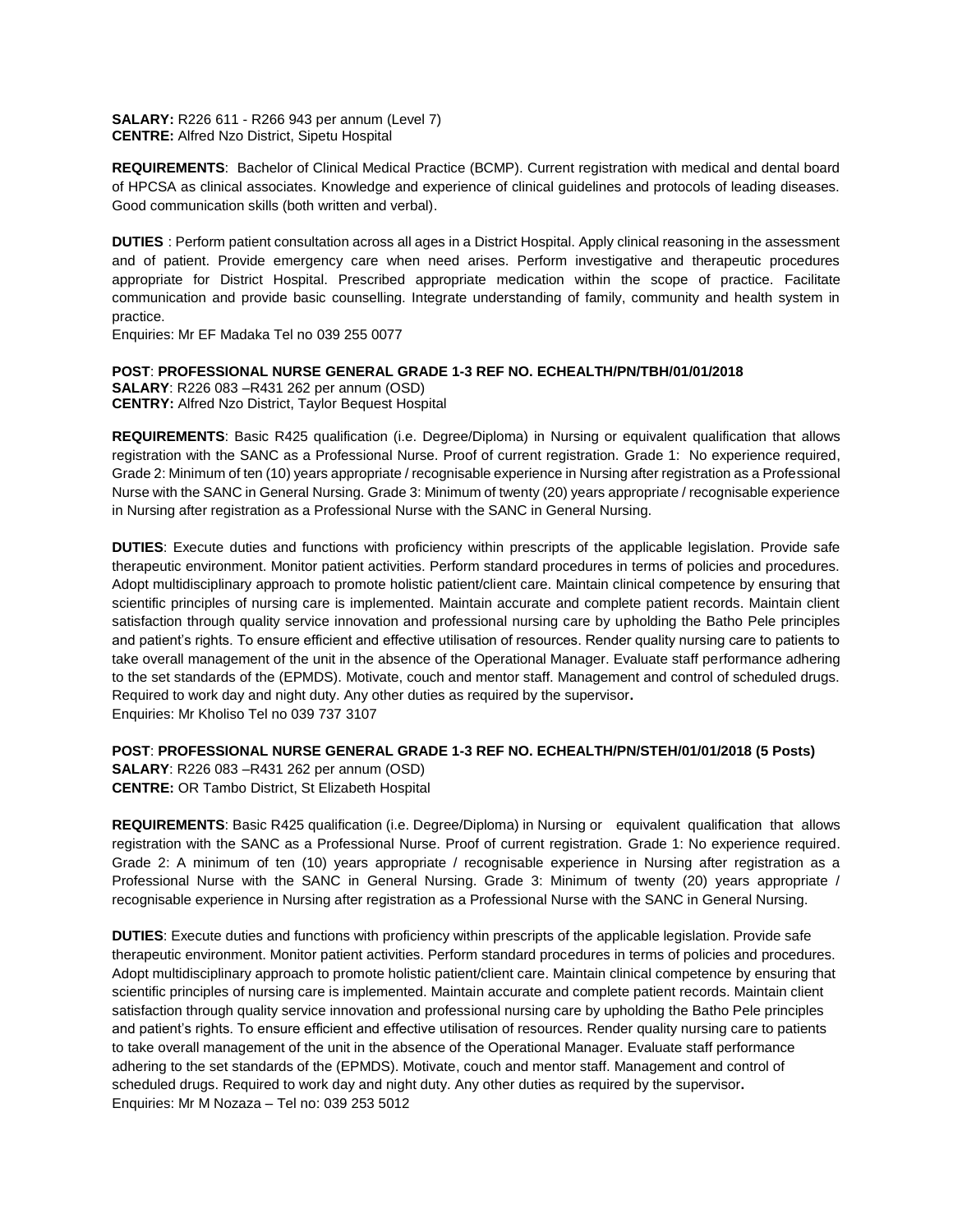**POST**: **PROFESSIONAL NURSE GENERAL GRADE 1-3 REF NO. ECHEALTH/PN/SSG/01/01/2018 SALARY:** R226 083 –R431 262 per annum (OSD) **CENTRY:** Amathole District, SS Gida Hospital

**REQUIREMENTS**: Basic R425 qualification (i.e. Degree/Diploma) in Nursing or equivalent qualification that allows registration with the SANC as a Professional Nurse. Proof of current registration. Grade 1: No experience required, Grade 2: Minimum of ten (10) years appropriate / recognisable experience in Nursing after registration as a Professional Nurse with the SANC in General Nursing. Grade 3: Minimum of twenty (20) years appropriate / recognisable experience in Nursing after registration as a Professional Nurse with the SANC in General Nursing.

**DUTIES**: Execute duties and functions with proficiency within prescripts of the applicable legislation. Provide safe therapeutic environment. Monitor patient activities. Perform standard procedures in terms of policies and procedures. Adopt multidisciplinary approach to promote holistic patient/client care. Maintain clinical competence by ensuring that scientific principles of nursing care is implemented. Maintain accurate and complete patient records. Maintain client satisfaction through quality service innovation and professional nursing care by upholding the Batho Pele principles and patient's rights. To ensure efficient and effective utilisation of resources. Render quality nursing care to patients to take overall management of the unit in the absence of the Operational Manager. Evaluate staff performance adhering to the set standards of the (EPMDS). Motivate, couch and mentor staff. Management and control of scheduled drugs. Required to work day and night duty. Any other duties as required by the supervisor**.** Enquiries: Ms Fumanisa Tel no: 040 658 0043

#### **POST**: **SOCIAL WORKER GRADE 1-3 REF NO. ECHEALTH/SOW/STPH/01/01/2018**

**SALARY**: R226 686 – R395 685 per annum (OSD) **CENTRE**: Alfred Nzo District, St Patricks Hospital

**REQUIREMENTS:** A formal qualification in Social Work that allows professional registration with SACSSP. Current registration with SACSSP. Computer literacy and a valid driver's license.

**DUTIES:** Render social work service with regard to care, support and protection of vulnerable individuals, family and communities through relevant programmes. To protect and promote rights of families, children, woman and older person. To integrate family members, help unknown clients and psych patients with relevant intervention. Implement recommended intervention continuous assessment, counselling, guidance and advice to the affected individuals, groups and families. To monitor and evaluate the effectiveness of the recommended interventions. To submit or present report on progress and identified further interventions. Render outreach and in-reach services to identified service points as part of a multi-disciplinary team. To produce and maintain records of social workers, processes and outcomes. Supervise and assess placement progress of social workers as placed by various tertiary institutions. Enquiries: Ms Jafta – [Tel no 039](Tel:039) 251 0236

**POST**: **PROFESSIONAL NURSE GENERAL GRADE 1-3 REF NO. ECHEALTH/PN/STBH/01/01/2018 (2 Posts) SALARY**: R226 083 –R431 262 per annum (OSD) **CENTRY**: OR Tambo District, St Barnabas Hospital

**REQUIREMENTS**: Senior Certificate. Basic R425 qualification (i.e. Degree/Diploma) in Nursing or equivalent qualification that allows registration with the SANC as a Professional Nurse. Proof of current registration. Grade 1: No experience required, Grade 2: Minimum of ten (10) years appropriate / recognisable experience in Nursing after registration as a Professional Nurse with the SANC in General Nursing. Grade 3: Minimum of twenty (20) years appropriate / recognisable experience in Nursing after registration as a Professional Nurse with the SANC in General Nursing.

**DUTIES**: Execute duties and functions with proficiency within prescripts of the applicable legislation. Provide safe therapeutic environment. Monitor patient activities. Perform standard procedures in terms of policies and procedures. Adopt multidisciplinary approach to promote holistic patient/client care. Maintain clinical competence by ensuring that scientific principles of nursing care is implemented. Maintain accurate and complete patient records. Maintain client satisfaction through quality service innovation and professional nursing care by upholding the Batho Pele principles